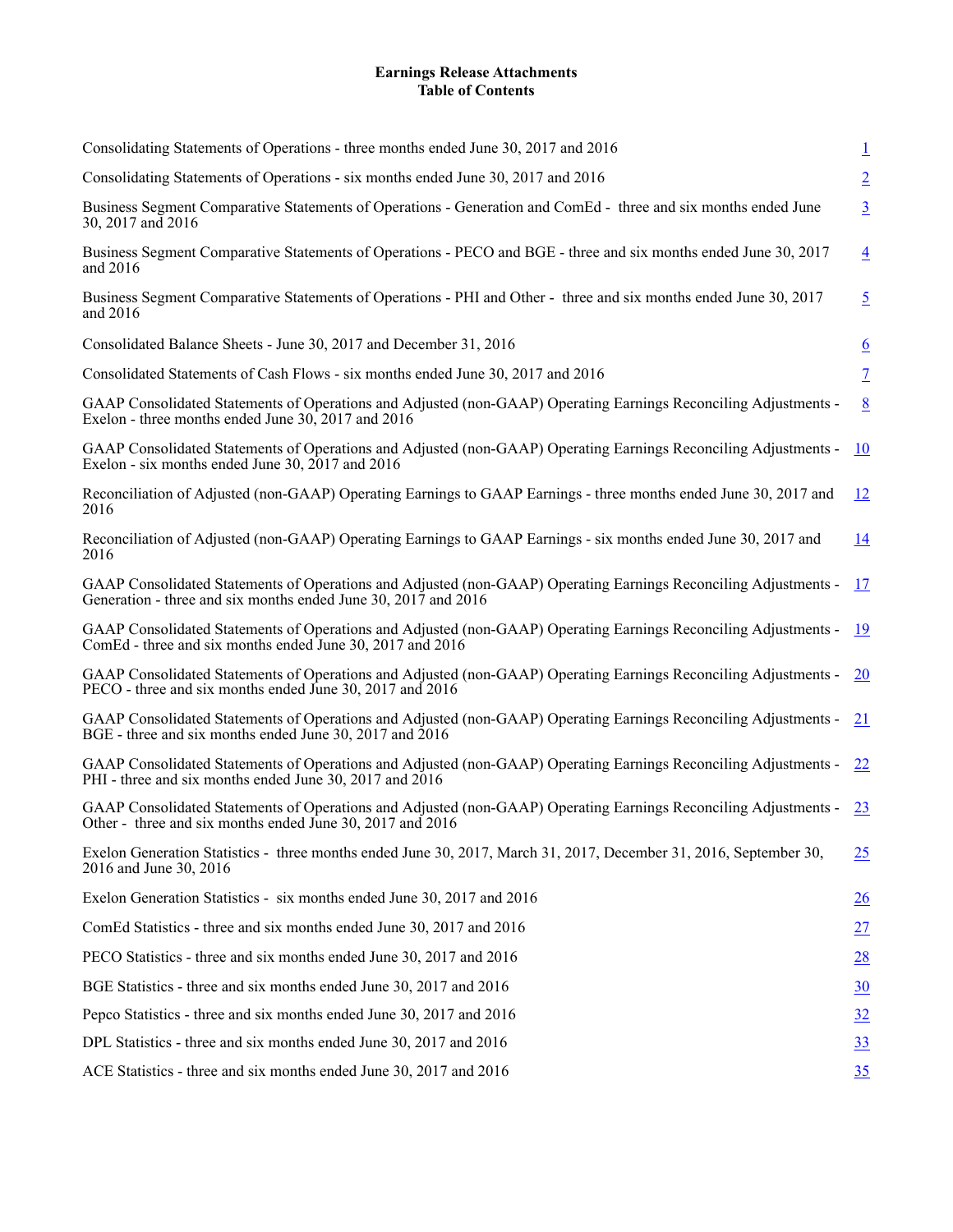## **EXELON CORPORATION Consolidating Statements of Operations** (unaudited) (in millions)

<span id="page-1-0"></span>

|                                                             | Three Months Ended June 30, 2017 |                       |                     |                      |                      |                      |                               |  |  |  |  |  |
|-------------------------------------------------------------|----------------------------------|-----------------------|---------------------|----------------------|----------------------|----------------------|-------------------------------|--|--|--|--|--|
|                                                             | Generation                       | ComEd                 | <b>PECO</b>         | <b>BGE</b>           | PHI (b)              | Other (a)            | <b>Exelon</b><br>Consolidated |  |  |  |  |  |
| <b>Operating revenues</b>                                   | 4,174<br>\$                      | $\mathbb{S}$<br>1,357 | 630<br>$\mathbb{S}$ | <sup>\$</sup><br>674 | 1,074<br>$\mathbf S$ | $\mathbf S$<br>(286) | 7,623<br>$\mathbb{S}$         |  |  |  |  |  |
| <b>Operating expenses</b>                                   |                                  |                       |                     |                      |                      |                      |                               |  |  |  |  |  |
| Purchased power and fuel                                    | 2,157                            | 378                   | 197                 | 234                  | 383                  | (263)                | 3,086                         |  |  |  |  |  |
| Operating and maintenance                                   | 2,010                            | 377                   | 190                 | 174                  | 269                  | (49)                 | 2,971                         |  |  |  |  |  |
| Depreciation and amortization                               | 334                              | 211                   | 71                  | 112                  | 165                  | 22                   | 915                           |  |  |  |  |  |
| Taxes other than income                                     | 140                              | 72                    | 35                  | 56                   | 110                  |                      | 420                           |  |  |  |  |  |
| <b>Total operating expenses</b>                             | 4,641                            | 1,038                 | 493                 | 576                  | 927                  | (283)                | 7,392                         |  |  |  |  |  |
| Gain on sales of assets                                     |                                  |                       |                     |                      |                      |                      |                               |  |  |  |  |  |
| <b>Operating income (loss)</b>                              | (467)                            | 319                   | 137                 | 98                   | 148                  | (3)                  | 232                           |  |  |  |  |  |
| Other income and (deductions)                               |                                  |                       |                     |                      |                      |                      |                               |  |  |  |  |  |
| Interest expense, net                                       | (129)                            | (101)                 | (31)                | (26)                 | (59)                 | (90)                 | (436)                         |  |  |  |  |  |
| Other, net                                                  | 181                              | 4                     | 2                   | 4                    | 13                   |                      | 205                           |  |  |  |  |  |
| Total other income and (deductions)                         | 52                               | (97)                  | (29)                | (22)                 | (46)                 | (89)                 | (231)                         |  |  |  |  |  |
| Income (loss) before income taxes                           | (415)                            | 222                   | 108                 | 76                   | 102                  | (92)                 | 1                             |  |  |  |  |  |
| <b>Income taxes</b>                                         | (158)                            | 104                   | 20                  | 31                   | 36                   | (105)                | (72)                          |  |  |  |  |  |
| Equity in (losses) earnings of unconsolidated<br>affiliates | (9)                              |                       |                     |                      |                      |                      | (9)                           |  |  |  |  |  |
| Net income (loss)                                           | (266)                            | 118                   | 88                  | 45                   | 66                   | 13                   | 64                            |  |  |  |  |  |
| Net loss attributable to noncontrolling interests           | (16)                             |                       |                     |                      |                      |                      | (16)                          |  |  |  |  |  |
| Net income (loss) attributable to common<br>shareholders    | (250)<br>S                       | 118<br>-S             | 88<br>S             | 45<br>-S             | \$<br>66             | 13<br>S              | <sup>\$</sup><br>80           |  |  |  |  |  |

|                                                                                       | Three Months Ended June 30, 2016 |            |             |       |              |                |               |            |        |       |                       |                               |  |
|---------------------------------------------------------------------------------------|----------------------------------|------------|-------------|-------|--------------|----------------|---------------|------------|--------|-------|-----------------------|-------------------------------|--|
|                                                                                       |                                  | Generation |             | ComEd |              | <b>PECO</b>    |               | <b>BGE</b> | PHI(b) |       | Other (a)             | <b>Exelon</b><br>Consolidated |  |
| <b>Operating revenues</b>                                                             |                                  | 3,589      | $\mathbf S$ | 1,286 | $\mathbb{S}$ | 664            | $\mathbf S$   | 680        | \$     | 1,066 | (375)<br>$\mathbb{S}$ | 6,910<br>$\mathbb{S}$         |  |
| <b>Operating expenses</b>                                                             |                                  |            |             |       |              |                |               |            |        |       |                       |                               |  |
| Purchased power and fuel                                                              |                                  | 1,577      |             | 339   |              | 217            |               | 261        |        | 416   | (356)                 | 2,454                         |  |
| Operating and maintenance                                                             |                                  | 1,530      |             | 368   |              | 190            |               | 208        |        | 246   | (37)                  | 2,505                         |  |
| Depreciation and amortization                                                         |                                  | 408        |             | 190   |              | 67             |               | 97         |        | 160   | 19                    | 941                           |  |
| Taxes other than income                                                               |                                  | 118        |             | 65    |              | 38             |               | 55         |        | 108   | 10                    | 394                           |  |
| <b>Total operating expenses</b>                                                       |                                  | 3,633      |             | 962   |              | 512            |               | 621        |        | 930   | (364)                 | 6,294                         |  |
| <b>Gain on sales of assets</b>                                                        |                                  | 31         |             |       |              | –              |               | –          |        |       |                       | 31                            |  |
| <b>Operating income (loss)</b>                                                        |                                  | (13)       |             | 324   |              | 152            |               | 59         |        | 136   | (11)                  | 647                           |  |
| Other income and (deductions)                                                         |                                  |            |             |       |              |                |               |            |        |       |                       |                               |  |
| Interest expense, net                                                                 |                                  | (99)       |             | (91)  |              | (31)           |               | (24)       |        | (66)  | (65)                  | (376)                         |  |
| Other, net                                                                            |                                  | 117        |             | 3     |              | $\overline{c}$ |               | 5          |        | 11    | 6                     | 144                           |  |
| Total other income and (deductions)                                                   |                                  | 18         |             | (88)  |              | (29)           |               | (19)       |        | (55)  | (59)                  | (232)                         |  |
| Income (loss) before income taxes                                                     |                                  | 5          |             | 236   |              | 123            |               | 40         |        | 81    | (70)                  | 415                           |  |
| <b>Income taxes</b>                                                                   |                                  | (31)       |             | 91    |              | 23             |               | 6          |        | 29    | (16)                  | 102                           |  |
| <b>Equity in losses of unconsolidated affiliates</b>                                  |                                  | (8)        |             |       |              |                |               |            |        |       |                       | (7)                           |  |
| Net income (loss)                                                                     |                                  | 28         |             | 145   |              | 100            |               | 34         |        | 52    | (53)                  | 306                           |  |
| Net income attributable to noncontrolling<br>interests and preference stock dividends |                                  | 36         |             |       |              |                |               | 3          |        |       |                       | 39                            |  |
| Net income (loss) attributable to common<br>shareholders                              | \$                               | (8)        | \$          | 145   | \$           | 100            | <sup>\$</sup> | 31         | \$     | 52    | $(53)$ \$<br>\$       | 267                           |  |

(a) Other primarily includes eliminating and consolidating adjustments, Exelon's corporate operations, shared service entities and other financing and investment activities.

(b) PHI includes the consolidated results of Potomac Electric Power Company, Delmarva Power & Light Company and Atlantic City Electric Company.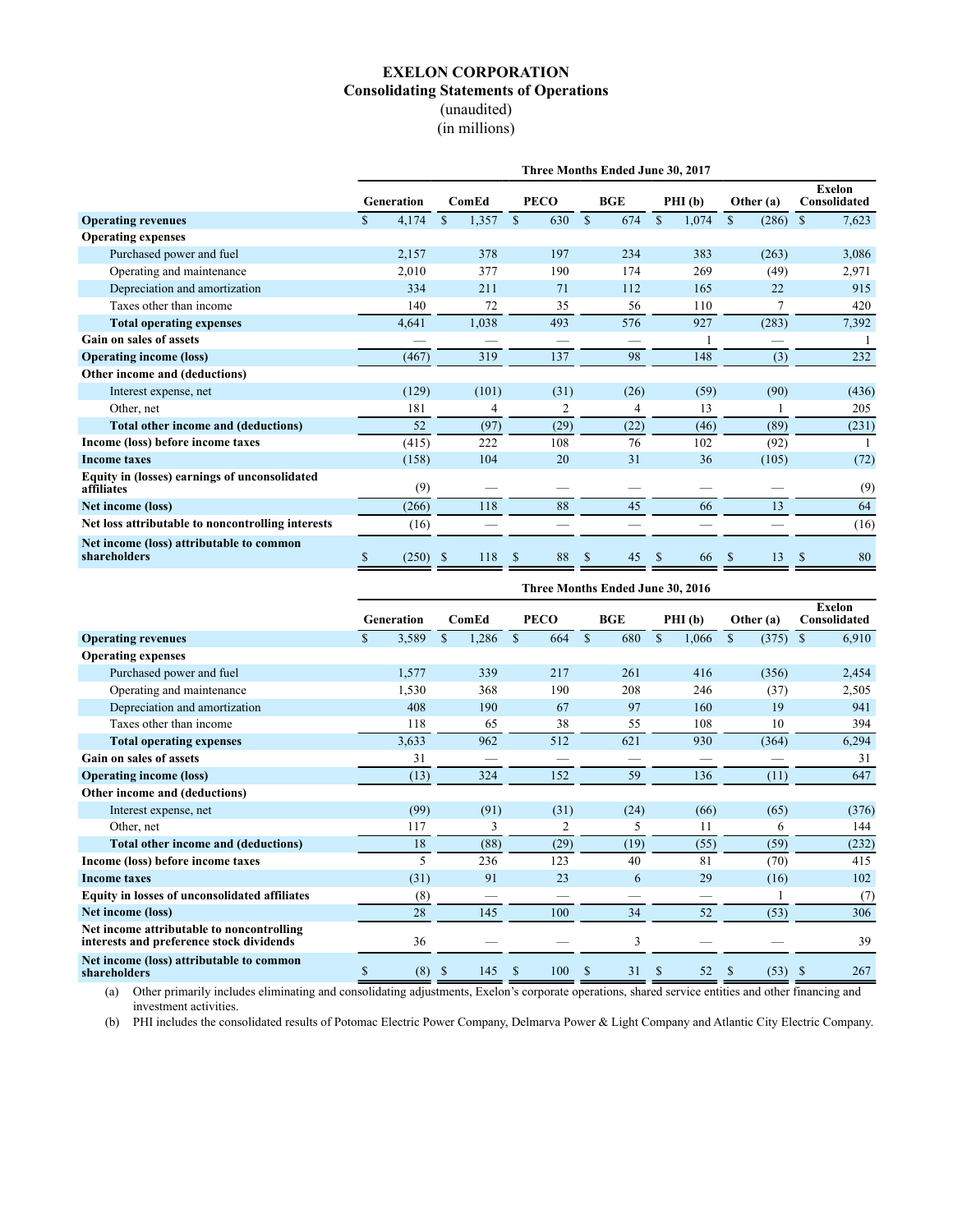## **EXELON CORPORATION Consolidating Statements of Operations** (unaudited) (in millions)

<span id="page-2-0"></span>

|                                                      | Six Months Ended June 30, 2017 |               |       |             |             |              |            |              |       |             |                               |        |
|------------------------------------------------------|--------------------------------|---------------|-------|-------------|-------------|--------------|------------|--------------|-------|-------------|-------------------------------|--------|
|                                                      | <b>Generation</b>              |               | ComEd |             | <b>PECO</b> |              | <b>BGE</b> |              | PHI   | Other (a)   | <b>Exelon</b><br>Consolidated |        |
| <b>Operating revenues</b>                            | 9,061<br>S.                    | <sup>\$</sup> | 2,656 | $\mathbf S$ | 1,426       | $\mathbb{S}$ | 1,625      | $\mathbb{S}$ | 2,248 | (635)<br>\$ | <sup>S</sup>                  | 16,381 |
| <b>Operating expenses</b>                            |                                |               |       |             |             |              |            |              |       |             |                               |        |
| Purchased power and fuel                             | 4,955                          |               | 713   |             | 484         |              | 584        |              | 845   | (596)       |                               | 6,985  |
| Operating and maintenance                            | 3,497                          |               | 747   |             | 398         |              | 357        |              | 524   | (92)        |                               | 5,431  |
| Depreciation and amortization                        | 637                            |               | 419   |             | 141         |              | 239        |              | 332   | 43          |                               | 1,811  |
| Taxes other than income                              | 282                            |               | 144   |             | 74          |              | 119        |              | 221   | 17          |                               | 857    |
| <b>Total operating expenses</b>                      | 9,371                          |               | 2,023 |             | 1,097       |              | 1,299      |              | 1,922 | (628)       |                               | 15,084 |
| Gain on sales of assets                              | 4                              |               |       |             |             |              |            |              |       |             |                               | 5      |
| Bargain purchase gain                                | 226                            |               |       |             |             |              |            |              |       |             |                               | 226    |
| <b>Operating income (loss)</b>                       | (80)                           |               | 633   |             | 329         |              | 326        |              | 327   | (7)         |                               | 1,528  |
| Other income and (deductions)                        |                                |               |       |             |             |              |            |              |       |             |                               |        |
| Interest expense, net                                | (228)                          |               | (185) |             | (62)        |              | (54)       |              | (122) | (158)       |                               | (809)  |
| Other, net                                           | 440                            |               | 8     |             | 3           |              | 8          |              | 26    | 3           |                               | 488    |
| Total other income and (deductions)                  | 212                            |               | (177) |             | (59)        |              | (46)       |              | (96)  | (155)       |                               | (321)  |
| Income (loss) before income taxes                    | 132                            |               | 456   |             | 270         |              | 280        |              | 231   | (162)       |                               | 1,207  |
| <b>Income taxes</b>                                  | (31)                           |               | 197   |             | 55          |              | 111        |              | 26    | (215)       |                               | 143    |
| <b>Equity in losses of unconsolidated affiliates</b> | (19)                           |               |       |             |             |              |            |              |       |             |                               | (18)   |
| Net income                                           | 144                            |               | 259   |             | 215         |              | 169        |              | 205   | 54          |                               | 1,046  |
| Net loss attributable to noncontrolling interests    | (30)                           |               |       |             |             |              |            |              |       |             |                               | (30)   |
| Net income attributable to common shareholders       | \$<br>174                      | \$            | 259   | \$          | 215         | \$           | 169        | \$           | 205   | 54<br>S     | \$                            | 1,076  |

|                                                                                              | Six Months Ended June 30, 2016 |            |    |       |    |             |              |            |              |       |           |            |                               |        |
|----------------------------------------------------------------------------------------------|--------------------------------|------------|----|-------|----|-------------|--------------|------------|--------------|-------|-----------|------------|-------------------------------|--------|
|                                                                                              |                                | Generation |    | ComEd |    | <b>PECO</b> |              | <b>BGE</b> | PHI(b)       |       | Other (a) |            | <b>Exelon</b><br>Consolidated |        |
| <b>Operating revenues</b>                                                                    | \$                             | 8,329      | \$ | 2,535 | \$ | 1,505       | $\mathbb{S}$ | 1,609      | $\mathbb{S}$ | 1,171 | \$        | (664)      | <sup>\$</sup>                 | 14,485 |
| <b>Operating expenses</b>                                                                    |                                |            |    |       |    |             |              |            |              |       |           |            |                               |        |
| Purchased power and fuel                                                                     |                                | 4,020      |    | 686   |    | 537         |              | 634        |              | 454   |           | (623)      |                               | 5,708  |
| Operating and maintenance                                                                    |                                | 2,997      |    | 736   |    | 405         |              | 410        |              | 695   |           | 98         |                               | 5,341  |
| Depreciation and amortization                                                                |                                | 697        |    | 379   |    | 134         |              | 206        |              | 174   |           | 36         |                               | 1,626  |
| Taxes other than income                                                                      |                                | 244        |    | 141   |    | 80          |              | 114        |              | 123   |           | 18         |                               | 720    |
| <b>Total operating expenses</b>                                                              |                                | 7,958      |    | 1,942 |    | 1,156       |              | 1,364      |              | 1,446 |           | (471)      |                               | 13,395 |
| Gain on sales of assets                                                                      |                                | 31         |    | 5     |    |             |              |            |              |       |           | 4          |                               | 40     |
| <b>Operating income (loss)</b>                                                               |                                | 402        |    | 598   |    | 349         |              | 245        |              | (275) |           | (189)      |                               | 1,130  |
| Other income and (deductions)                                                                |                                |            |    |       |    |             |              |            |              |       |           |            |                               |        |
| Interest expense, net                                                                        |                                | (196)      |    | (177) |    | (62)        |              | (48)       |              | (71)  |           | (109)      |                               | (663)  |
| Other, net                                                                                   |                                | 210        |    |       |    | 4           |              | 11         |              | 12    |           | 14         |                               | 258    |
| Total other income and (deductions)                                                          |                                | 14         |    | (170) |    | (58)        |              | (37)       |              | (59)  |           | (95)       |                               | (405)  |
| Income (loss) before income taxes                                                            |                                | 416        |    | 428   |    | 291         |              | 208        |              | (334) |           | (284)      |                               | 725    |
| <b>Income taxes</b>                                                                          |                                | 120        |    | 168   |    | 67          |              | 73         |              | (77)  |           | (66)       |                               | 285    |
| Equity in losses of unconsolidated affiliates                                                |                                | (11)       |    |       |    |             |              |            |              |       |           |            |                               | (10)   |
| Net income (loss)                                                                            |                                | 285        |    | 260   |    | 224         |              | 135        |              | (257) |           | (217)      |                               | 430    |
| Net (loss) income attributable to noncontrolling<br>interests and preference stock dividends |                                | (17)       |    |       |    |             |              | 6          |              |       |           |            |                               | (10)   |
| Net income (loss) attributable to common<br>shareholders                                     | \$                             | 302        | S  | 260   | \$ | 224         | \$           | 129        | \$           | (257) | -S        | $(218)$ \$ |                               | 440    |

(a) Other primarily includes eliminating and consolidating adjustments, Exelon's corporate operations, shared service entities and other financing and investment activities.

(b) PHI includes the consolidated results of Potomac Electric Power Company, Delmarva Power & Light Company and Atlantic City Electric Company beginning on March 24, 2016, the day after the merger was completed.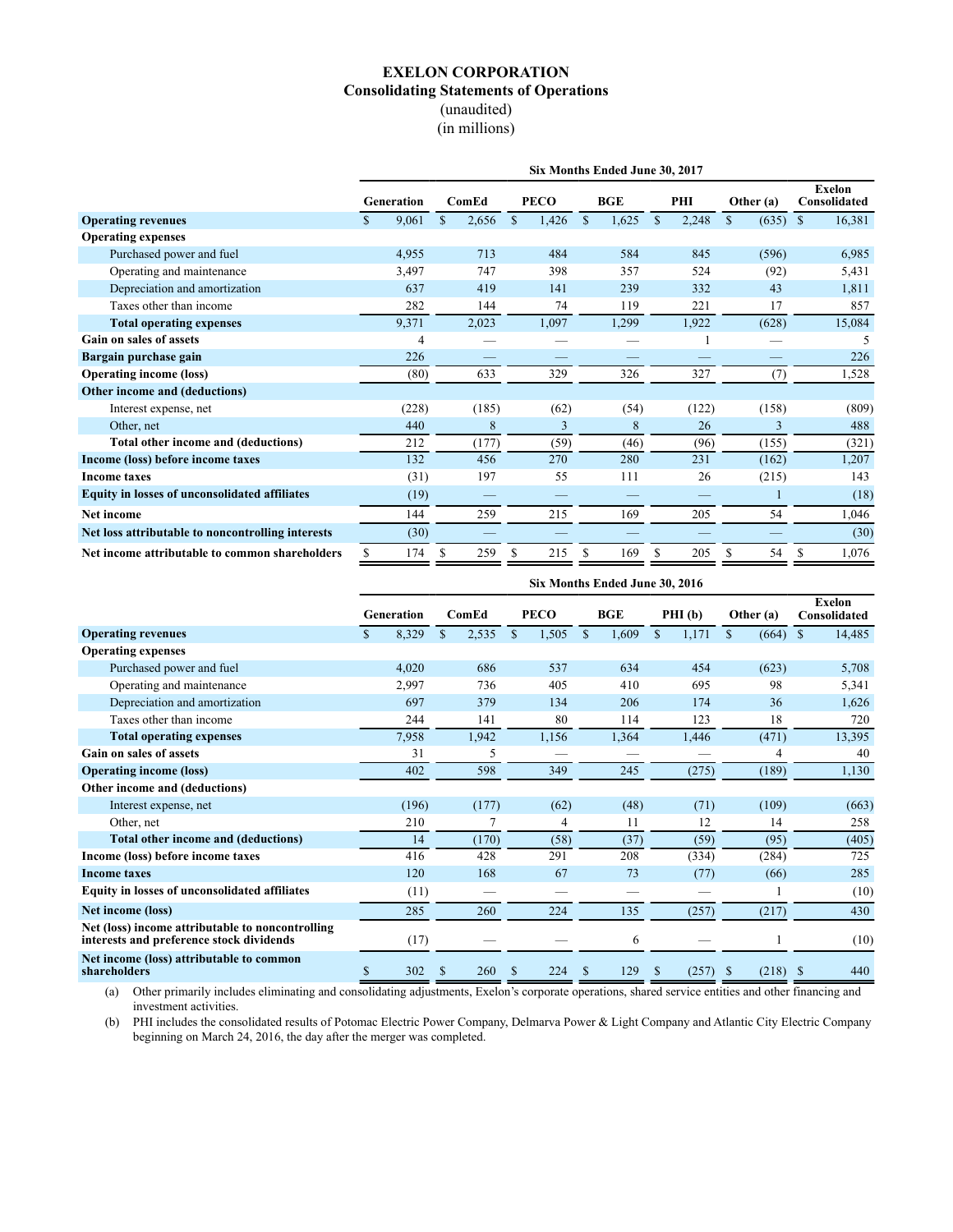## **EXELON CORPORATION Business Segment Comparative Statements of Operations** (unaudited) (in millions)

## **Generation**

<span id="page-3-0"></span>

|                                                                      | Three Months Ended June 30, |       |     |       |               |          |              | Six Months Ended June 30, |              |       |               |          |  |  |
|----------------------------------------------------------------------|-----------------------------|-------|-----|-------|---------------|----------|--------------|---------------------------|--------------|-------|---------------|----------|--|--|
|                                                                      |                             | 2017  |     | 2016  |               | Variance |              | 2017                      |              | 2016  |               | Variance |  |  |
| <b>Operating revenues</b>                                            | $\mathbb{S}$                | 4,174 | \$  | 3,589 | $\mathsf{\$}$ | 585      | $\mathbb{S}$ | 9,061                     | $\mathbb{S}$ | 8,329 | <sup>\$</sup> | 732      |  |  |
| <b>Operating expenses</b>                                            |                             |       |     |       |               |          |              |                           |              |       |               |          |  |  |
| Purchased power and fuel                                             |                             | 2,157 |     | 1,577 |               | 580      |              | 4,955                     |              | 4,020 |               | 935      |  |  |
| Operating and maintenance                                            |                             | 2,010 |     | 1,530 |               | 480      |              | 3,497                     |              | 2,997 |               | 500      |  |  |
| Depreciation and amortization                                        |                             | 334   |     | 408   |               | (74)     |              | 637                       |              | 697   |               | (60)     |  |  |
| Taxes other than income                                              |                             | 140   |     | 118   |               | 22       |              | 282                       |              | 244   |               | 38       |  |  |
| <b>Total operating expenses</b>                                      |                             | 4,641 |     | 3,633 |               | 1,008    |              | 9,371                     |              | 7,958 |               | 1,413    |  |  |
| Gain on sales of assets                                              |                             |       |     | 31    |               | (31)     |              | 4                         |              | 31    |               | (27)     |  |  |
| Bargain purchase gain                                                |                             |       |     |       |               |          |              | 226                       |              |       |               | 226      |  |  |
| <b>Operating income</b>                                              |                             | (467) |     | (13)  |               | (454)    |              | (80)                      |              | 402   |               | (482)    |  |  |
| Other income and (deductions)                                        |                             |       |     |       |               |          |              |                           |              |       |               |          |  |  |
| Interest expense, net                                                |                             | (129) |     | (99)  |               | (30)     |              | (228)                     |              | (196) |               | (32)     |  |  |
| Other, net                                                           |                             | 181   |     | 117   |               | 64       |              | 440                       |              | 210   |               | 230      |  |  |
| Total other income and (deductions)                                  |                             | 52    |     | 18    |               | 34       |              | 212                       |              | 14    |               | 198      |  |  |
| Income before income taxes                                           |                             | (415) |     | 5     |               | (420)    |              | 132                       |              | 416   |               | (284)    |  |  |
| <b>Income taxes</b>                                                  |                             | (158) |     | (31)  |               | (127)    |              | (31)                      |              | 120   |               | (151)    |  |  |
| Equity in losses of unconsolidated affiliates                        |                             | (9)   |     | (8)   |               | (1)      |              | (19)                      |              | (11)  |               | (8)      |  |  |
| Net (loss) income                                                    |                             | (266) |     | 28    |               | (294)    |              | 144                       |              | 285   |               | (141)    |  |  |
| Net (loss) income attributable to noncontrolling<br><i>interests</i> |                             | (16)  |     | 36    |               | (52)     |              | (30)                      |              | (17)  |               | (13)     |  |  |
| Net (loss) income attributable to membership<br>interest             |                             | (250) | \$. | (8)   |               | (242)    |              | 174                       | S            | 302   |               | (128)    |  |  |
|                                                                      |                             |       |     |       |               | ComEd    |              |                           |              |       |               |          |  |  |

|                                     | Three Months Ended June 30, |       |    |       |               |      |               | Six Months Ended June 30, |               |       |          |     |  |  |
|-------------------------------------|-----------------------------|-------|----|-------|---------------|------|---------------|---------------------------|---------------|-------|----------|-----|--|--|
|                                     | 2017                        |       |    | 2016  | Variance      |      | 2017          |                           | 2016          |       | Variance |     |  |  |
| <b>Operating revenues</b>           | $\mathbf{r}$                | 1,357 | S. | 1,286 | <sup>\$</sup> | 71   | <sup>\$</sup> | 2,656                     | <sup>\$</sup> | 2,535 | -S       | 121 |  |  |
| <b>Operating expenses</b>           |                             |       |    |       |               |      |               |                           |               |       |          |     |  |  |
| Purchased power                     |                             | 378   |    | 339   |               | 39   |               | 713                       |               | 686   |          | 27  |  |  |
| Operating and maintenance           |                             | 377   |    | 368   |               | 9    |               | 747                       |               | 736   |          | 11  |  |  |
| Depreciation and amortization       |                             | 211   |    | 190   |               | 21   |               | 419                       |               | 379   |          | 40  |  |  |
| Taxes other than income             |                             | 72    |    | 65    |               |      |               | 144                       |               | 141   |          | 3   |  |  |
| <b>Total operating expenses</b>     |                             | 1,038 |    | 962   |               | 76   |               | 2,023                     |               | 1,942 |          | 81  |  |  |
| <b>Gain on sales of assets</b>      |                             |       |    |       |               |      |               |                           |               | 5     |          | (5) |  |  |
| <b>Operating income</b>             |                             | 319   |    | 324   |               | (5)  |               | 633                       |               | 598   |          | 35  |  |  |
| Other income and (deductions)       |                             |       |    |       |               |      |               |                           |               |       |          |     |  |  |
| Interest expense, net               |                             | (101) |    | (91)  |               | (10) |               | (185)                     |               | (177) |          | (8) |  |  |
| Other, net                          |                             | 4     |    | 3     |               |      |               | 8                         |               |       |          |     |  |  |
| Total other income and (deductions) |                             | (97)  |    | (88)  |               | (9)  |               | (177)                     |               | (170) |          | (7) |  |  |
| Income before income taxes          |                             | 222   |    | 236   |               | (14) |               | 456                       |               | 428   |          | 28  |  |  |
| <b>Income taxes</b>                 |                             | 104   |    | 91    |               | 13   |               | 197                       |               | 168   |          | 29  |  |  |
| Net income                          |                             | 118   |    | 145   |               | (27) |               | 259                       |               | 260   |          | (1) |  |  |

.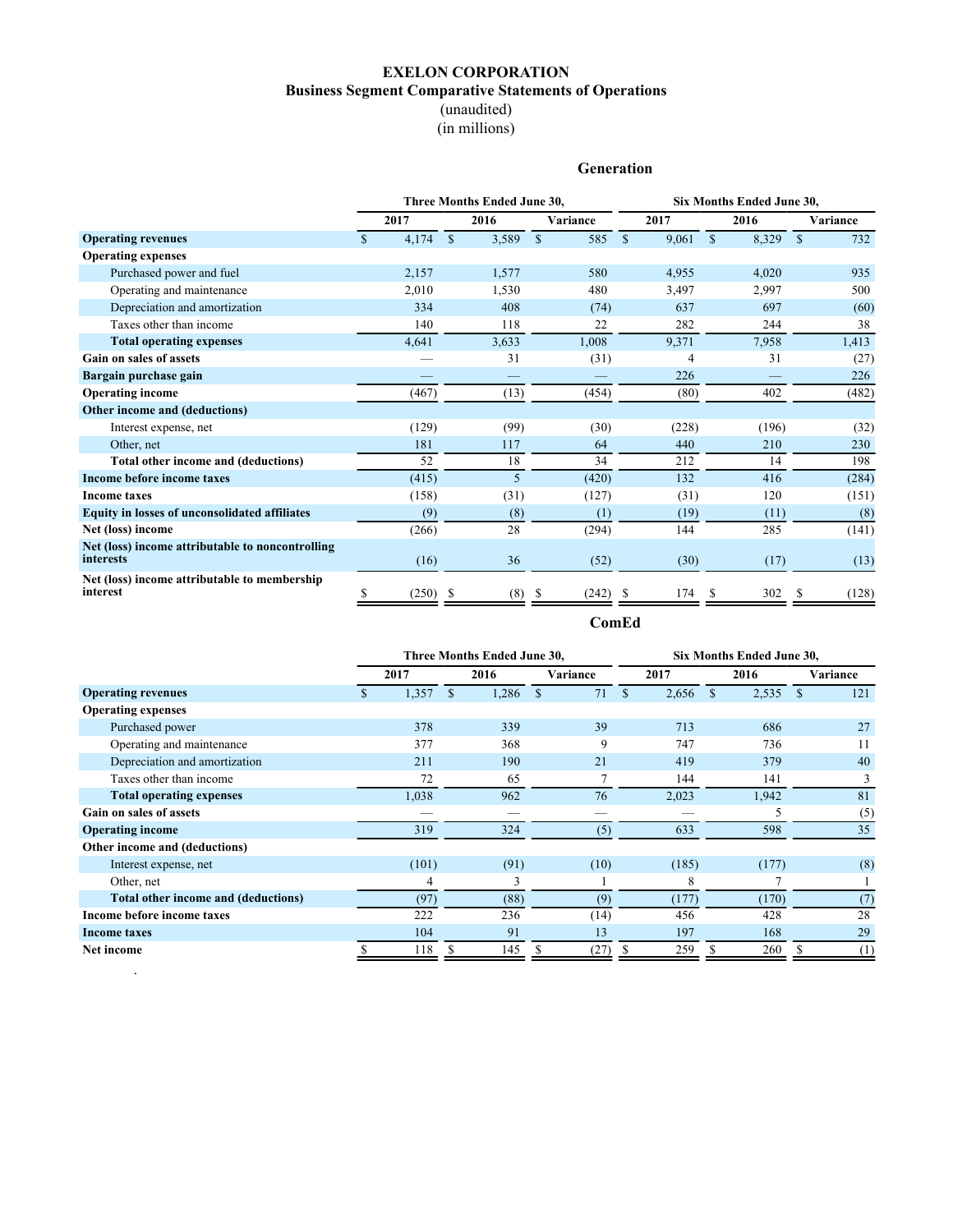## **EXELON CORPORATION Business Segment Comparative Statements of Operations** (unaudited)

(in millions)

## **PECO**

<span id="page-4-0"></span>

|                                     |      | Three Months Ended June 30, |                | Six Months Ended June 30, |             |          |  |  |  |
|-------------------------------------|------|-----------------------------|----------------|---------------------------|-------------|----------|--|--|--|
|                                     | 2017 | 2016                        | Variance       | 2017                      | 2016        | Variance |  |  |  |
| <b>Operating revenues</b>           | 630  | 664                         | $(34)$ \$      | 1,426                     | 1,505<br>-S | (79)     |  |  |  |
| <b>Operating expenses</b>           |      |                             |                |                           |             |          |  |  |  |
| Purchased power and fuel            | 197  | 217                         | (20)           | 484                       | 537         | (53)     |  |  |  |
| Operating and maintenance           | 190  | 190                         |                | 398                       | 405         | (7)      |  |  |  |
| Depreciation and amortization       | 71   | 67                          | $\overline{4}$ | 141                       | 134         |          |  |  |  |
| Taxes other than income             | 35   | 38                          | (3)            | 74                        | 80          | (6)      |  |  |  |
| <b>Total operating expenses</b>     | 493  | 512                         | (19)           | 1,097                     | 1,156       | (59)     |  |  |  |
| <b>Operating income</b>             | 137  | 152                         | (15)           | 329                       | 349         | (20)     |  |  |  |
| Other income and (deductions)       |      |                             |                |                           |             |          |  |  |  |
| Interest expense, net               | (31) | (31)                        |                | (62)                      | (62)        |          |  |  |  |
| Other, net                          | 2    | $\overline{c}$              |                | 3                         | 4           | (1)      |  |  |  |
| Total other income and (deductions) | (29) | (29)                        |                | (59)                      | (58)        | (1)      |  |  |  |
| Income before income taxes          | 108  | 123                         | (15)           | 270                       | 291         | (21)     |  |  |  |
| <b>Income taxes</b>                 | 20   | 23                          | (3)            | 55                        | 67          | (12)     |  |  |  |
| <b>Net income</b>                   | 88   | 100                         | (12)           | 215                       | 224         | (9)      |  |  |  |

**BGE**

|                                               |      | Three Months Ended June 30, |          | Six Months Ended June 30, |              |          |  |  |  |  |
|-----------------------------------------------|------|-----------------------------|----------|---------------------------|--------------|----------|--|--|--|--|
|                                               | 2017 | 2016                        | Variance | 2017                      | 2016         | Variance |  |  |  |  |
| <b>Operating revenues</b>                     | 674  | 680                         | (6)      | 1,625<br><sup>\$</sup>    | 1,609<br>\$. | 16       |  |  |  |  |
| <b>Operating expenses</b>                     |      |                             |          |                           |              |          |  |  |  |  |
| Purchased power and fuel                      | 234  | 261                         | (27)     | 584                       | 634          | (50)     |  |  |  |  |
| Operating and maintenance                     | 174  | 208                         | (34)     | 357                       | 410          | (53)     |  |  |  |  |
| Depreciation and amortization                 | 112  | 97                          | 15       | 239                       | 206          | 33       |  |  |  |  |
| Taxes other than income                       | 56   | 55                          |          | 119                       | 114          | 5        |  |  |  |  |
| <b>Total operating expenses</b>               | 576  | 621                         | (45)     | 1,299                     | 1,364        | (65)     |  |  |  |  |
| <b>Operating income</b>                       | 98   | 59                          | 39       | 326                       | 245          | 81       |  |  |  |  |
| Other income and (deductions)                 |      |                             |          |                           |              |          |  |  |  |  |
| Interest expense, net                         | (26) | (24)                        | (2)      | (54)                      | (48)         | (6)      |  |  |  |  |
| Other, net                                    | 4    | 5                           | $^{(1)}$ | 8                         | 11           | (3)      |  |  |  |  |
| Total other income and (deductions)           | (22) | (19)                        | (3)      | (46)                      | (37)         | (9)      |  |  |  |  |
| Income before income taxes                    | 76   | 40                          | 36       | 280                       | 208          | 72       |  |  |  |  |
| Income taxes                                  | 31   | 6                           | 25       | 111                       | 73           | 38       |  |  |  |  |
| <b>Net income</b>                             | 45   | 34                          | 11       | 169                       | 135          | 34       |  |  |  |  |
| <b>Preference stock dividends</b>             |      | 3                           | (3)      |                           | 6            | (6)      |  |  |  |  |
| Net income attributable to common shareholder | 45   | 31                          | 14<br>S  | 169<br><sup>\$</sup>      | 129          | 40       |  |  |  |  |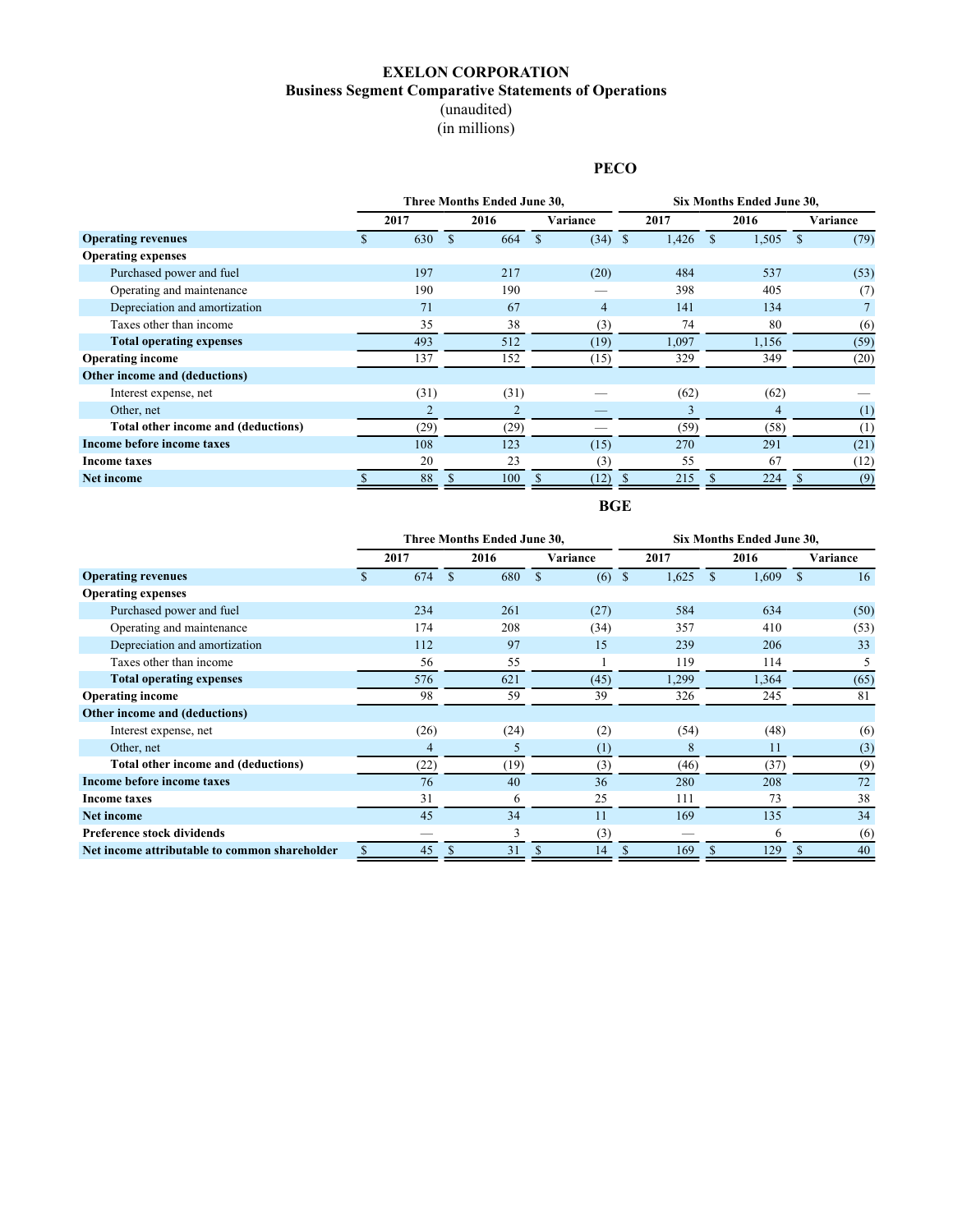## **EXELON CORPORATION Business Segment Comparative Statements of Operations** (unaudited)

(in millions)

#### **PHI**

<span id="page-5-0"></span>

|                                     | Three Months Ended June 30, |       |  |          |    |      |              | Six Months Ended June 30, |          |       |  |       |  |  |
|-------------------------------------|-----------------------------|-------|--|----------|----|------|--------------|---------------------------|----------|-------|--|-------|--|--|
|                                     | 2016<br>2017                |       |  | Variance |    | 2017 | 2016(a)      |                           | Variance |       |  |       |  |  |
| <b>Operating revenues</b>           |                             | 1,074 |  | 1,066    | \$ | 8    | $\mathbf{s}$ | 2,248                     |          | 1,171 |  | 1,077 |  |  |
| <b>Operating expenses</b>           |                             |       |  |          |    |      |              |                           |          |       |  |       |  |  |
| Purchased power and fuel            |                             | 383   |  | 416      |    | (33) |              | 845                       |          | 454   |  | 391   |  |  |
| Operating and maintenance           |                             | 269   |  | 246      |    | 23   |              | 524                       |          | 695   |  | (171) |  |  |
| Depreciation and amortization       |                             | 165   |  | 160      |    | 5    |              | 332                       |          | 174   |  | 158   |  |  |
| Taxes other than income             |                             | 110   |  | 108      |    | 2    |              | 221                       |          | 123   |  | 98    |  |  |
| <b>Total operating expenses</b>     |                             | 927   |  | 930      |    | (3)  |              | 1,922                     |          | 1,446 |  | 476   |  |  |
| Gain on sales of assets             |                             |       |  |          |    |      |              |                           |          |       |  |       |  |  |
| <b>Operating income (loss)</b>      |                             | 148   |  | 136      |    | 12   |              | 327                       |          | (275) |  | 602   |  |  |
| Other income and (deductions)       |                             |       |  |          |    |      |              |                           |          |       |  |       |  |  |
| Interest expense, net               |                             | (59)  |  | (66)     |    |      |              | (122)                     |          | (71)  |  | (51)  |  |  |
| Other, net                          |                             | 13    |  | 11       |    | 2    |              | 26                        |          | 12    |  | 14    |  |  |
| Total other income and (deductions) |                             | (46)  |  | (55)     |    | 9    |              | (96)                      |          | (59)  |  | (37)  |  |  |
| Income (loss) before income taxes   |                             | 102   |  | 81       |    | 21   |              | 231                       |          | (334) |  | 565   |  |  |
| <b>Income taxes</b>                 |                             | 36    |  | 29       |    |      |              | 26                        |          | (77)  |  | 103   |  |  |
| Net income (loss)                   |                             | 66    |  | 52       |    | 14   |              | 205                       |          | (257) |  | 462   |  |  |

## **Other (b)**

|                                                                                     | Three Months Ended June 30, |       |    |       |    |          | Six Months Ended June 30, |       |               |       |    |          |  |
|-------------------------------------------------------------------------------------|-----------------------------|-------|----|-------|----|----------|---------------------------|-------|---------------|-------|----|----------|--|
|                                                                                     |                             | 2017  |    | 2016  |    | Variance |                           | 2017  |               | 2016  |    | Variance |  |
| <b>Operating revenues</b>                                                           | \$                          | (286) | S  | (375) | \$ | 89       | S                         | (635) | <sup>\$</sup> | (664) | -S | 29       |  |
| <b>Operating expenses</b>                                                           |                             |       |    |       |    |          |                           |       |               |       |    |          |  |
| Purchased power and fuel                                                            |                             | (263) |    | (356) |    | 93       |                           | (596) |               | (623) |    | 27       |  |
| Operating and maintenance                                                           |                             | (49)  |    | (37)  |    | (12)     |                           | (92)  |               | 98    |    | (190)    |  |
| Depreciation and amortization                                                       |                             | 22    |    | 19    |    | 3        |                           | 43    |               | 36    |    |          |  |
| Taxes other than income                                                             |                             |       |    | 10    |    | (3)      |                           | 17    |               | 18    |    | (1)      |  |
| <b>Total operating expenses</b>                                                     |                             | (283) |    | (364) |    | 81       |                           | (628) |               | (471) |    | (157)    |  |
| <b>Gain on sales of assets</b>                                                      |                             |       |    |       |    |          |                           |       |               | 4     |    | (4)      |  |
| <b>Operating loss</b>                                                               |                             | (3)   |    | (11)  |    | 8        |                           | (7)   |               | (189) |    | 182      |  |
| Other income and (deductions)                                                       |                             |       |    |       |    |          |                           |       |               |       |    |          |  |
| Interest expense, net                                                               |                             | (90)  |    | (65)  |    | (25)     |                           | (158) |               | (109) |    | (49)     |  |
| Other, net                                                                          |                             |       |    | 6     |    | (5)      |                           | 3     |               | 14    |    | (11)     |  |
| Total other income and (deductions)                                                 |                             | (89)  |    | (59)  |    | (30)     |                           | (155) |               | (95)  |    | (60)     |  |
| Loss before income taxes                                                            |                             | (92)  |    | (70)  |    | (22)     |                           | (162) |               | (284) |    | 122      |  |
| <b>Income taxes</b>                                                                 |                             | (105) |    | (16)  |    | (89)     |                           | (215) |               | (66)  |    | (149)    |  |
| Equity in earnings of unconsolidated affiliates                                     | \$                          |       | \$ |       | \$ | (1)      | <sup>\$</sup>             |       | <sup>\$</sup> |       | \$ |          |  |
| Net income (loss) attributable to common<br>shareholders                            |                             | 13    |    | (53)  |    | 66       | S                         | 54    | \$            | (217) | -S | 271      |  |
| Net loss attributable to noncontrolling interests<br>and preference stock dividends |                             |       |    |       |    |          |                           |       |               |       |    | (1)      |  |
| Net loss attributable to common shareholders                                        | \$                          | 13    | \$ | (53)  | S  | 66       | \$.                       | 54    | S             | (218) | S  | 272      |  |

(a) PHI includes the consolidated results of Potomac Electric Power Company, Delmarva Power & Light Company and Atlantic City Electric Company beginning on March 24, 2016, the day after the merger was completed.

(b) Other primarily includes eliminating and consolidating adjustments, Exelon's corporate operations, shared service entities and other financing and investment activities.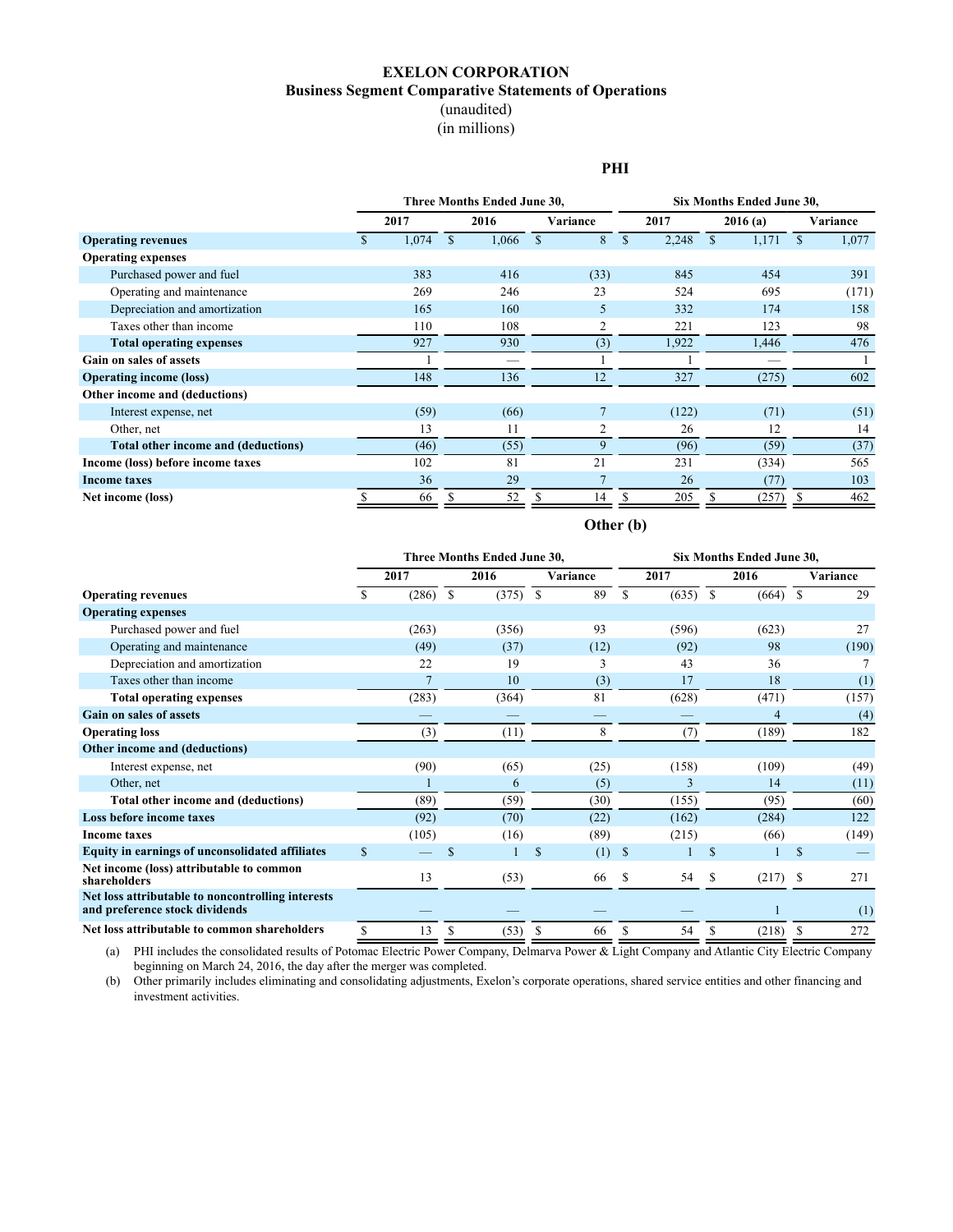#### **EXELON CORPORATION Consolidated Balance Sheets (unaudited) (in millions)**

<span id="page-6-0"></span>

|                                                              |              | June 30, 2017 | December 31, 2016 |          |
|--------------------------------------------------------------|--------------|---------------|-------------------|----------|
| <b>Assets</b>                                                |              |               |                   |          |
| <b>Current assets</b>                                        |              |               |                   |          |
| Cash and cash equivalents                                    | $\mathbb{S}$ | 536           | $\mathbb{S}$      | 635      |
| Restricted cash and cash equivalents                         |              | 252           |                   | 253      |
| Deposit with IRS                                             |              | 1,250         |                   | 1,250    |
| Accounts receivable, net                                     |              |               |                   |          |
| Customer                                                     |              | 3,825         |                   | 4,158    |
| Other                                                        |              | 958           |                   | 1,201    |
| Mark-to-market derivative assets                             |              | 833           |                   | 917      |
| Unamortized energy contract assets                           |              | 84            |                   | 88       |
| Inventories, net                                             |              |               |                   |          |
| Fossil fuel and emission allowances                          |              | 334           |                   | 364      |
| Materials and supplies                                       |              | 1,267         |                   | 1,274    |
| Regulatory assets                                            |              | 1,293         |                   | 1,342    |
| Other                                                        |              | 1,600         |                   | 930      |
| <b>Total current assets</b>                                  |              | 12,232        |                   | 12,412   |
| Property, plant and equipment, net                           |              | 72,748        |                   | 71,555   |
| Deferred debits and other assets                             |              |               |                   |          |
| Regulatory assets                                            |              | 9,945         |                   | 10,046   |
| Nuclear decommissioning trust funds                          |              | 12,641        |                   | 11,061   |
| Investments                                                  |              | 638           |                   | 629      |
| Goodwill                                                     |              | 6,677         |                   | 6,677    |
| Mark-to-market derivative assets                             |              | 464           |                   | 492      |
| Unamortized energy contract assets                           |              | 419           |                   | 447      |
| Pledged assets for Zion Station decommissioning              |              | 75            |                   | 113      |
| Other                                                        |              | 1,265         |                   | 1,472    |
| Total deferred debits and other assets                       |              | 32,124        |                   | 30,937   |
| <b>Total assets</b>                                          |              | 117,104       | \$                | 114,904  |
|                                                              | \$           |               |                   |          |
| <b>Liabilities and shareholders' equity</b>                  |              |               |                   |          |
| <b>Current liabilities</b>                                   |              |               |                   |          |
| Short-term borrowings                                        | $\mathbf S$  | 1,757         | \$                | 1,267    |
| Long-term debt due within one year                           |              | 3,619         |                   | 2,430    |
| Accounts payable                                             |              | 3,134         |                   | 3,441    |
| Accrued expenses                                             |              | 2,878         |                   | 3,460    |
| Payables to affiliates                                       |              | 8             |                   | 8        |
| Regulatory liabilities                                       |              | 574           |                   | 602      |
| Mark-to-market derivative liabilities                        |              | 244           |                   | 282      |
| Unamortized energy contract liabilities                      |              | 340           |                   | 407      |
| Renewable energy credit obligation                           |              | 308           |                   | 428      |
| PHI merger related obligation                                |              | 126           |                   | 151      |
| Other                                                        |              | 977           |                   | 981      |
| <b>Total current liabilities</b>                             |              | 13,965        |                   | 13,457   |
| Long-term debt                                               |              | 30,315        |                   | 31,575   |
| Long-term debt to financing trusts                           |              | 641           |                   | 641      |
| Deferred credits and other liabilities                       |              |               |                   |          |
| Deferred income taxes and unamortized investment tax credits |              | 18,521        |                   | 18,138   |
| Asset retirement obligations                                 |              | 9,848         |                   | 9,111    |
| Pension obligations                                          |              | 4,082         |                   | 4,248    |
| Non-pension postretirement benefit obligations               |              | 1,955         |                   | 1,848    |
| Spent nuclear fuel obligation                                |              | 1,139         |                   | 1,024    |
| Regulatory liabilities                                       |              | 4,398         |                   |          |
| Mark-to-market derivative liabilities                        |              |               |                   | 4,187    |
|                                                              |              | 417           |                   | 392      |
| Unamortized energy contract liabilities                      |              | 705           |                   | 830      |
| Payable for Zion Station decommissioning                     |              |               |                   | 14       |
| Other                                                        |              | 1,828         |                   | 1,827    |
| Total deferred credits and other liabilities                 |              | 42,893        |                   | 41,619   |
| <b>Total liabilities</b>                                     |              | 87,814        |                   | 87,292   |
| <b>Commitments and contingencies</b>                         |              |               |                   |          |
| Shareholders' equity                                         |              |               |                   |          |
| Common stock                                                 |              | 18,860        |                   | 18,794   |
| Treasury stock, at cost                                      |              | (123)         |                   | (2, 327) |
| Retained earnings                                            |              | 11,442        |                   | 12,030   |
| Accumulated other comprehensive loss, net                    |              | (2,633)       |                   | (2,660)  |
| Total shareholders' equity                                   |              | 27,546        |                   | 25,837   |
| Noncontrolling interests                                     |              | 1,744         |                   | 1,775    |
| <b>Total equity</b>                                          |              | 29,290        |                   | 27,612   |
| Total liabilities and shareholders' equity                   | $\mathbf S$  | $117,104$ \$  |                   | 114,904  |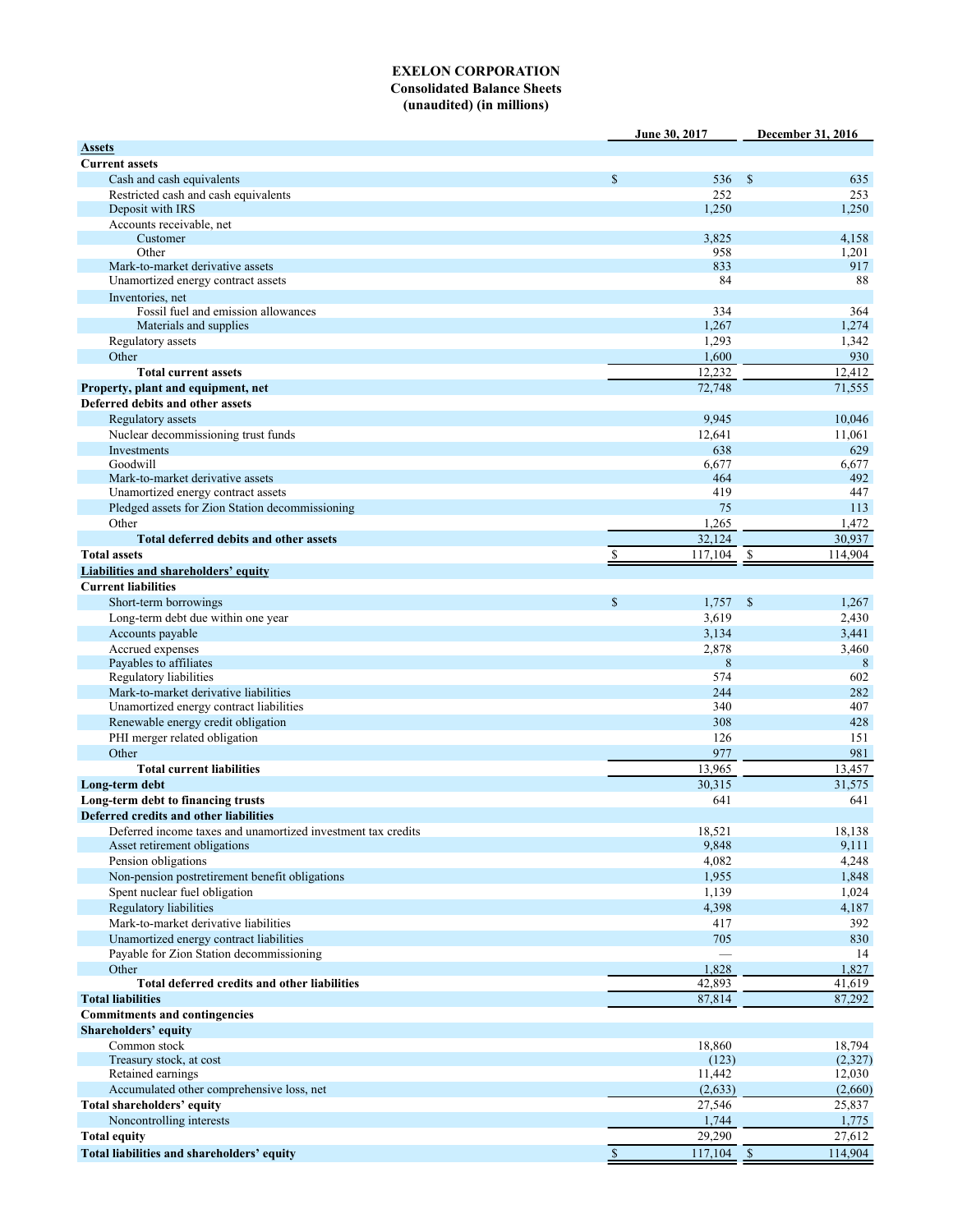## **EXELON CORPORATION Consolidated Statements of Cash Flows** (unaudited)

(in millions)

<span id="page-7-0"></span>

|                                                                                                      | Six Months Ended June 30, |              |                          |
|------------------------------------------------------------------------------------------------------|---------------------------|--------------|--------------------------|
|                                                                                                      | 2017                      |              | 2016                     |
| <b>Cash flows from operating activities</b>                                                          |                           |              |                          |
| Net income                                                                                           | \$<br>$1,046$ \$          |              | 430                      |
| Adjustments to reconcile net income to net cash flows provided by operating activities:              |                           |              |                          |
| Depreciation, amortization and accretion, including nuclear fuel and energy contract<br>amortization | 2,591                     |              | 2,396                    |
| Impairment of long-lived assets and losses on regulatory assets                                      | 445                       |              | 239                      |
| Gain on sales of assets                                                                              | (5)                       |              | (40)                     |
| Bargain purchase gain                                                                                | (226)                     |              | $\overline{\phantom{0}}$ |
| Deferred income taxes and amortization of investment tax credits                                     | 107                       |              | 261                      |
| Net fair value changes related to derivatives                                                        | 230                       |              | 194                      |
| Net realized and unrealized gains on nuclear decommissioning trust fund investments                  | (284)                     |              | (114)                    |
| Other non-cash operating activities                                                                  | 415                       |              | 1,056                    |
| Changes in assets and liabilities:                                                                   |                           |              |                          |
| Accounts receivable                                                                                  | 342                       |              | 86                       |
| Inventories                                                                                          | (23)                      |              | 89                       |
| Accounts payable and accrued expenses                                                                | (811)                     |              | (363)                    |
| Option premiums paid, net                                                                            | (8)                       |              | (10)                     |
| Collateral (posted) received, net                                                                    | (173)                     |              | 710                      |
| Income taxes                                                                                         | 58                        |              | 470                      |
| Pension and non-pension postretirement benefit contributions                                         | (325)                     |              | (258)                    |
| Other assets and liabilities                                                                         | (481)                     |              | (593)                    |
| Net cash flows provided by operating activities                                                      | 2,898                     |              | 4,553                    |
| Cash flows from investing activities                                                                 |                           |              |                          |
| Capital expenditures                                                                                 | (3, 845)                  |              | (4, 489)                 |
| Proceeds from nuclear decommissioning trust fund sales                                               | 5,213                     |              | 4,977                    |
| Investment in nuclear decommissioning trust funds                                                    | (5,339)                   |              | (5,094)                  |
| Acquisition of businesses, net                                                                       | (212)                     |              | (6, 642)                 |
| Proceeds from sales of long-lived assets                                                             | 211                       |              | 45                       |
| Proceeds from termination of direct financing lease investment                                       |                           |              | 360                      |
| Change in restricted cash                                                                            | $\overline{1}$            |              | 15                       |
| Other investing activities                                                                           | (9)                       |              | (49)                     |
| Net cash flows used in investing activities                                                          | (3,980)                   |              | (10, 877)                |
| <b>Cash flows from financing activities</b>                                                          |                           |              |                          |
| Changes in short-term borrowings                                                                     | 422                       |              | (798)                    |
| Proceeds from short-term borrowings with maturities greater than 90 days                             | 576                       |              | 194                      |
| Repayments on short-term borrowings with maturities greater than 90 days                             | (510)                     |              | (315)                    |
| Issuance of long-term debt                                                                           | 981                       |              | 3,174                    |
| Retirement of long-term debt                                                                         | (1,049)                   |              | (217)                    |
| Dividends paid on common stock                                                                       | (607)                     |              | (582)                    |
| Common stock issued from treasury                                                                    | 1,150                     |              | -                        |
| Proceeds from employee stock plans                                                                   | 43                        |              | 17                       |
| Other financing activities                                                                           | (23)                      |              | (4)                      |
| Net cash flows provided by financing activities                                                      | 983                       |              | 1,469                    |
| Decrease in cash and cash equivalents                                                                | (99)                      |              | (4, 855)                 |
| Cash and cash equivalents at beginning of period                                                     | 635                       |              | 6,502                    |
| Cash and cash equivalents at end of period                                                           | \$<br>536                 | $\mathbb{S}$ | 1,647                    |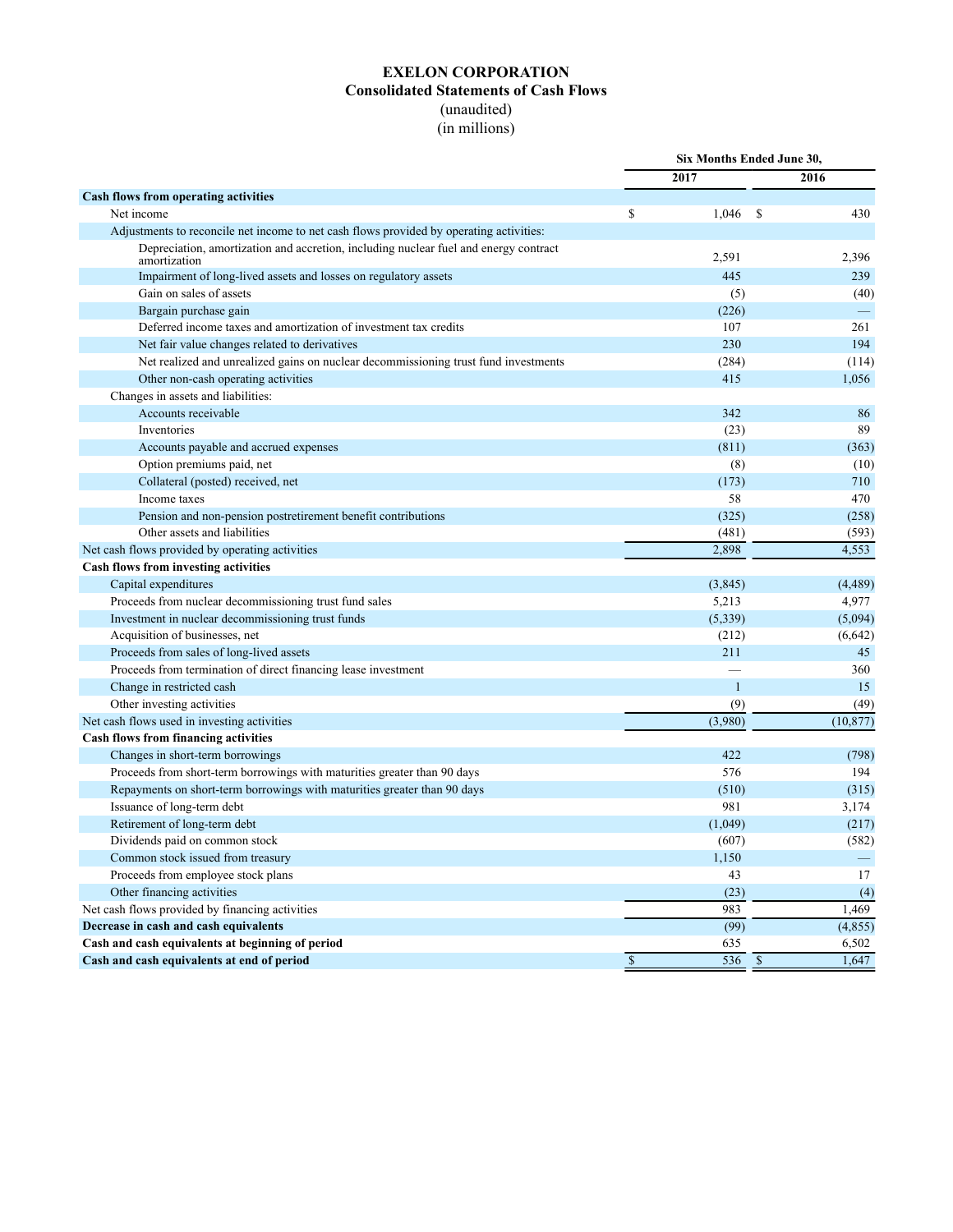#### **EXELON CORPORATION**

#### **GAAP Consolidated Statements of Operations and**

**Adjusted (non-GAAP) Operating Earnings Reconciling Adjustments**

(unaudited)

(in millions, except per share data)

<span id="page-8-0"></span>

|                                                                                                      |              |               |             | Three Months Ended June 30, 2017      |                                  |               | Three Months Ended June 30, 2016 |             |                                |                                  |
|------------------------------------------------------------------------------------------------------|--------------|---------------|-------------|---------------------------------------|----------------------------------|---------------|----------------------------------|-------------|--------------------------------|----------------------------------|
|                                                                                                      |              | GAAP(a)       |             | <b>Non-GAAP</b><br><b>Adjustments</b> |                                  |               | GAAP(a)                          |             | <b>Non-GAAP</b><br>Adjustments |                                  |
| <b>Operating revenues</b>                                                                            | $\mathbf S$  | 7,623         | $\mathbf S$ | 158                                   | (b),(d)                          | $\mathbf S$   | 6,910                            | $\mathbf S$ | 626                            | (b), (d), (e)                    |
| <b>Operating expenses</b>                                                                            |              |               |             |                                       |                                  |               |                                  |             |                                |                                  |
| Purchased power and fuel                                                                             |              | 3,086         |             | (48)                                  | (b),(d)                          |               | 2,454                            |             | 300                            | (b),(d),(h)                      |
| Operating and maintenance                                                                            |              | 2,971         |             | (524)                                 | (e), (f), (g),<br>(h),(i)        |               | 2,505                            |             | (172)                          | (e), (g), (h),<br>(i)            |
| Depreciation and amortization                                                                        |              | 915           |             | $(35)$ (h)                            |                                  |               | 941                              |             | (114)                          | (h)                              |
| Taxes other than income                                                                              |              | 420           |             |                                       |                                  |               | 394                              |             |                                |                                  |
| <b>Total operating expenses</b>                                                                      |              | 7,392         |             |                                       |                                  |               | 6,294                            |             |                                |                                  |
| Gain on sales of assets                                                                              |              | 1             |             |                                       |                                  |               | 31                               |             |                                |                                  |
| <b>Operating income</b>                                                                              |              | 232           |             |                                       |                                  |               | 647                              |             |                                |                                  |
| Other income and (deductions)                                                                        |              |               |             |                                       |                                  |               |                                  |             |                                |                                  |
| Interest expense, net                                                                                |              | (436)         |             | 63                                    | (g),(i)                          |               | (376)                            |             |                                |                                  |
| Other, net                                                                                           |              | 205           |             |                                       | $(66)$ (c),(j)                   |               | 144                              |             |                                | $(89)$ $(c)$ , (h)               |
| Total other income and (deductions)                                                                  |              | (231)         |             |                                       |                                  |               | (232)                            |             |                                |                                  |
| Income before income taxes                                                                           |              | $\mathbf{1}$  |             |                                       |                                  |               | 415                              |             |                                |                                  |
|                                                                                                      |              |               |             |                                       | (b), (c), (d),<br>(e), (f), (g), |               |                                  |             |                                | (b), (c), (d),<br>(e), (f), (g), |
| <b>Income taxes</b>                                                                                  |              | (72)          |             | 353                                   | (h), (i), (j)                    |               | 102                              |             | 194                            | (h), (i)                         |
| <b>Equity in losses of unconsolidated affiliates</b>                                                 |              | (9)           |             |                                       |                                  |               | (7)                              |             |                                |                                  |
| Net income                                                                                           |              | 64            |             |                                       |                                  |               | 306                              |             |                                |                                  |
| Net income (loss) attributable to<br>noncontrolling interests and preference stock<br>dividends      |              | (16)          |             | (20)                                  | (k)                              |               | 39                               |             | $(8)$ $(k)$                    |                                  |
| Net income attributable to common<br>shareholders                                                    | $\mathbb{S}$ | 80            |             |                                       |                                  | $\mathbb{S}$  | 267                              |             |                                |                                  |
| Effective tax rate <sup>(1)</sup>                                                                    |              | $(7,200.0)\%$ |             |                                       |                                  |               | 24.6%                            |             |                                |                                  |
| Earnings per average common share                                                                    |              |               |             |                                       |                                  |               |                                  |             |                                |                                  |
| Basic                                                                                                | \$           | 0.09          |             |                                       |                                  | \$            | 0.29                             |             |                                |                                  |
| Diluted                                                                                              | $\mathbb{S}$ | 0.09          |             |                                       |                                  | $\mathsf{\$}$ | 0.29                             |             |                                |                                  |
| Average common shares outstanding                                                                    |              |               |             |                                       |                                  |               |                                  |             |                                |                                  |
| <b>Basic</b>                                                                                         |              | 934           |             |                                       |                                  |               | 924                              |             |                                |                                  |
| Diluted                                                                                              |              | 936           |             |                                       |                                  |               | 926                              |             |                                |                                  |
| Effect of adjustments on earnings per average diluted common share recorded in accordance with GAAP: |              |               |             |                                       |                                  |               |                                  |             |                                |                                  |
| Mark-to-market impact of economic hedging activities (b)                                             |              |               | \$          | 0.12                                  |                                  |               |                                  | \$          | 0.20                           |                                  |
| Unrealized gains related to NDT fund investments (c)                                                 |              |               |             | (0.05)                                |                                  |               |                                  |             | (0.03)                         |                                  |
| Amortization of commodity contract intangibles (d)                                                   |              |               |             | 0.01                                  |                                  |               |                                  |             | 0.01                           |                                  |
| Merger and integration costs (e)                                                                     |              |               |             | 0.01                                  |                                  |               |                                  |             |                                |                                  |
| Merger commitments (f)                                                                               |              |               |             |                                       |                                  |               |                                  |             |                                |                                  |
| Long-lived asset impairments (g)                                                                     |              |               |             | 0.29                                  |                                  |               |                                  |             | 0.02                           |                                  |
| Plant retirements and divestitures (h)                                                               |              |               |             | 0.07                                  |                                  |               |                                  |             | 0.14                           |                                  |
| Cost management program (i)                                                                          |              |               |             | 0.01                                  |                                  |               |                                  |             | 0.01                           |                                  |
| Like-kind exchange tax position (j)                                                                  |              |               |             | (0.03)                                |                                  |               |                                  |             |                                |                                  |
| $CENG$ noncontrolling interest $(k)$                                                                 |              |               |             | 0.02                                  |                                  |               |                                  |             | 0.01                           |                                  |
| Total adjustments                                                                                    |              |               | $\mathbf S$ | 0.45                                  |                                  |               |                                  | \$          | 0.36                           |                                  |

(a) Results reported in accordance with accounting principles generally accepted in the United States (GAAP).

(b) Adjustment to exclude the mark-to-market impact of Exelon's economic hedging activities, net of intercompany eliminations.

(c) Adjustment to exclude the unrealized gains and losses on NDT fund investments to the extent not offset by contractual accounting as described in the notes to the consolidated financial statements.

(d) Adjustment to exclude the non-cash amortization of intangible assets, net, primarily related to commodity contracts recorded at fair value related to the Integrys acquisition in 2016, and in 2017, the ConEdison Solutions and FitzPatrick acquisitions.

(e) Adjustment to exclude certain costs associated with mergers and acquisitions, including, if and when applicable, professional fees, employee-related expenses and integration activities related to the PHI acquisition in 2016, partially offset in 2016 at BGE and PHI by the anticipated recovery of previously incurred PHI acquisition costs, and in 2017, the PHI and FitzPatrick acquisitions.

(f) Adjustment to exclude costs incurred as part of the settlement orders approving the PHI acquisition.

(g) Adjustment to exclude charges to earnings related to the impairment of certain wind projects at Generation in 2016, and in 2017, impairments as a result of the ExGen Texas Power, LLC assets held for sale.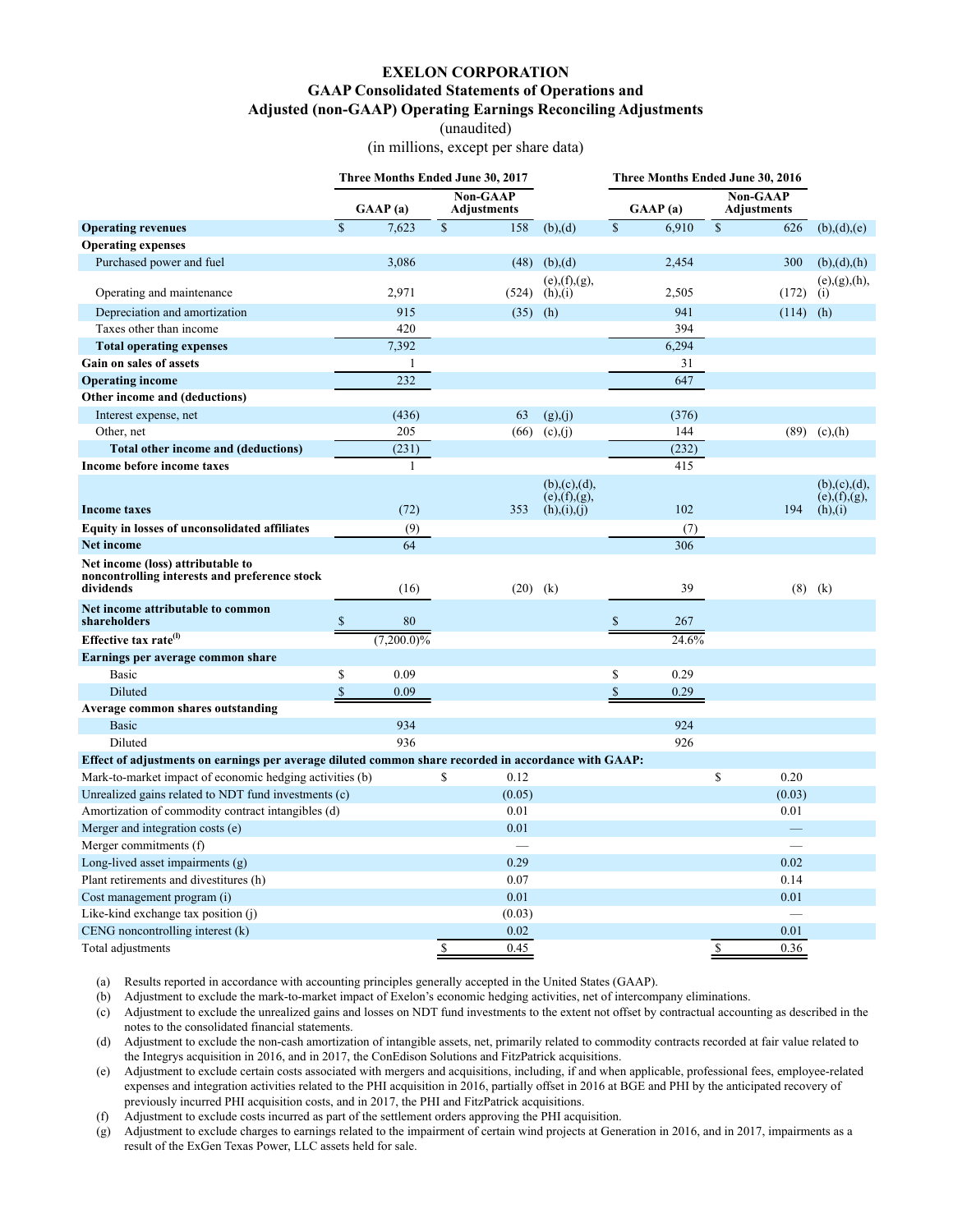- (h) Adjustment to exclude accelerated depreciation and amortization expenses, increases to materials and supplies inventory reserves, charges for severance reserves and construction work in progress impairments associated with Generation's previous decision to early retire the Clinton and Quad Cities nuclear facilities in 2016, and Generation's decision to early retire the Three Mile Island nuclear facility in 2017, partially offset in 2016 by a gain associated with Generation's sale of the New Boston generating site.
- (i) Adjustment to exclude reorganization costs, and in 2016 severance costs, related to a cost management program.
- (j) Adjustment to excluded income tax, penalties and interest expenses in the second quarter of 2017 as a result of the finalization of the IRS tax computation related to Exelon's like-kind exchange tax position.
- (k) Adjustment to eliminate from Generation's results of the noncontrolling interest related to CENG exclusion items, primarily related to the impact of unrealized gains and losses on NDT fund investments and mark-to-market activity.
- (l) The effective tax rate related to Adjusted (non-GAAP) Operating Earnings is 36.8% and 31.6% for the three months ended June 30, 2017 and June 30, 2016, respectively. The effective tax rate for the three months ended June 30, 2017 is disproportionately impacted due to the decline in pre-tax GAAP earnings and changes in other reconciling items.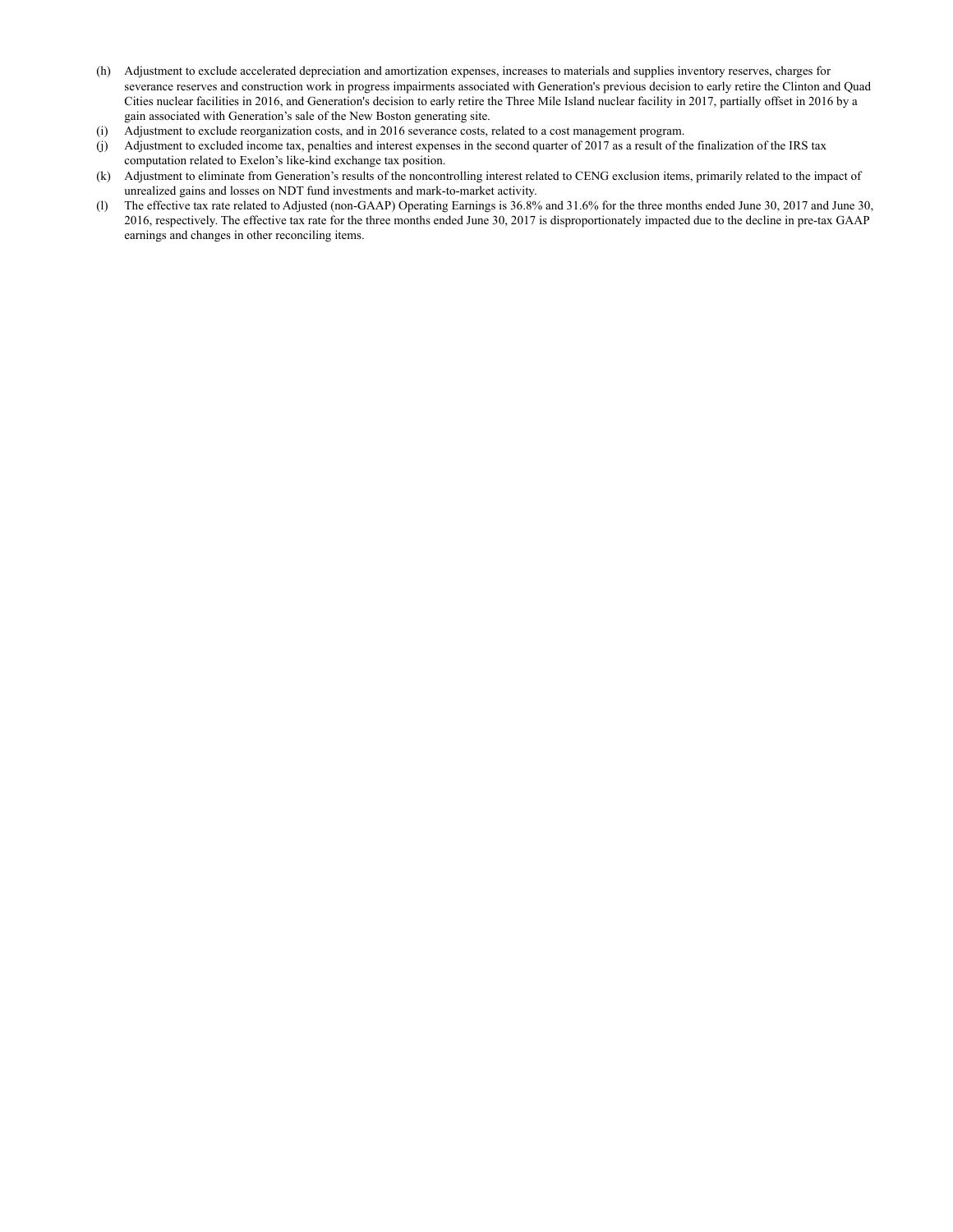## **EXELON CORPORATION**

#### **GAAP Consolidated Statements of Operations and**

**Adjusted (non-GAAP) Operating Earnings Reconciling Adjustments**

(unaudited)

(in millions, except per share data)

<span id="page-10-0"></span>

|                                                                                                      |                        | Six Months Ended June 30, 2017        |                                                    |                       | Six Months Ended June 30, 2016  |                                  |
|------------------------------------------------------------------------------------------------------|------------------------|---------------------------------------|----------------------------------------------------|-----------------------|---------------------------------|----------------------------------|
|                                                                                                      | GAAP(a)                | <b>Non-GAAP</b><br><b>Adjustments</b> |                                                    | GAAP(a)               | Non-GAAP<br><b>Adjustments</b>  |                                  |
| <b>Operating revenues</b>                                                                            | $\mathbf{s}$<br>16,381 | $\mathcal{S}$<br>116                  | (b),(d)                                            | $\mathbb S$<br>14,485 | $\mathcal{S}$<br>534            | (b), (d), (e)                    |
| <b>Operating expenses</b>                                                                            |                        |                                       |                                                    |                       |                                 |                                  |
| Purchased power and fuel                                                                             | 6,985                  |                                       | $(141)$ (b),(d),(h)                                | 5,708                 | 338                             | (b), (d), (h)                    |
| Operating and maintenance                                                                            | 5,431                  | (572)                                 | (e), (f), (g),<br>(h),(i)                          | 5,341                 | (932)                           | (e), (f), (g),<br>(h),(j)        |
| Depreciation and amortization                                                                        | 1,811                  |                                       | $(37)$ $(d), (h)$                                  | 1,626                 | (114)                           | (h)                              |
| Taxes other than income                                                                              | 857                    |                                       |                                                    | 720                   | (1)                             | (j)                              |
| <b>Total operating expenses</b>                                                                      | 15,084                 |                                       |                                                    | 13,395                |                                 |                                  |
| Gain on sales of assets                                                                              | 5                      | (1)                                   | (h)                                                | 40                    |                                 |                                  |
| Bargain purchase gain                                                                                | 226                    | $(226)$ (1)                           |                                                    |                       |                                 |                                  |
| <b>Operating income</b>                                                                              | 1,528                  |                                       |                                                    | 1,130                 |                                 |                                  |
| Other income and (deductions)                                                                        |                        |                                       |                                                    |                       |                                 |                                  |
| Interest expense, net                                                                                | (809)                  | 59                                    | (g),(k),(m)                                        | (663)                 |                                 |                                  |
| Other, net                                                                                           | 488                    | (274)                                 | (c),(m)                                            | 258                   | (155)                           | (c), (h)                         |
| Total other income and (deductions)                                                                  | (321)                  |                                       |                                                    | (405)                 |                                 |                                  |
| Income before income taxes                                                                           | 1,207                  |                                       |                                                    | 725                   |                                 |                                  |
|                                                                                                      |                        |                                       | (b), (c), (d),<br>(e), (f), (g),<br>(h), (i), (j), |                       |                                 | (b), (c), (d),<br>(e), (f), (g), |
| <b>Income taxes</b>                                                                                  | 143                    | 441                                   | $(k)$ , $(m)$                                      | 285                   | 311                             | (h),(j)                          |
| <b>Equity in losses of unconsolidated affiliates</b>                                                 | (18)                   |                                       |                                                    | (10)                  |                                 |                                  |
| <b>Net income</b>                                                                                    | 1,046                  |                                       |                                                    | 430                   |                                 |                                  |
| Net loss attributable to noncontrolling<br>interests and preference stock dividends                  | (30)                   |                                       | $(55)$ (n)                                         | (10)                  | (18)                            | (n)                              |
| Net income attributable to common<br>shareholders                                                    | \$<br>1,076            |                                       |                                                    | \$<br>440             |                                 |                                  |
| Effective tax rate <sup>(0)</sup>                                                                    | 11.8%                  |                                       |                                                    | 39.3%                 |                                 |                                  |
| Earnings per average common share                                                                    |                        |                                       |                                                    |                       |                                 |                                  |
| <b>Basic</b>                                                                                         | \$<br>1.16             |                                       |                                                    | $\mathbb{S}$<br>0.48  |                                 |                                  |
| Diluted                                                                                              | \$<br>1.15             |                                       |                                                    | \$<br>0.48            |                                 |                                  |
| Average common shares outstanding                                                                    |                        |                                       |                                                    |                       |                                 |                                  |
| Basic                                                                                                | 931                    |                                       |                                                    | 923                   |                                 |                                  |
| Diluted                                                                                              | 932                    |                                       |                                                    | 926                   |                                 |                                  |
| Effect of adjustments on earnings per average diluted common share recorded in accordance with GAAP: |                        |                                       |                                                    |                       |                                 |                                  |
| Mark-to-market impact of economic hedging activities (b)                                             |                        | $\mathbb{S}$<br>0.15                  |                                                    |                       | \$<br>0.12                      |                                  |
| Unrealized gains related to NDT fund investments (c)                                                 |                        | (0.15)                                |                                                    |                       | (0.07)                          |                                  |
| Amortization of commodity contract intangibles (d)                                                   |                        | 0.02                                  |                                                    |                       |                                 |                                  |
| Merger and integration costs (e)                                                                     |                        | 0.04                                  |                                                    |                       | 0.09                            |                                  |
| Merger commitments (f)                                                                               |                        | (0.15)                                |                                                    |                       | 0.43                            |                                  |
| Long-lived asset impairments (g)                                                                     |                        | 0.29                                  |                                                    |                       | 0.10                            |                                  |
| Plant retirements and divestitures (h)                                                               |                        | 0.07                                  |                                                    |                       | 0.14                            |                                  |
| Reassessment of state deferred income taxes (i)                                                      |                        | (0.02)                                |                                                    |                       |                                 |                                  |
| Cost management program (j)                                                                          |                        | 0.01                                  |                                                    |                       | $0.02\,$                        |                                  |
| Tax settlements (k)                                                                                  |                        | (0.01)                                |                                                    |                       |                                 |                                  |
| Bargain purchase gain (l)                                                                            |                        | (0.24)                                |                                                    |                       | $\overline{\phantom{0}}$        |                                  |
| Like-kind exchange tax position (m)                                                                  |                        | (0.03)                                |                                                    |                       |                                 |                                  |
| CENG noncontrolling interest (n)                                                                     |                        | 0.06                                  |                                                    |                       | 0.02                            |                                  |
| Total adjustments                                                                                    |                        | $\sqrt{\frac{1}{2}}$<br>0.04          |                                                    |                       | $\overline{\mathbb{S}}$<br>0.85 |                                  |

As a result of the PHI acquisition completion on March 23, 2016, the table includes financial results for PHI beginning on March 24, 2016 to June 30, 2017. Therefore, the results of operations from 2017 and 2016 are not comparable for Exelon. The explanations below identify any other significant or unusual items affecting the results of operations.

(a) Results reported in accordance with accounting principles generally accepted in the United States (GAAP).

(b) Adjustment to exclude the mark-to-market impact of Exelon's economic hedging activities, net of intercompany eliminations.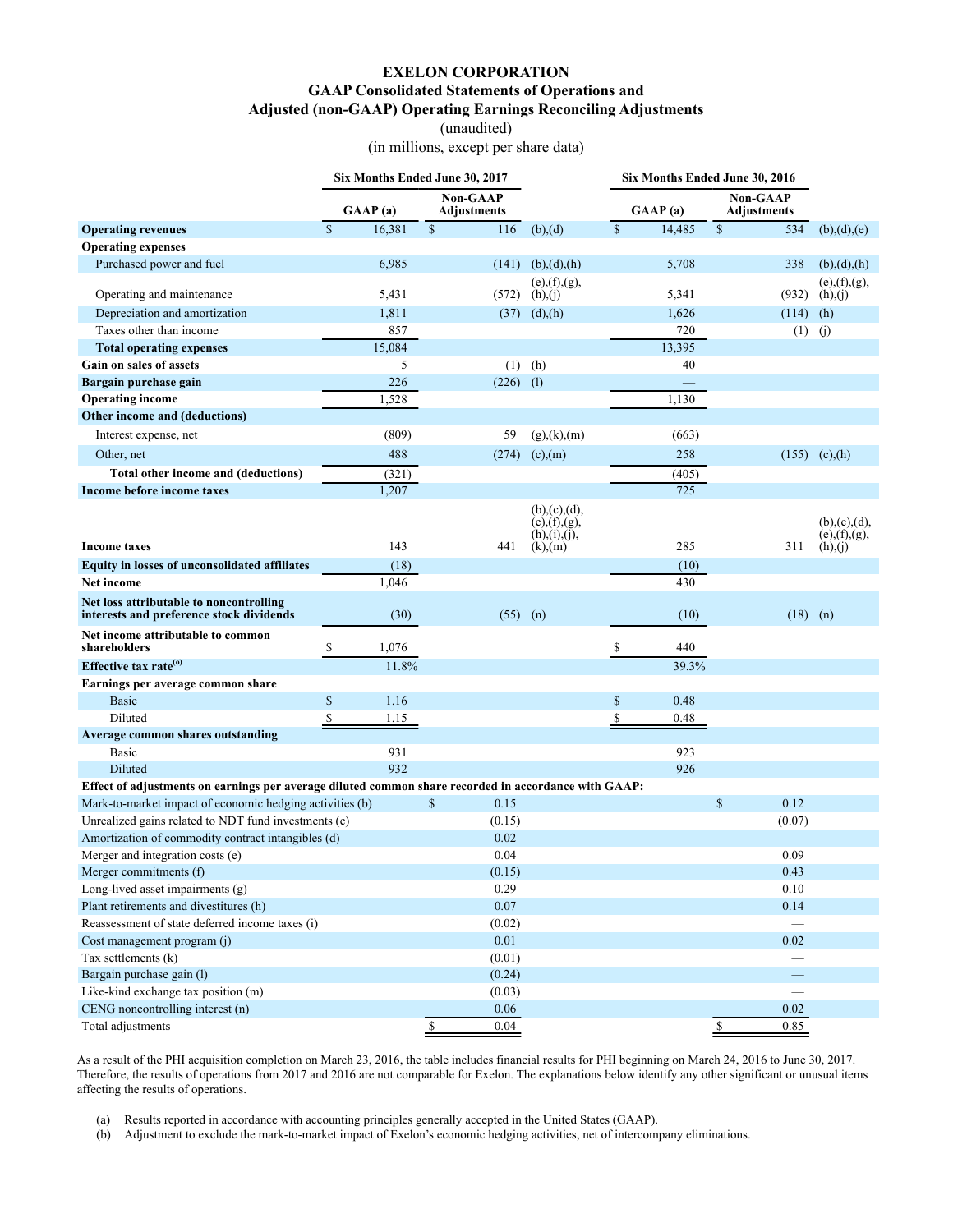- (c) Adjustment to exclude the unrealized gains and losses on NDT fund investments to the extent not offset by contractual accounting as described in the notes to the consolidated financial statements.
- (d) Adjustment to exclude the non-cash amortization of intangible assets, net, primarily related to commodity contracts recorded at fair value related to the Integrys acquisition in 2016, and in 2017, the ConEdison Solutions and FitzPatrick acquisitions.
- (e) Adjustment to exclude certain costs associated with mergers and acquisitions, including, if and when applicable, professional fees, employee-related expenses and integration activities related to the PHI acquisition in 2016, partially offset in 2016 at ComEd, BGE and PHI by the anticipated recovery of previously incurred PHI acquisition costs, and in 2017, the PHI and FitzPatrick acquisitions, partially offset in 2017 at PHI by the anticipated recovery of previously incurred PHI acquisition costs.
- (f) Adjustment to exclude in 2016 costs incurred as part of the settlement orders approving the PHI acquisition, and in 2017, a decrease in reserves for uncertain tax positions related to the deductibility of certain merger commitments associated with the 2012 CEG and 2016 PHI acquisitions.
- (g) Adjustment to exclude charges to earnings related to the impairment of upstream assets and certain wind projects at Generation in 2016, and in 2017, impairments as a result of the ExGen Texas Power, LLC assets held for sale.
- (h) Adjustment to exclude accelerated depreciation and amortization expenses, increases to materials and supplies inventory reserves, charges for severance reserves and construction work in progress impairments associated with Generation's previous decision to early retire the Clinton and Quad Cities nuclear facilities in 2016, and Generation's decision to early retire the Three Mile Island nuclear facility in 2017, partially offset in 2016 by a gain associated with Generation's sale of the New Boston generating site.
- (i) Adjustment to exclude the non-cash impact of the remeasurement of state deferred income taxes, primarily as a result of changes in forecasted apportionment related to the PHI acquisition in 2016, and in 2017, a change in the statutory tax rate.
- (j) Adjustment to exclude reorganization costs, and in 2016 severance costs, related to a cost management program
- (k) Adjustment to exclude benefits related to the favorable settlement in 2017 of certain income tax positions related to PHI's unregulated business interests
- (l) Adjustment to exclude the excess of the fair value of assets and liabilities acquired over the purchase price for the FitzPatrick acquisition.
- (m) Adjustment to exclude income tax, penalties and interest expenses in the second quarter of 2017 as a result of the finalization of the IRS tax computation related to Exelon's like-kind exchange tax position.
- (n) Adjustment to exclude from Generation's results of the noncontrolling interest related to CENG exclusion items, primarily related to the impact of unrealized gains and losses on NDT fund investments and mark-to-market activity
- (o) The effective tax rate related to Adjusted (non-GAAP) Operating Earnings is 35.8% and 32.9% for the six months ended June 30, 2017 and June 30, 2016, respectively.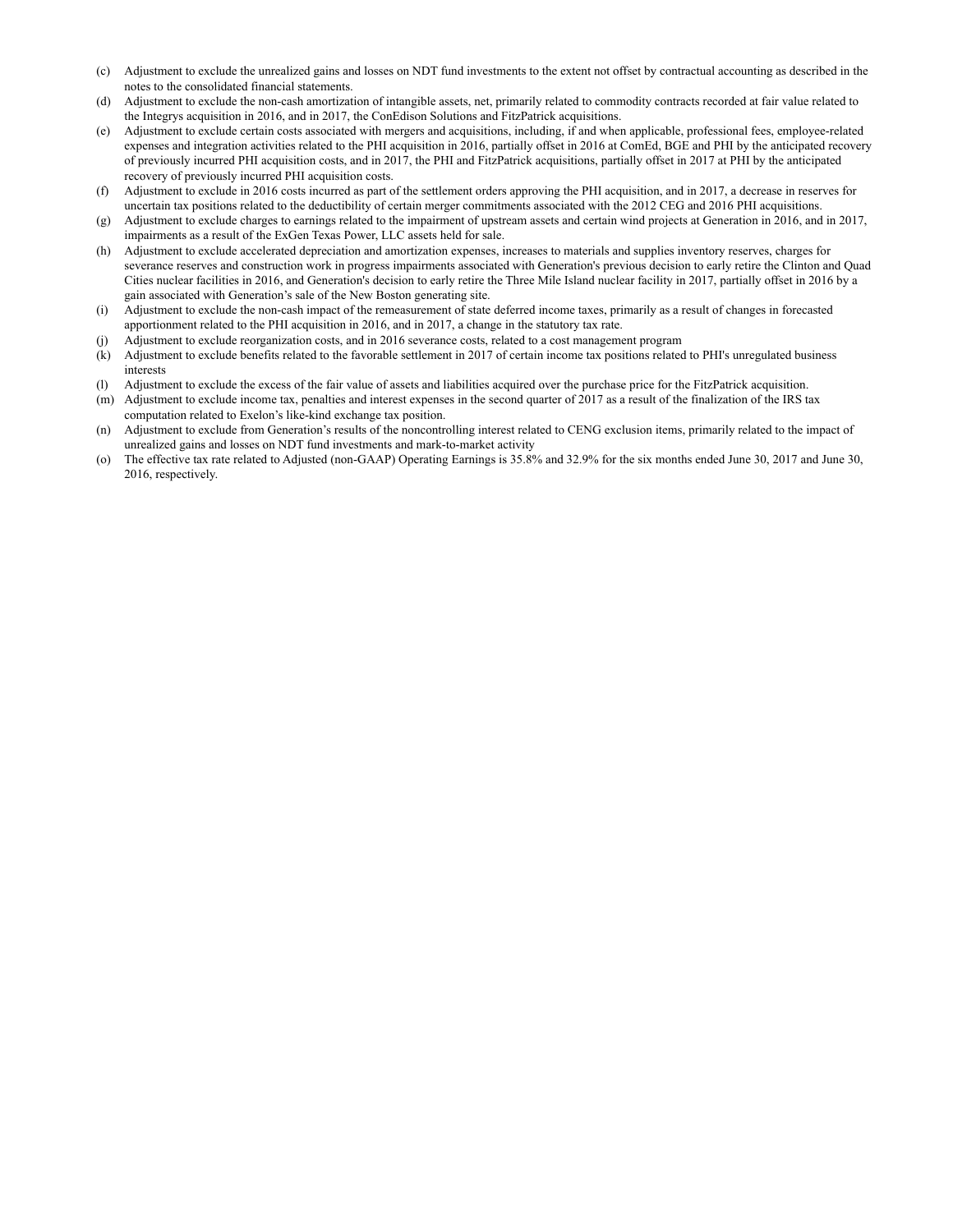# **EXELON CORPORATION**

## **Reconciliation of Adjusted (non-GAAP) Operating**

#### **Earnings to GAAP Earnings (in millions)**

Three Months Ended June 30, 2017 and 2016

(unaudited)

<span id="page-12-0"></span>

|                                                                                                                                            | Exelon<br><b>Earnings per</b><br><b>Diluted</b><br>Share | Generation                     | ComEd                    | PECO                     | <b>BGE</b>               | PHI<br>(a)               | Other<br>(b)             | Exelon              |
|--------------------------------------------------------------------------------------------------------------------------------------------|----------------------------------------------------------|--------------------------------|--------------------------|--------------------------|--------------------------|--------------------------|--------------------------|---------------------|
| <b>2016 GAAP Earnings (Loss)</b>                                                                                                           | $\mathbf{s}$<br>0.29                                     | $\mathbf{s}$<br>(8)            | $\boldsymbol{s}$<br>145  | \$100                    | S<br>31                  | S<br>52                  | \$ (53)                  | $\mathbf{s}$<br>267 |
| 2016 Adjusted (non-GAAP) Operating (Earnings) Loss Adjustments:                                                                            |                                                          |                                |                          |                          |                          |                          |                          |                     |
| Mark-to-Market Impact of Economic Hedging Activities (net<br>of taxes of \$119 and \$120, respectively)                                    | 0.20                                                     | 185                            |                          |                          |                          |                          |                          | 185                 |
| Unrealized Gains Related to NDT Fund Investments (net of<br>taxes of \$29 $(1)$                                                            | (0.03)                                                   | (27)                           |                          |                          |                          |                          |                          | (27)                |
| Amortization of Commodity Contract Intangibles (net of<br>taxes of \$4 $(2)$                                                               | 0.01                                                     | 8                              |                          |                          |                          |                          |                          | $\,8\,$             |
| Merger and Integration Costs (net of taxes of \$2, \$0, \$2 and<br>\$0, respectively) (3)                                                  |                                                          | 3                              | $\mathbf{1}$             |                          | (3)                      |                          |                          | -1                  |
| Merger Commitments (entire amount represents tax expense)<br>(4)                                                                           |                                                          |                                |                          |                          |                          | $\mathbf{1}$             | $\overline{\phantom{0}}$ | $\mathbf{1}$        |
| Long-Lived Asset Impairments (net of taxes of \$14) (5)                                                                                    | 0.02                                                     | 22                             | $\overline{\phantom{0}}$ |                          |                          |                          | <u>e</u>                 | 22                  |
| Plant Retirements and Divestitures (net of taxes of \$85) (6)                                                                              | 0.14                                                     | 133                            |                          |                          |                          |                          |                          | 133                 |
| Cost Management Program (net of taxes of \$2, \$0, \$0 and<br>\$3, respectively) (7)                                                       | 0.01                                                     | 4                              |                          | 1                        | -1                       |                          |                          | 6                   |
| CENG Noncontrolling Interest (net of taxes of \$1)(8)                                                                                      | 0.01                                                     | $\,$ 8 $\,$                    |                          |                          |                          |                          |                          | $\,$ 8 $\,$         |
| 2016 Adjusted (non-GAAP) Operating Earnings (Loss)                                                                                         | 0.65                                                     | 328                            | 146                      | 101                      | 29                       | 53                       | (53)                     | 604                 |
| <b>Year Over Year Effects on Earnings:</b>                                                                                                 |                                                          |                                |                          |                          |                          |                          |                          |                     |
| ComEd, PECO, BGE and PHI Margins:                                                                                                          |                                                          |                                |                          |                          |                          |                          |                          |                     |
| Weather                                                                                                                                    | (0.02)                                                   | $\equiv$                       | $(7)$ (c)                | (2)                      | (c)<br>$\equiv$          | $(6)$ (c)                | —                        | (15)                |
| Load                                                                                                                                       |                                                          |                                | $(3)$ (c)                | (2)                      | (c)<br>—                 | 8<br>(c)                 |                          | 3                   |
| Other Energy Delivery (10)                                                                                                                 | 0.06                                                     |                                | $28$ (d)                 | $(5)$ $(d)$              | $13 \text{ (d)}$         | $23$ (d)                 | $\equiv$                 | 59                  |
| Generation Energy Margins, Excluding Mark-to-Market:                                                                                       |                                                          |                                |                          |                          |                          |                          |                          |                     |
| Nuclear Volume (11)                                                                                                                        | 0.03                                                     | 28                             |                          |                          |                          |                          |                          | 28                  |
| Nuclear Fuel Cost (12)                                                                                                                     |                                                          | $\overline{c}$                 |                          |                          |                          |                          |                          | $\overline{c}$      |
| Capacity Pricing (13)                                                                                                                      |                                                          | (2)                            |                          | –                        |                          |                          | —                        | (2)                 |
| Zero Emission Credit Revenue (14)                                                                                                          | 0.05                                                     | 45                             |                          |                          |                          |                          |                          | 45                  |
| Market and Portfolio Conditions (15)                                                                                                       | (0.16)                                                   | (144)                          |                          |                          |                          |                          |                          | (144)               |
| Operating and Maintenance Expense:                                                                                                         |                                                          |                                |                          |                          |                          |                          |                          |                     |
| Labor, Contracting and Materials (16)                                                                                                      | (0.01)                                                   | (7)                            | $\mathbf{1}$             | (2)                      |                          | (6)                      | $\overline{\phantom{0}}$ | (14)                |
| Planned Nuclear Refueling Outages (17)                                                                                                     | (0.05)                                                   | (50)                           |                          |                          |                          |                          | $\overline{\phantom{0}}$ | (50)                |
| Pension and Non-Pension Postretirement Benefits (18)                                                                                       | $\equiv$                                                 | (2)                            | (1)                      | $\mathbf{1}$             | $\mathbf{1}$             | $\equiv$                 | (1)                      | (2)                 |
| Other Operating and Maintenance (19)                                                                                                       | (0.01)                                                   | (25)                           | (5)                      | 2                        | 23                       | (10)                     | 9                        | (6)                 |
| Depreciation and Amortization Expense (20)                                                                                                 | (0.04)                                                   | (3)                            | (13)                     | (2)                      | (9)                      | (3)                      | (2)                      | (32)                |
| Interest Expense, Net (21)                                                                                                                 | $\overline{\phantom{0}}$                                 | (6)                            | 2                        | $\equiv$                 | (2)                      | $\overline{4}$           | (1)                      | (3)                 |
| Income Taxes (22)                                                                                                                          |                                                          | (2)                            | (2)                      | (3)                      | (11)                     | $\equiv$                 | 14                       | (4)                 |
| Equity in Earnings of Unconsolidated Affiliates                                                                                            |                                                          | (1)                            |                          |                          |                          | $\overline{\phantom{0}}$ |                          | (1)                 |
| Noncontrolling Interests (23)                                                                                                              | 0.04                                                     | 40                             | $\equiv$                 | $\overline{\phantom{0}}$ | $\overline{\phantom{0}}$ | $\overline{\phantom{0}}$ | $\equiv$                 | 40                  |
| Other                                                                                                                                      |                                                          | $\mathbf{1}$                   | (5)                      | 1                        | 2                        |                          | 2                        | $\mathbf{1}$        |
| 2017 Adjusted (non-GAAP) Operating Earnings (Loss)                                                                                         | 0.54                                                     | 202                            | 141                      | 89                       | 46                       | 63                       | (32)                     | 509                 |
| 2017 Adjusted (non-GAAP) Operating Earnings (Loss) Adjustments:                                                                            |                                                          |                                |                          |                          |                          |                          |                          |                     |
| Mark-to-Market Impact of Economic Hedging Activities (net<br>of taxes of $\sqrt{571}$ , \$1 and \$72, respectively)                        | (0.12)                                                   | (114)                          |                          |                          |                          |                          | $\mathbf{1}$             | (113)               |
| Unrealized Gains Related to NDT Fund Investments (net of<br>taxes of \$20 $(1)$                                                            | 0.05                                                     | 45                             |                          |                          |                          |                          |                          | 45                  |
| Amortization of Commodity Contract Intangibles (net of<br>taxes of $$8(2)$                                                                 | (0.01)                                                   | (12)                           |                          |                          |                          |                          |                          | (12)                |
| Merger and Integration Costs (net of taxes of \$1, \$7, \$1 and<br>\$9, respectively) (3)                                                  | (0.01)                                                   | (12)                           |                          | $\overline{\phantom{0}}$ |                          | (1)                      | (2)                      | (15)                |
| Merger Commitments (net of taxes of \$3, \$3 and \$0,<br>respectively) (4)<br>Long-Lived Asset Impairments (net of taxes of \$171, \$1 and |                                                          |                                |                          |                          |                          | $\overline{4}$           | (4)                      |                     |
| $$172$ , respectively $)$ (5)<br>Plant Retirements and Divestitures (net of taxes of \$42) (6)                                             | (0.29)<br>(0.07)                                         | (269)<br>(66)                  |                          |                          |                          |                          | $\mathbf{1}$             | (268)<br>(66)       |
| Cost Management Program (net of taxes of \$3, \$1, \$1 and<br>\$4, respectively) (7)                                                       | (0.01)                                                   | (4)                            |                          | (1)                      | (1)                      |                          |                          | (6)                 |
| Like-Kind Exchange Tax Position (net of taxes of \$9, \$75)<br>and $$66$ , respectively) $(9)$                                             | 0.03                                                     | $\qquad \qquad \longleftarrow$ | (23)                     |                          |                          |                          | 49                       | 26                  |
| CENG Noncontrolling Interest (net of taxes of \$5)(8)                                                                                      | (0.02)                                                   | (20)                           |                          |                          |                          |                          |                          | (20)                |
| <b>2017 GAAP Earnings (Loss)</b>                                                                                                           | $\mathbf{s}$<br>0.09 S                                   | $(250)$ \$                     | 118                      | $\mathbf{s}$<br>88       | ${\bf S}$<br>45          | $\mathbf{s}$<br>66       | ${\bf S}$<br>13          | $\mathbf{s}$<br>80  |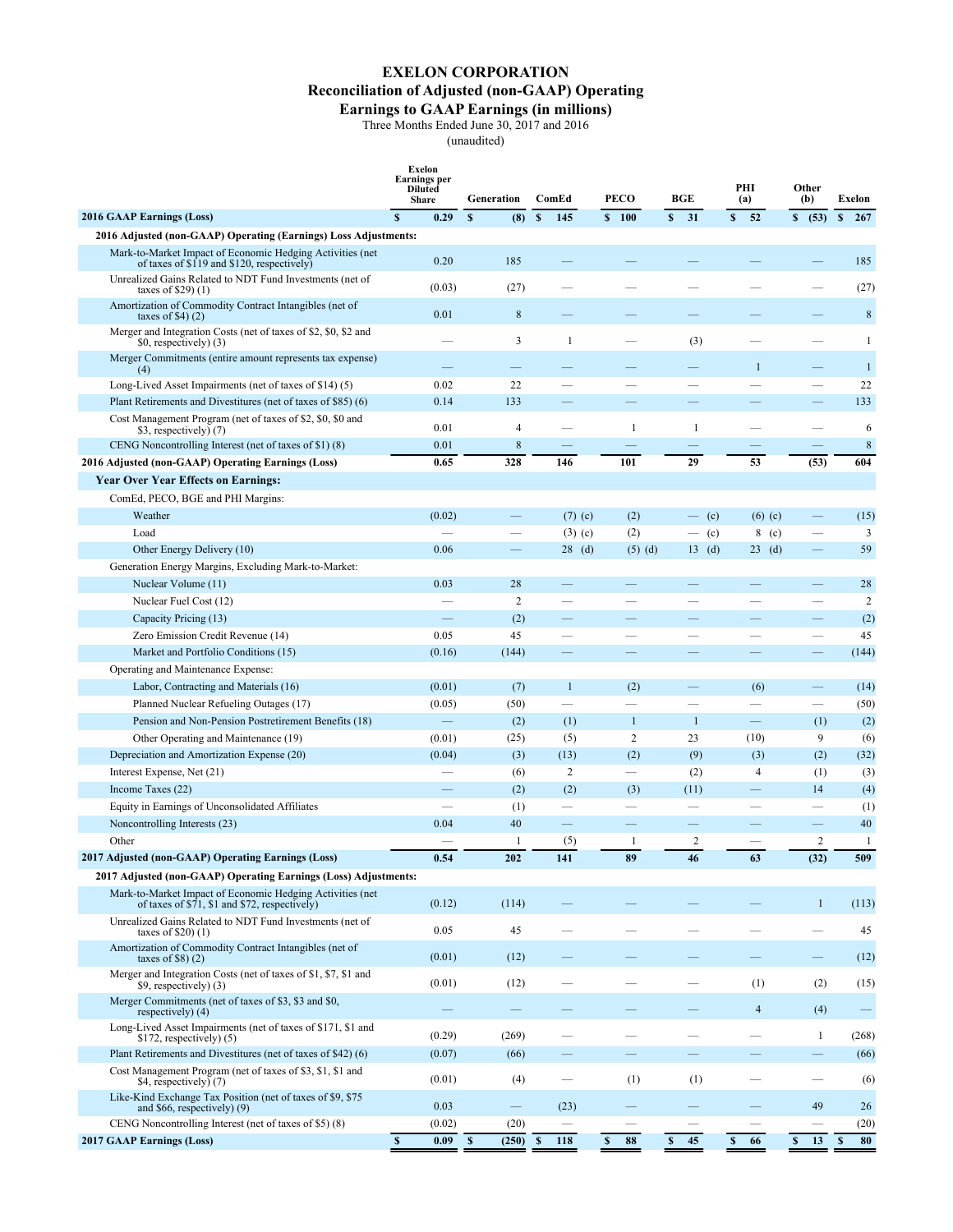#### Note:

Unless otherwise noted, the income tax impact of each reconciling item between GAAP Net Income and Adjusted (non-GAAP) Operating Earnings is based on the marginal statutory federal and state income tax rates for each Registrant, taking into account whether the income or expense item is taxable or deductible, respectively, in whole or in part. For all items except the unrealized gains and losses related to NDT fund investments, the marginal statutory income tax rates ranged from 39 percent to 41 percent. Under IRS regulations, NDT fund investment returns are taxed at differing rates for investments in qualified vs. non-qualified funds. The tax rates applied to unrealized gains and losses related to NDT Fund investments were 31.4 percent and 47.5 percent for the three and six months ended June 30, 2017, respectively, and 51.6 percent and 52.5 percent for the three and six months ended June 30, 2016, respectively.

- (a) PHI consolidated results includes Potomac Electric Power Company, Delmarva Power & Light Company and Atlantic City Electric Company.
- (b) Other primarily includes eliminating and consolidating adjustments, Exelon's corporate operations, shared service entities and other financing and investment activities.
- (c) As approved by the Maryland PSC and District of Columbia PSC, customer rates for BGE, Pepco and DPL Maryland are adjusted to eliminate the favorable and unfavorable impacts of weather and usage patterns per customer on distribution volumes. Pursuant to the Illinois Future Energy Jobs Act, beginning in 2017, customer rates for ComEd are adjusted to eliminate the favorable and unfavorable impacts of weather and customer usage patterns on distribution volumes.
- (d) For regulatory recovery mechanisms, including ComEd's distribution formula rate, ComEd, BGE and PHI utilities transmission formula rates, and riders across all utilities, revenues increase and decrease i) as fully recoverable costs fluctuate (with no impact on net earnings), and ii) pursuant to changes in rate base, capital structure and ROE (which impact net earnings).
- (1) Reflects the impact of unrealized gains on NDT fund investments to the extent not offset by contractual accounting as described in the notes to the consolidated financial statements.
- (2) Represents the non-cash amortization of intangible assets, net, primarily related to commodity contracts recorded at fair value related to the Integrys acquisition in 2016, and in 2017, the ConEdison Solutions and FitzPatrick acquisitions.
- (3) Reflects certain costs associated with mergers and acquisitions, including, if and when applicable, professional fees, employee-related expenses and integration activities related to the PHI acquisition in 2016, partially offset in 2016 at BGE and PHI by the anticipated recovery of previously incurred PHI acquisition costs, and in 2017, the PHI and FitzPatrick acquisitions.
- (4) Represents costs incurred as part of the settlement orders approving the PHI acquisition.
- (5) Primarily reflects charges to earnings related to the impairment of certain wind projects at Generation in 2016, and in 2017, impairments as a result of the ExGen Texas Power, LLC assets held for sale.
- (6) Primarily reflects accelerated depreciation and amortization expenses, increases to materials and supplies inventory reserves, charges for severance reserves and construction work in progress impairments associated with Generation's previous decision to early retire the Clinton and Quad Cities nuclear facilities in 2016, and Generation's decision to early retire the Three Mile Island nuclear facility in 2017, partially offset in 2016 by a gain associated with Generation's sale of the New Boston generating site.
- (7) Represents reorganization costs, and in 2016 severance costs, related to a cost management program.
- (8) Represents elimination from Generation's results of the noncontrolling interest related to CENG exclusion items, primarily related to the impact of unrealized gains and losses on NDT fund investments and mark-to-market activity.
- (9) Represents adjustments to income tax, penalties and interest expenses in the second quarter of 2017 as a result of the finalization of the IRS tax computation related to Exelon's like-kind exchange tax position.
- (10) For ComEd, primarily reflects increased electric distribution and transmission formula rate revenues (due to increased capital investments and higher electric distribution ROE, which is due to an increase in treasury rates). For BGE and PHI, primarily reflects increased revenue as a result of rate increases.
- (11) Primarily reflects the acquisition of the FitzPatrick nuclear facility.
- (12) Primarily reflects a decrease in fuel prices, partially offset by increased nuclear output as a result of the FitzPatrick acquisition.
- (13) Primarily reflects decreased capacity prices in the Mid-Atlantic region, partially offset by increased capacity prices in the New England region.
- (14) Reflects the impact of the New York Clean Energy Standard.
- (15) Primarily reflects the conclusion of the Ginna Reliability Support Services Agreement, lower realized energy prices and lower optimization in Generation's natural gas portfolio.
- (16) For Generation, primarily reflects increased salaries and wages related to the acquisition of the FitzPatrick nuclear facility.
- (17) Primarily reflects an increase in the number of nuclear outage days in 2017, excluding Salem.
- (18) Primarily reflects the unfavorable impact of lower pension and OPEB discount rates, partially offset by the favorable impact of lower health care claims experience.
- (19) For Generation, primarily reflects an increase in nuclear decommissioning obligation expense. For BGE, primarily reflects the absence of 2016 charges for certain disallowances contained in the June and July 2016 rate case orders.
- (20) For BGE, primarily reflects increased amortization due to the initiation of cost recovery of the AMI programs and increased depreciation from AMI program capital expenditures. Additionally, primarily reflects increased depreciation from ongoing capital expenditures across all operating companies.
- (21) For Generation, primarily reflects increased interest expense due to higher outstanding debt.
- (22) For BGE, primarily reflects a 2016 cumulative adjustment to tax expense for transmission-related regulatory assets. For Corporate, primarily reflects the 2016 unfavorable impact of the expiration of statutes of limitations.
- (23) Reflects elimination from Generation's results of activity attributable to noncontrolling interests, primarily for CENG.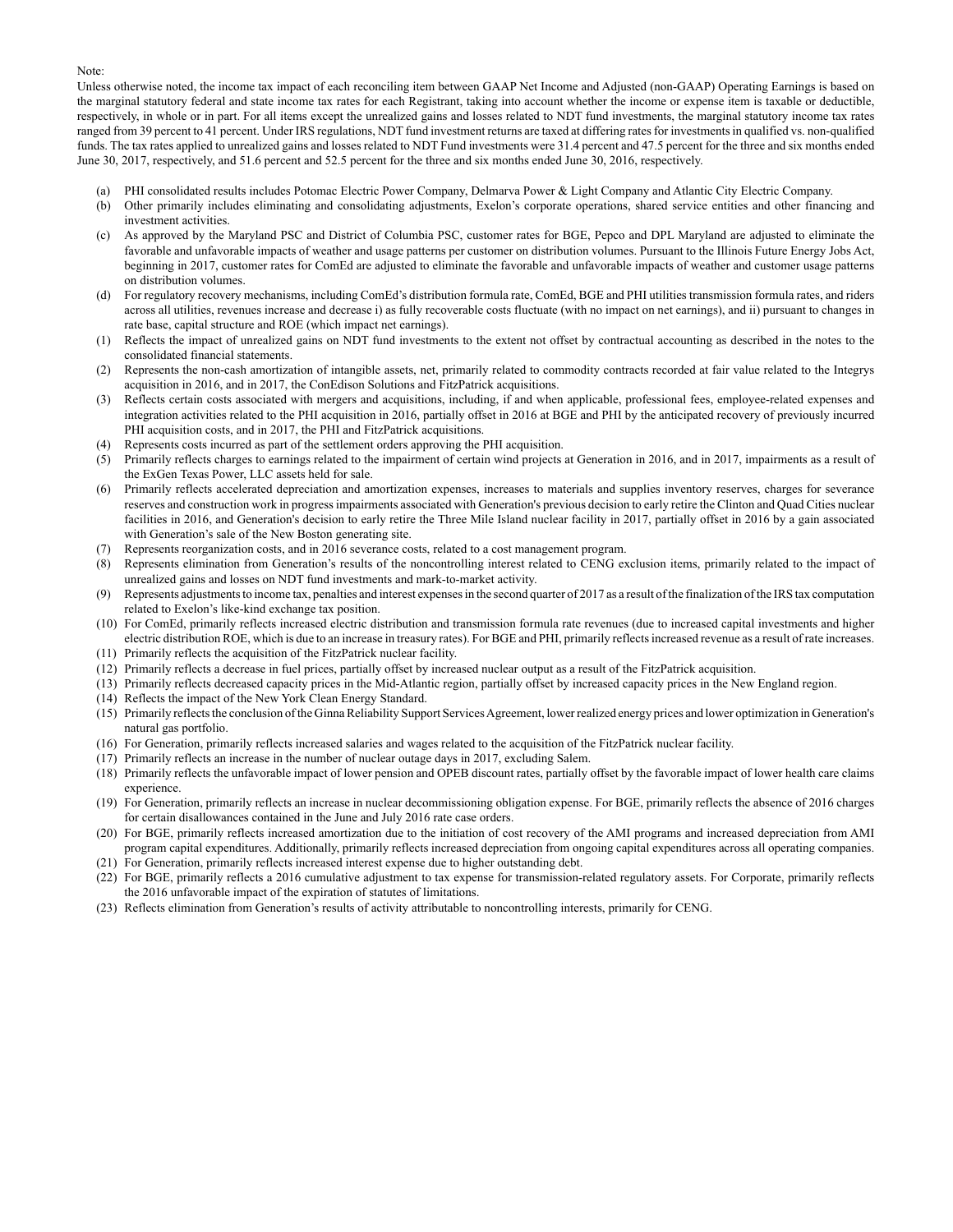## **EXELON CORPORATION Reconciliation of Adjusted (non-GAAP) Operating**

## **Earnings to GAAP Earnings (in millions)**

Six Months Ended June 30, 2017 and 2016

(unaudited)

<span id="page-14-0"></span>

|                                                                                                                            | Exelon<br><b>Earnings per</b><br><b>Diluted</b><br><b>Share</b> | Generation          | ComEd                           | <b>PECO</b>              | <b>BGE</b>                                 | PHI<br>(a)                       | Other<br>(b)                    | Exelon<br>(a)        |
|----------------------------------------------------------------------------------------------------------------------------|-----------------------------------------------------------------|---------------------|---------------------------------|--------------------------|--------------------------------------------|----------------------------------|---------------------------------|----------------------|
| 2016 GAAP Earnings (Loss)                                                                                                  | $\mathbf{s}$<br>0.48                                            | $\mathbf{s}$<br>302 | s<br>260                        | $\mathbf{s}$<br>224      | $\mathbf{s}$<br>129                        | $\mathbf{s}$<br>(257)            | S<br>(218) S                    | 440                  |
| 2016 Adjusted (non-GAAP) Operating (Earnings) Loss Adjustments:                                                            |                                                                 |                     |                                 |                          |                                            |                                  |                                 |                      |
| Mark-to-Market Impact of Economic Hedging Activities (net of                                                               |                                                                 |                     |                                 |                          |                                            |                                  |                                 |                      |
| taxes of \$81)                                                                                                             | 0.12                                                            | 121                 |                                 |                          |                                            |                                  |                                 | 121                  |
| Unrealized Gains Related to NDT Fund Investments (net of taxes<br>of $$64$ $(1)$                                           | (0.07)                                                          | (59)                |                                 |                          |                                            |                                  |                                 | (59)                 |
| Amortization of Commodity Contract Intangibles (net of taxes of<br>(2)                                                     |                                                                 | (4)                 |                                 |                          |                                            |                                  |                                 | (4)                  |
| Merger and Integration Costs (net of taxes of \$8, \$3, \$1, \$2, \$23,<br>\$1 and \$26, respectively) $(3)$               | 0.09                                                            | 14                  | (4)                             | -1                       | (2)                                        | 33                               | 37                              | 79                   |
| Merger Commitments (net of taxes of \$1, \$84, \$28 and \$113,                                                             | 0.43                                                            | $\sqrt{2}$          |                                 |                          |                                            | 279                              | 114                             | 395                  |
| respectively) (4)<br>Long-Lived Asset Impairments (net of taxes of \$62) (5)                                               | 0.10                                                            | 93                  |                                 |                          |                                            |                                  |                                 | 93                   |
| Plant Retirements and Divestitures (net of taxes of \$85) (6)                                                              | 0.14                                                            | 133                 |                                 |                          |                                            |                                  |                                 | 133                  |
| Reassessment of State Deferred Income Taxes (entire amount                                                                 |                                                                 |                     |                                 |                          |                                            |                                  |                                 |                      |
| represents tax expense) (7)<br>Cost Management Program (net of taxes of \$9, \$1, \$1 and \$12,                            |                                                                 | 6                   |                                 |                          |                                            |                                  | (6)                             |                      |
| respectively $(8)$                                                                                                         | 0.02                                                            | 15                  |                                 | $\overline{2}$           | $\overline{2}$                             |                                  |                                 | 19                   |
| CENG Noncontrolling Interest (net of taxes of \$3) (9)                                                                     | 0.02                                                            | 18                  | $\overline{\phantom{0}}$        |                          |                                            |                                  |                                 | 18                   |
| 2016 Adjusted (non-GAAP) Operating Earnings (Loss)                                                                         | 1.33                                                            | 641                 | 256                             | 227                      | 129                                        | 55                               | (73)                            | 1,235                |
| <b>Year Over Year Effects on Earnings:</b>                                                                                 |                                                                 |                     |                                 |                          |                                            |                                  |                                 |                      |
| ComEd, PECO, BGE and PHI Margins:                                                                                          |                                                                 |                     |                                 |                          |                                            |                                  |                                 |                      |
| Weather                                                                                                                    | (0.01)                                                          |                     | $(2)$ (c)                       | $\overline{\phantom{0}}$ | $-$ (c)                                    | $(6)$ (c)                        |                                 | (8)                  |
| Load                                                                                                                       | 0.54                                                            |                     | $(4)$ (c)                       | (5)                      | $-$ (c)                                    | $8$ (c)                          |                                 | (1)                  |
| Other Energy Delivery (13)<br>Generation Energy Margins, Excluding Mark-to-Market:                                         |                                                                 |                     | $67$ (d)                        | $(11)$ (d)               | $39$ (d)                                   | $406$ (d)                        |                                 | 501                  |
| Nuclear Volume (14)                                                                                                        | 0.01                                                            | 9                   | $\overline{\phantom{0}}$        |                          |                                            |                                  | $\overline{\phantom{0}}$        | 9                    |
| Nuclear Fuel Cost (15)                                                                                                     | 0.02                                                            | 14                  |                                 |                          |                                            |                                  |                                 | 14                   |
| Capacity Pricing (16)                                                                                                      | (0.03)                                                          | (31)                | $\overline{\phantom{0}}$        |                          |                                            |                                  | $\overline{\phantom{0}}$        | (31)                 |
| Zero Emission Credit Revenue (17)                                                                                          | 0.05                                                            | 45                  |                                 |                          |                                            |                                  |                                 | 45                   |
| Market and Portfolio Conditions (18)                                                                                       | (0.14)                                                          | (129)               |                                 |                          |                                            |                                  |                                 | (129)                |
| Operating and Maintenance Expense:                                                                                         |                                                                 |                     |                                 |                          |                                            |                                  |                                 |                      |
| Labor, Contracting and Materials (19)                                                                                      | (0.15)                                                          | (53)                | $\overline{4}$                  | (4)                      | (2)                                        | (84)                             | $\overline{\phantom{0}}$        | (139)                |
| Planned Nuclear Refueling Outages (20)                                                                                     | (0.07)                                                          | (69)                | $\overline{\phantom{0}}$        |                          | $\overline{\phantom{0}}$                   |                                  |                                 | (69)                 |
| Pension and Non-Pension Postretirement Benefits (21)                                                                       | (0.01)                                                          |                     | (1)                             | 1                        | $\mathbf{1}$                               | (7)                              | (1)                             | (7)                  |
| Other Operating and Maintenance (22)                                                                                       | (0.07)                                                          | (44)                | (10)                            | $\overline{7}$           | 35                                         | (63)                             | 14                              | (61)                 |
| Depreciation and Amortization Expense (23)                                                                                 | (0.17)                                                          | (10)                | (24)                            | (4)                      | (20)                                       | (94)                             | (4)                             | (156)                |
| Interest Expense, Net (24)                                                                                                 | (0.06)                                                          | (8)                 | $\overline{4}$                  | -                        | (4)                                        | (30)                             | (19)                            | (57)                 |
| Income Taxes (25)                                                                                                          | (0.01)                                                          | (18)                | (3)                             | $\overline{4}$           | (8)                                        | 8                                | 11                              | (6)                  |
| Equity in Earnings of Unconsolidated Affiliates                                                                            | (0.01)                                                          | (5)                 | $\overline{\phantom{0}}$        | $\overline{\phantom{0}}$ |                                            |                                  |                                 | (5)                  |
| Noncontrolling Interests (26)<br>Other                                                                                     | 0.03<br>(0.05)                                                  | 30<br>$\mathbf{1}$  | $\overline{\phantom{0}}$<br>(5) | $\overline{\mathbf{3}}$  | $\overline{\phantom{0}}$<br>$\overline{2}$ | $\overline{\phantom{0}}$<br>(49) | $\overline{\phantom{0}}$<br>(3) | 30<br>(51)           |
| Share Differential (27)                                                                                                    | (0.01)                                                          |                     |                                 |                          |                                            |                                  |                                 |                      |
| 2017 Adjusted (non-GAAP) Operating Earnings (Loss)                                                                         | 1.19                                                            | 373                 | 282                             | 218                      | 172                                        | 144                              | (75)                            | 1,114                |
| 2017 Adjusted (non-GAAP) Operating Earnings (Loss) Adjustments:                                                            |                                                                 |                     |                                 |                          |                                            |                                  |                                 |                      |
| Mark-to-Market Impact of Economic Hedging Activities (net of<br>taxes of \$90, \$1 and \$91, respectively)                 | (0.15)                                                          | (143)               |                                 |                          |                                            |                                  | $\mathbf{1}$                    | (142)                |
| Unrealized Gains Related to NDT Fund Investments (net of taxes                                                             | 0.15                                                            | 144                 |                                 |                          |                                            |                                  |                                 | 144                  |
| of $$130(1)$<br>Amortization of Commodity Contract Intangibles (net of taxes of<br>(2)                                     | (0.02)                                                          | (15)                |                                 |                          |                                            |                                  |                                 | (15)                 |
| Merger and Integration Costs (net of taxes of \$23, \$1, \$1, \$1, \$1<br>and \$25, respectively) $(3)$                    | (0.04)                                                          | (37)                |                                 | (1)                      | (1)                                        | -1                               | (2)                             | (40)                 |
| Merger Commitments (net of taxes of \$18, \$52, \$67 and \$137,<br>respectively) $(4)$                                     | 0.15                                                            | 18                  |                                 |                          |                                            | 60                               | 59                              | 137                  |
| Long-Lived Asset Impairments (net of taxes of \$171, \$1 and \$172,<br>respectively) (5)                                   | (0.29)                                                          | (269)               |                                 |                          |                                            |                                  | 1                               | (268)                |
| Plant Retirements and Divestitures (net of taxes of \$42) (6)                                                              | (0.07)                                                          | (66)                |                                 |                          |                                            |                                  | $\overline{\phantom{0}}$        | (66)                 |
| Reassessment of State Deferred Income Taxes (entire amount                                                                 | 0.02                                                            | -                   |                                 | -                        |                                            |                                  | 20                              | 20                   |
| represents tax expense) (7)<br>Cost Management Program (net of taxes of \$4, \$1, \$1, \$0 and \$7,<br>respectively $)(8)$ | (0.01)                                                          | (7)                 |                                 | (2)                      | (2)                                        |                                  | $\mathbf{1}$                    | (10)                 |
| Tax Settlements (net of taxes of \$1) (10)                                                                                 | 0.01                                                            | 5                   | -                               | $\overline{\phantom{0}}$ |                                            |                                  | $\overline{\phantom{0}}$        | 5                    |
| Bargain Purchase Gain (11)                                                                                                 | 0.24                                                            | 226                 | —                               |                          |                                            |                                  |                                 | 226                  |
| Like-Kind Exchange Tax Position (net of taxes of \$9, \$75 and \$66,                                                       |                                                                 |                     |                                 |                          |                                            |                                  |                                 |                      |
| respectively) $(12)$<br>CENG Noncontrolling Interest (net of taxes of \$12)(9)                                             | 0.03<br>(0.06)                                                  | (55)                | (23)<br>-                       | $\overline{\phantom{0}}$ |                                            |                                  | 49                              | 26<br>(55)           |
| <b>2017 GAAP Earnings</b>                                                                                                  | $\mathbb S$<br>1.15                                             | <b>S</b><br>174     | 259<br>S                        | s<br>215                 | s<br>169                                   | 205<br>S                         | 54<br>s                         | $\mathbb S$<br>1,076 |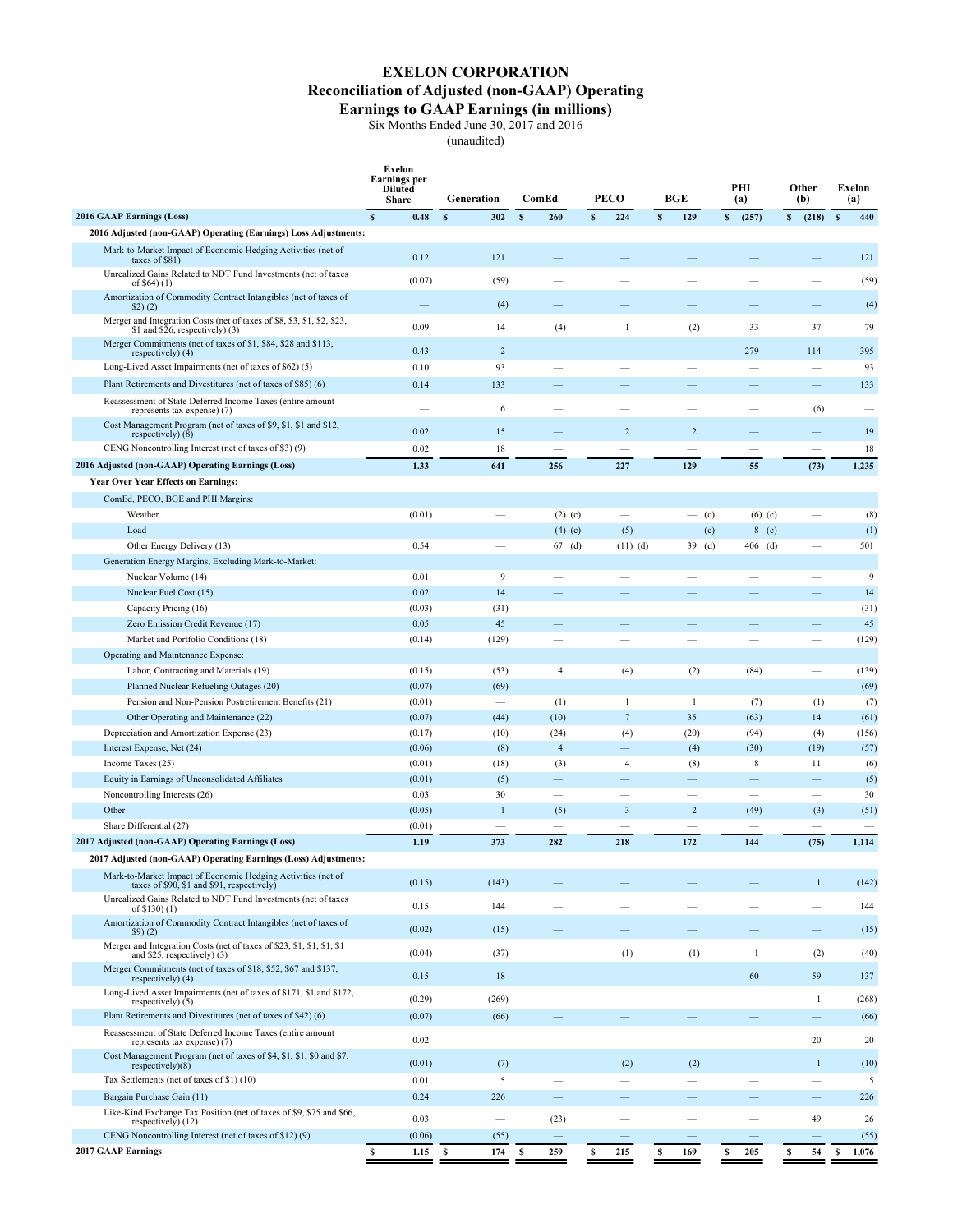#### Note:

Unless otherwise noted, the income tax impact of each reconciling item between GAAP Net Income and Adjusted (non-GAAP) Operating Earnings is based on the marginal statutory federal and state income tax rates for each Registrant, taking into account whether the income or expense item is taxable or deductible, respectively, in whole or in part. For all items except the unrealized gains and losses related to NDT fund investments, the marginal statutory income tax rates ranged from 39 percent to 41 percent. Under IRS regulations, NDT fund investment returns are taxed at differing rates for investments in qualified vs. non-qualified funds. The tax rates applied to unrealized gains and losses related to NDT Fund investments were 31.4 percent and 47.5 percent for the three and six months ended June 30, 2017, respectively, and 51.6 percent and 52.5 percent for the three and six months ended June 30, 2016, respectively.

- (a) For the six months ended June 30, 2016, includes financial results for PHI beginning on March 24, 2016, the day after the merger was completed. Therefore, the results of operations from 2017 and 2016 are not comparable for PHI and Exelon. The explanations below identify any other significant or unusual items affecting the results of operations. PHI consolidated results includes Potomac Electric Power Company, Delmarva Power & Light Company and Atlantic City Electric Company.
- (b) Other primarily includes eliminating and consolidating adjustments, Exelon's corporate operations, shared service entities and other financing and investment activities.
- (c) As approved by the Maryland PSC and District of Columbia PSC, customer rates for BGE, Pepco and DPL Maryland are adjusted to eliminate the favorable and unfavorable impacts of weather and usage patterns per customer on distribution volumes. Pursuant to the Illinois Future Energy Jobs Act, beginning in 2017, customer rates for ComEd are adjusted to eliminate the favorable and unfavorable impacts of weather and customer usage patterns on distribution volumes.
- (d) For regulatory recovery mechanisms, including ComEd's distribution formula rate, ComEd, BGE and PHI utilities transmission formula rates, and riders across all utilities, revenues increase and decrease i) as fully recoverable costs fluctuate (with no impact on net earnings), and ii) pursuant to changes in rate base, capital structure and ROE (which impact net earnings).
- (1) Reflects the impact of unrealized gains on NDT fund investments to the extent not offset by contractual accounting as described in the notes to the consolidated financial statements.
- (2) Represents the non-cash amortization of intangible assets, net, primarily related to commodity contracts recorded at fair value related to the Integrys acquisition in 2016, and in 2017, the ConEdison Solutions and FitzPatrick acquisitions.
- (3) Reflects certain costs associated with mergers and acquisitions, including, if and when applicable, professional fees, employee-related expenses and integration activities related to the PHI acquisition in 2016, partially offset in 2016 at ComEd, BGE and PHI by the anticipated recovery of previously incurred PHI acquisition costs, and in 2017, the PHI and FitzPatrick acquisitions, partially offset in 2017 at PHI by the anticipated recovery of previously incurred PHI acquisition costs.
- (4) Primarily reflects in 2016 costs incurred as part of the settlement orders approving the PHI acquisition, and in 2017, a decrease in reserves for uncertain tax positions related to the deductibility of certain merger commitments associated with the 2012 CEG and 2016 PHI acquisitions.
- (5) Primarily reflects charges to earnings related to the impairment of upstream assets and certain wind projects at Generation in 2016, and in 2017, impairments as a result of the ExGen Texas Power, LLC assets held for sale.
- (6) Primarily reflects accelerated depreciation and amortization expenses, increases to materials and supplies inventory reserves, charges for severance reserves and construction work in progress impairments associated with Generation's previous decision to early retire the Clinton and Quad Cities nuclear facilities in 2016, and Generation's decision to early retire the Three Mile Island nuclear facility in 2017, partially offset in 2016 by a gain associated with Generation's sale of the New Boston generating site.
- (7) Reflects the non-cash impact of the remeasurement of state deferred income taxes, primarily as a result of changes in forecasted apportionment related to the PHI acquisition in 2016, and in 2017, a change in the statutory tax rate.
- (8) Represents reorganization costs, and in 2016 severance costs, related to a cost management program.
- (9) Represents elimination from Generation's results of the noncontrolling interest related to CENG exclusion items, primarily related to the impact of unrealized gains and losses on NDT fund investments and mark-to-market activity.
- (10) Reflects benefits related to the favorable settlement in 2017 of certain income tax positions related to PHI's unregulated business interests.
- (11) Represents the excess of the fair value of assets and liabilities acquired over the purchase price for the FitzPatrick acquisition.
- (12) Represents adjustments to income tax, penalties and interest expenses in the second quarter of 2017 as a result of the finalization of the IRS tax computation related to Exelon's like-kind exchange tax position.
- (13) For ComEd, primarily reflects increased electric distribution and transmission formula rate revenues (due to increased capital investments and higher electric distribution ROE, which is due to an increase in treasury rates) and an increase in fully recoverable costs. For BGE and PHI, primarily reflects increased revenue as a result of rate increases.
- (14) Primarily reflects the acquisition of the FitzPatrick nuclear facility, partially offset by an increase in nuclear outage days.
- (15) Primarily reflects a decrease in fuel prices.
- (16) Primarily reflects decreased capacity prices in the Mid-Atlantic and Midwest regions, partially offset by increased capacity prices in the New England region.
- (17) Reflects the impact of the New York Clean Energy Standard.
- (18) Primarily reflects the impacts of declining natural gas prices and lower optimization in Generation's natural gas portfolio, the conclusion of the Ginna Reliability Support Services Agreement and lower realized energy prices, partially offset by the inclusion of Pepco Energy Services results in 2017, the absence of oil inventory write downs that occurred in 2016 and revenue related to energy efficiency projects.
- (19) For Generation, primarily reflects the inclusion of Pepco Energy Services results in 2017, increased contracting costs related to energy efficiency projects and increased salaries and wages related to the acquisition of the FitzPatrick nuclear facility.
- (20) Primarily reflects an increase in the number of nuclear outage days in 2017, excluding Salem.
- (21) Primarily reflects the favorable impact of lower health care claims experience, partially offset by the unfavorable impact of lower pension and OPEB discount rates.
- (22) For Generation, primarily reflects an increase in nuclear decommissioning obligation expense. For ComEd, primarily reflects increased fully recoverable costs associated with energy efficiency programs. For BGE, primarily reflects the absence of 2016 charges for certain disallowances contained in the June and July 2016 rate case orders and decreased storm costs in the BGE service territory.
- (23) For BGE, primarily reflects increased amortization due to the initiation of cost recovery of the AMI programs and increased depreciation from AMI program capital expenditures. Additionally, primarily reflects increased depreciation from ongoing capital expenditures across all operating companies.
- (24) For Generation, primarily reflects increased interest expense due to higher outstanding debt. For Corporate, primarily reflects increased interest expense due to higher outstanding debt, as well as debt issuance costs related to the April 2017 remarketing of Junior Subordinated Notes due in 2024.
- (25) For Generation, primarily reflects the favorable settlement of certain income tax positions in 2016. For BGE, primarily reflects a 2016 cumulative adjustment to tax expense for transmission-related regulatory assets. For Corporate, primarily reflects the 2016 unfavorable impact of the expiration of statutes of limitations.
- (26) Reflects elimination from Generation's results of activity attributable to noncontrolling interests, primarily for CENG.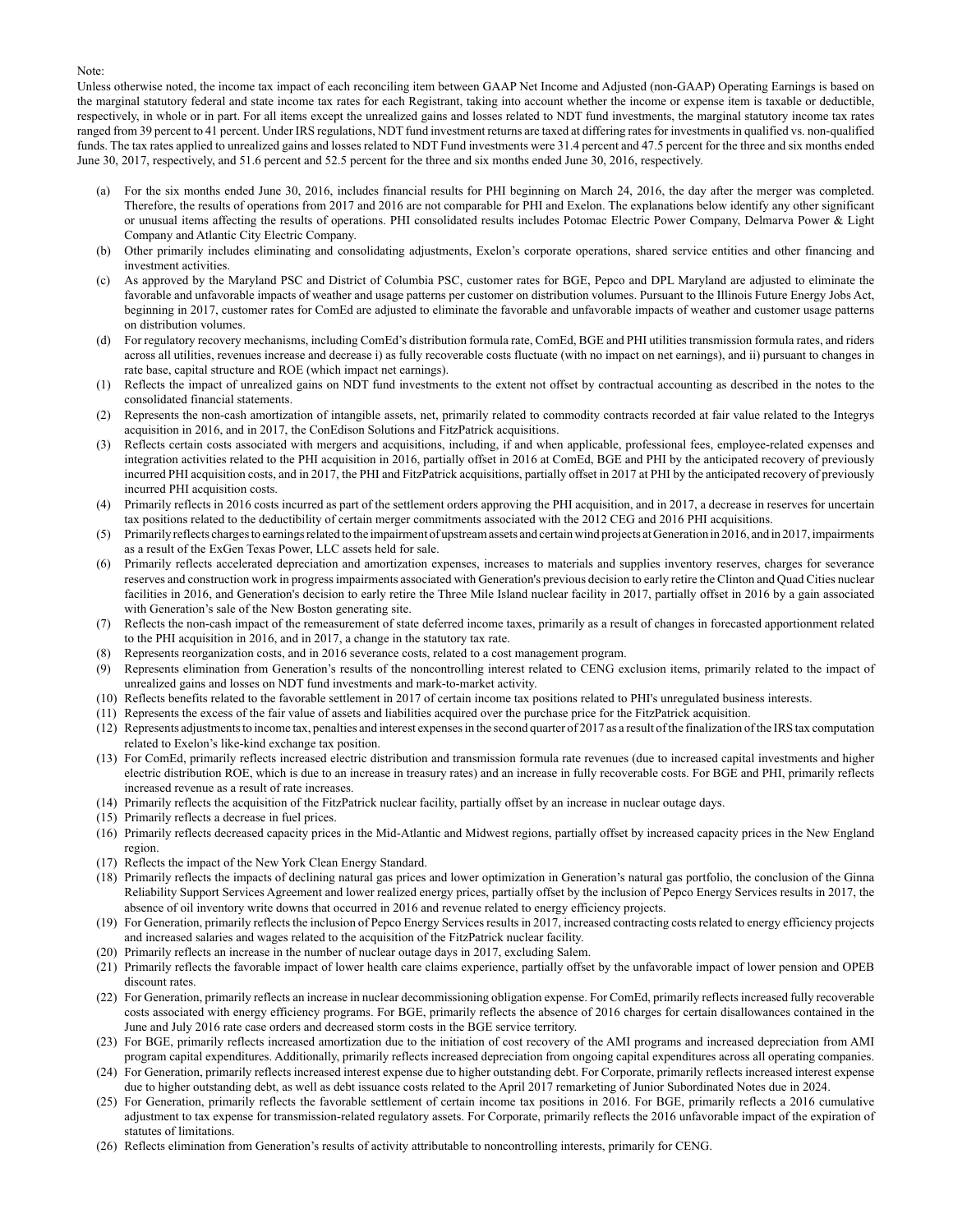(27) Reflects the impact on earnings per share due to the increase in Exelon's average diluted common shares outstanding as a result of the June 2017 common stock issuance.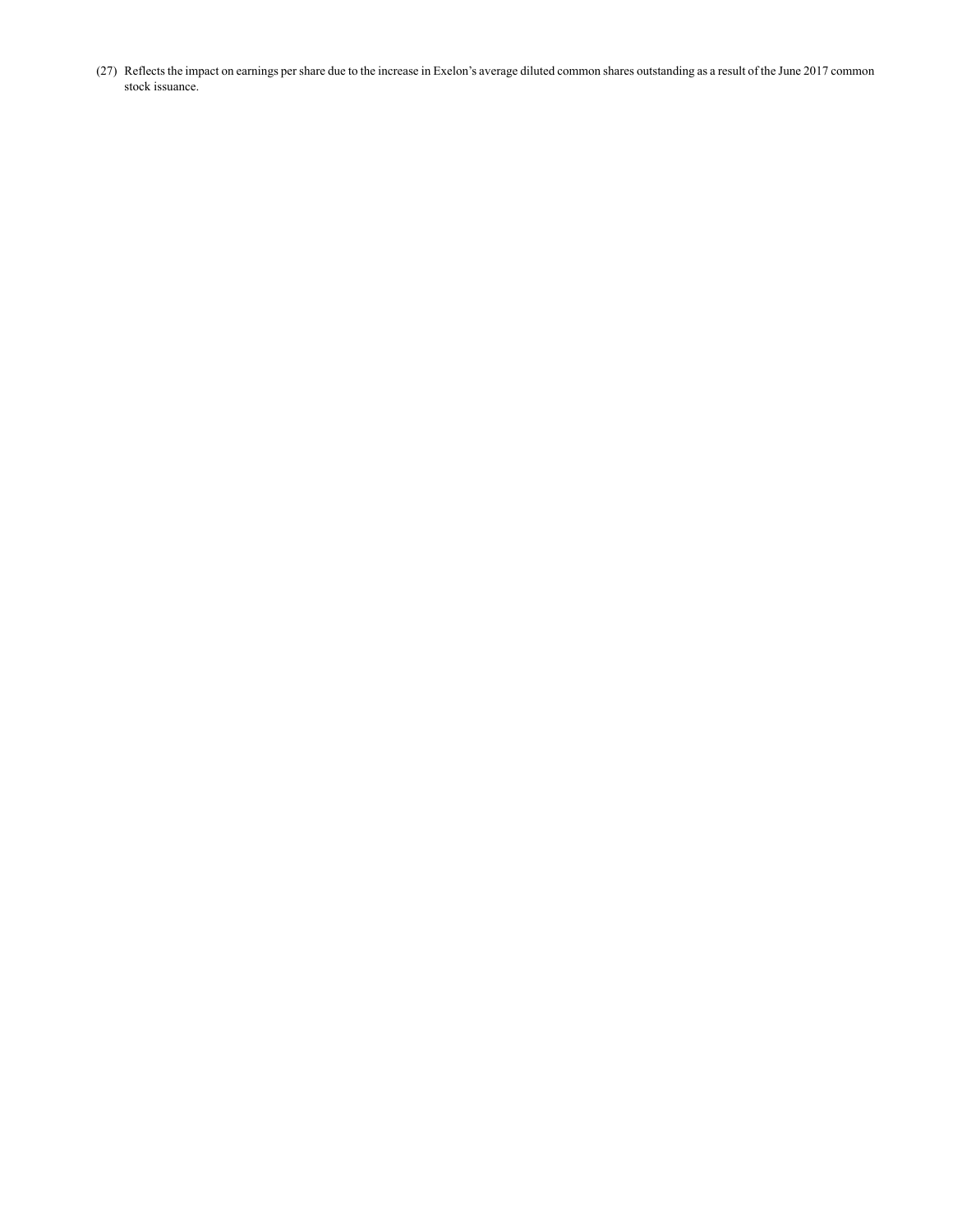(unaudited) (in millions)

<span id="page-17-0"></span>

|                                                                                               |                                  |                                 |                                  | Generation                       |              |                                       |            |                                  |
|-----------------------------------------------------------------------------------------------|----------------------------------|---------------------------------|----------------------------------|----------------------------------|--------------|---------------------------------------|------------|----------------------------------|
|                                                                                               | Three Months Ended June 30, 2017 |                                 |                                  | Three Months Ended June 30, 2016 |              |                                       |            |                                  |
|                                                                                               | GAAP(a)                          | Non-GAAP<br><b>Adjustments</b>  |                                  | GAAP(a)                          |              | <b>Non-GAAP</b><br><b>Adjustments</b> |            |                                  |
| <b>Operating revenues</b>                                                                     | $\overline{\mathbb{S}}$<br>4.174 | $\overline{\mathcal{S}}$<br>158 | (b),(d)                          | $\overline{\mathcal{S}}$         | 3,589        | $\overline{\mathcal{S}}$              | 625        | (b),(d)                          |
| <b>Operating expenses</b>                                                                     |                                  |                                 |                                  |                                  |              |                                       |            |                                  |
| Purchased power and fuel                                                                      | 2,157                            | (48)                            | (b),(d),(h)                      |                                  | 1,577        |                                       | 300        | (b),(d),(h)                      |
|                                                                                               |                                  |                                 | (e), (g), (h),                   |                                  |              |                                       |            | (e), (g), (h),                   |
| Operating and maintenance                                                                     | 2,010                            | (516)                           | (i)                              |                                  | 1,530<br>408 |                                       | (174)      | (i)                              |
| Depreciation and amortization<br>Taxes other than income                                      | 334<br>140                       | (35)                            | (h)                              |                                  | 118          |                                       | (114)      | (h)                              |
| <b>Total operating expenses</b>                                                               | 4,641                            |                                 |                                  |                                  | 3,633        |                                       |            |                                  |
| Gain on sales of assets                                                                       |                                  |                                 |                                  |                                  | 31           |                                       |            |                                  |
| <b>Operating income</b>                                                                       | (467)                            |                                 |                                  |                                  | (13)         |                                       |            |                                  |
| Other income and (deductions)                                                                 |                                  |                                 |                                  |                                  |              |                                       |            |                                  |
| Interest expense, net                                                                         | (129)                            | 21                              | (g)                              |                                  | (99)         |                                       |            |                                  |
| Other, net                                                                                    | 181                              | (64)                            | (c)                              |                                  | 117          |                                       |            | $(89)$ (c),(h)                   |
| Total other income and (deductions)                                                           | 52                               |                                 |                                  |                                  | 18           |                                       |            |                                  |
| <b>Income before income taxes</b>                                                             | (415)                            |                                 |                                  |                                  | 5            |                                       |            |                                  |
|                                                                                               |                                  |                                 | (b), (c), (d),<br>(e), (g), (h), |                                  |              |                                       |            | (b), (c), (d),<br>(e), (g), (h), |
| <b>Income taxes</b>                                                                           | (158)                            | 282                             | (i)                              |                                  | (31)         |                                       | 196        | (i)                              |
| <b>Equity in losses of unconsolidated affiliates</b>                                          | (9)                              |                                 |                                  |                                  | (8)          |                                       |            |                                  |
| Net (loss) income                                                                             | (266)                            |                                 |                                  |                                  | 28           |                                       |            |                                  |
| Net (loss) income attributable to<br>noncontrolling interests                                 | (16)                             | (20)                            | (1)                              |                                  | 36           |                                       | $(8)$ (1)  |                                  |
| Net (loss) income attributable to<br>membership interest                                      | \$<br>(250)                      |                                 |                                  | $\mathbb{S}$                     | (8)          |                                       |            |                                  |
|                                                                                               |                                  |                                 |                                  |                                  |              |                                       |            |                                  |
|                                                                                               | Six Months Ended June 30, 2017   |                                 |                                  |                                  |              | Six Months Ended June 30, 2016        |            |                                  |
|                                                                                               | GAAP(a)                          | Non-GAAP<br>Adjustments         |                                  | GAAP(a)                          |              | Non-GAAP<br>Adjustments               |            |                                  |
| <b>Operating revenues</b>                                                                     | $\mathbf{\hat{s}}$<br>9,061      | $\mathbb{S}$<br>116             | (b), (d)                         | $\mathbb S$                      | 8,329        | $\mathbf S$                           | 542        | (b),(d)                          |
| <b>Operating expenses</b>                                                                     |                                  |                                 |                                  |                                  |              |                                       |            |                                  |
| Purchased power and fuel                                                                      | 4,955                            | (141)                           | (b), (d), (h)                    |                                  | 4,020        |                                       | 338        | (b), (d), (h)                    |
| Operating and maintenance                                                                     | 3,497                            | (562)                           | (e), (g), (i),<br>$(h)$ ,        |                                  | 2,997        |                                       | (330)      | (e), (f), (g),<br>(h),(i)        |
| Depreciation and amortization                                                                 | 637                              | (37)                            | (d),(h)                          |                                  | 697          |                                       | (114)      | (h)                              |
| Taxes other than income                                                                       | 282                              |                                 |                                  |                                  | 244          |                                       | (1)        | (i)                              |
| <b>Total operating expenses</b>                                                               | 9,371                            |                                 |                                  |                                  | 7,958        |                                       |            |                                  |
| Gain on sales of assets                                                                       | $\overline{4}$                   | (1)                             | (h)                              |                                  | 31           |                                       |            |                                  |
| Bargain purchase gain                                                                         | 226                              |                                 | $(226)$ (k),(h)                  |                                  |              |                                       |            |                                  |
| <b>Operating income</b>                                                                       | (80)                             |                                 |                                  |                                  | 402          |                                       |            |                                  |
| Other income and (deductions)                                                                 |                                  |                                 |                                  |                                  |              |                                       |            |                                  |
| Interest expense, net                                                                         | (228)                            | 18                              | (g),(j)                          |                                  | (196)        |                                       |            |                                  |
| Other, net                                                                                    | 440                              | (273)                           | (c)                              |                                  | 210          |                                       |            | $(155)$ (c),(h)                  |
| Total other income and (deductions)                                                           | 212                              |                                 |                                  |                                  | 14           |                                       |            |                                  |
| Income before income taxes                                                                    | 132                              |                                 | (b), (c), (d),                   |                                  | 416          |                                       |            | (b), (c), (d),                   |
|                                                                                               |                                  |                                 | (e), (f), (g),                   |                                  |              |                                       |            | (e), (f), (g),                   |
| <b>Income taxes</b>                                                                           | (31)                             | 230                             | (h), (i), (j)                    |                                  | 120          |                                       | 173        | (h), (i), (k)                    |
| <b>Equity in losses of unconsolidated affiliates</b>                                          | (19)                             |                                 |                                  |                                  | (11)         |                                       |            |                                  |
| Net income                                                                                    | 144                              |                                 |                                  |                                  | 285          |                                       |            |                                  |
| Net loss attributable to noncontrolling<br>interests<br>Net income attributable to membership | (30)                             | $(55)$ (1)                      |                                  |                                  | (17)         |                                       | $(18)$ (1) |                                  |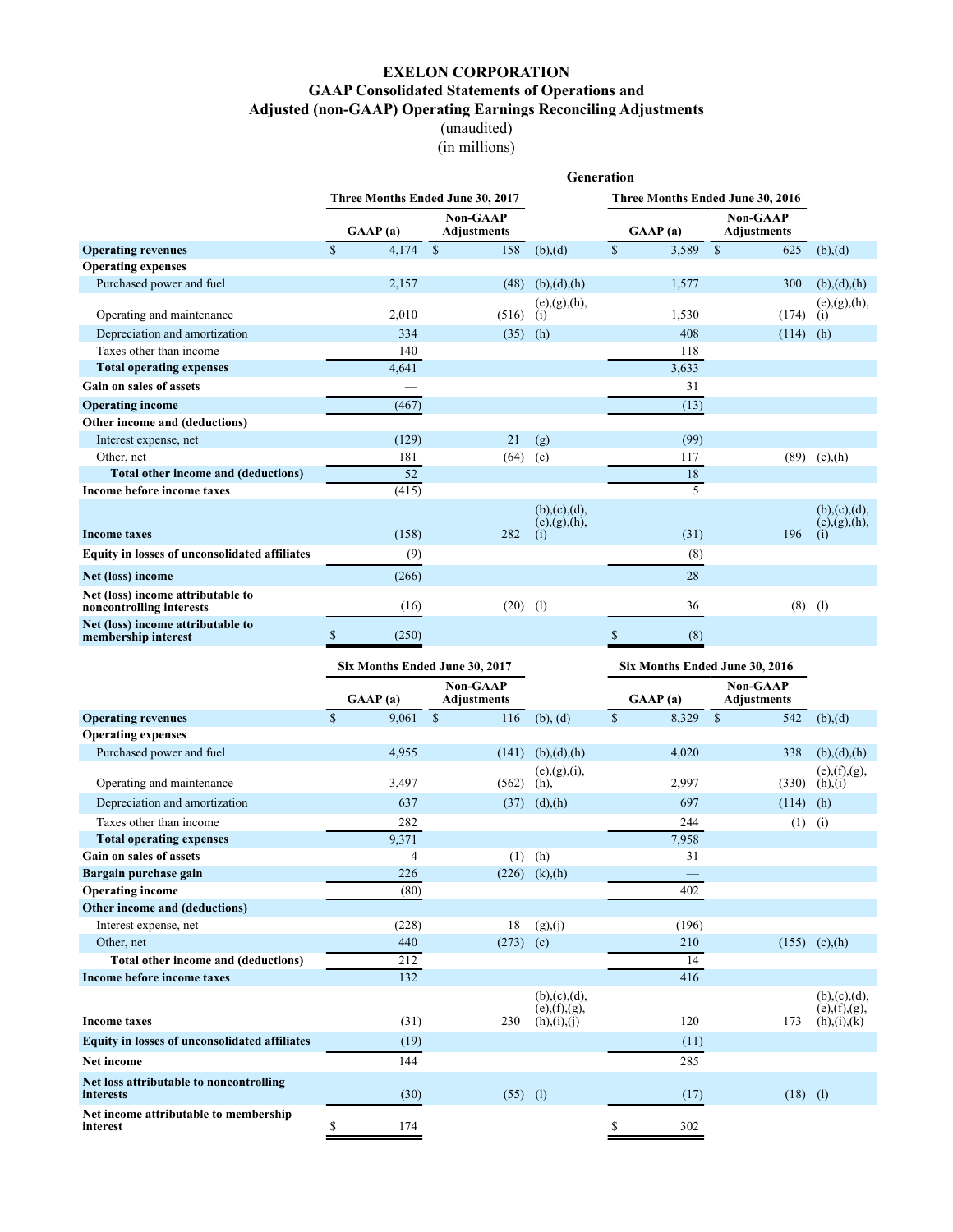- (a) Results reported in accordance with GAAP.
- (b) Adjustment to exclude the mark-to-market impact of Exelon's economic hedging activities, net of intercompany eliminations.
- (c) Adjustment to exclude the unrealized gains and losses on NDT fund investments to the extent not offset by contractual accounting as described in the notes to the consolidated financial statements.
- (d) Adjustment to exclude the non-cash amortization of intangible assets, net, primarily related to commodity contracts recorded at fair value related to the Integrys acquisition in 2016, and in 2017, the ConEdison Solutions and FitzPatrick acquisitions.
- (e) Adjustment to exclude costs associated with mergers and acquisitions, including, if and when applicable, professional fees, employee-related expenses, and integration activities related to the PHI acquisition in 2016.
- (f) Adjustment to exclude 2016 costs incurred as part of the settlement orders approving the PHI acquisition, and in 2017, a decrease in reserves for uncertain tax positions related to the deductibility of certain merger commitments associated with the 2012 CEG and 2016 PHI acquisitions.
- (g) Adjustment to exclude charges to earnings related to the impairment of upstream assets and certain wind projects at Generation in 2016, and in 2017, impairments as a result of the ExGen Texas Power, LLC assets held for sale.
- (h) Adjustment to exclude accelerated depreciation and amortization expenses, increases to materials and supplies inventory reserves, charges for severance reserves and construction work in progress impairments associated with Generation's previous decision to early retire the Clinton and Quad Cities nuclear facilities in 2016, and Generation's decision to early retire the Three Mile Island nuclear facility in 2017, partially offset in 2016 by a gain associated with Generation's sale of the New Boston generating site.
- (i) Adjustment to exclude reorganization costs, and in 2016 severance costs, related to a cost management program.
- (j) Adjustment to exclude the benefits related to the favorable settlement in 2017 of certain income tax positions related to PHI's unregulated business interests.
- (k) Adjustment to exclude the excess of the fair value of assets and liabilities acquired over the purchase price for the FitzPatrick acquisition.
- (l) Adjustment to exclude the elimination from Generation's results of the noncontrolling interest related to CENG exclusion items, primarily related to the impact of unrealized gains and losses on NDT fund investments and mark-to-market activity.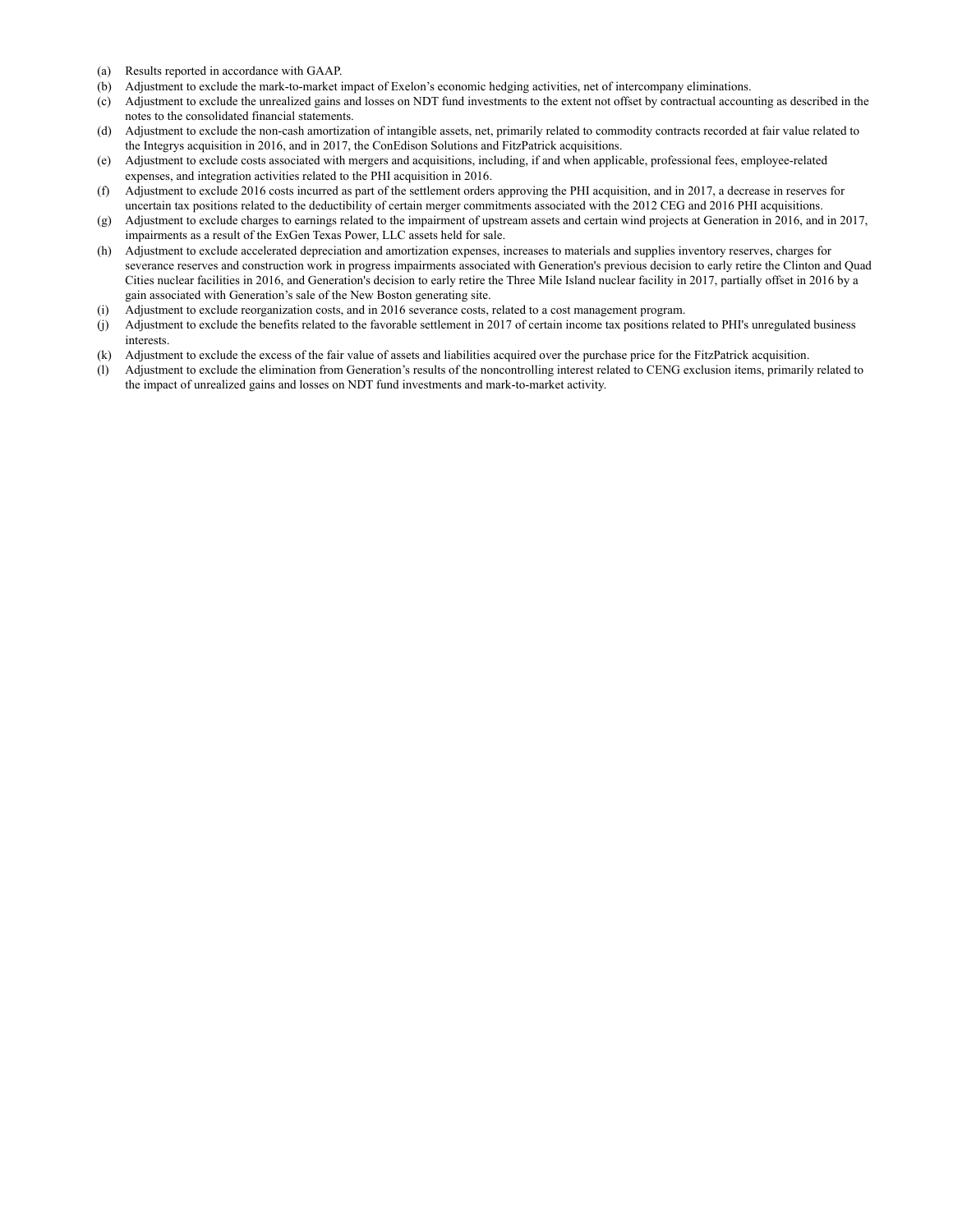(unaudited) (in millions)

<span id="page-19-0"></span>

|                                     |                        |                |                                  |           | ComEd |               |                                                |               |                                |              |           |
|-------------------------------------|------------------------|----------------|----------------------------------|-----------|-------|---------------|------------------------------------------------|---------------|--------------------------------|--------------|-----------|
|                                     |                        |                | Three Months Ended June 30, 2017 |           |       |               | Three Months Ended June 30, 2016               |               |                                |              |           |
|                                     | GAAP(a)                |                | Non-GAAP<br><b>Adjustments</b>   |           |       |               | GAAP(a)                                        |               | Non-GAAP<br><b>Adjustments</b> |              |           |
| <b>Operating revenues</b>           | $\mathbf S$<br>1,357   |                |                                  |           |       | $\mathbf S$   | $1,286$ \$                                     |               |                                | $\mathbf{1}$ | (b)       |
| <b>Operating expenses</b>           |                        |                |                                  |           |       |               |                                                |               |                                |              |           |
| Purchased power and fuel            |                        | 378            |                                  |           |       |               | 339                                            |               |                                |              |           |
| Operating and maintenance           |                        | 377            |                                  | $(1)$ (c) |       |               | 368                                            |               |                                |              |           |
| Depreciation and amortization       |                        | 211            |                                  |           |       |               | 190                                            |               |                                |              |           |
| Taxes other than income             |                        | 72             |                                  |           |       |               | 65                                             |               |                                |              |           |
| <b>Total operating expenses</b>     | 1,038                  |                |                                  |           |       |               | 962                                            |               |                                |              |           |
| <b>Operating income</b>             |                        | 319            |                                  |           |       |               | 324                                            |               |                                |              |           |
| Other income and (deductions)       |                        |                |                                  |           |       |               |                                                |               |                                |              |           |
| Interest expense, net               |                        | (101)          | 14                               | (c)       |       |               | (91)                                           |               |                                |              |           |
| Other, net                          |                        | $\overline{4}$ |                                  |           |       |               | $\overline{3}$                                 |               |                                |              |           |
| Total other income and (deductions) |                        | (97)           |                                  |           |       |               | (88)                                           |               |                                |              |           |
| Income before income taxes          |                        | 222            |                                  |           |       |               | 236                                            |               |                                |              |           |
| <b>Income taxes</b>                 |                        | 104            |                                  | $(8)$ (c) |       |               | 91                                             |               |                                |              |           |
| <b>Net income</b>                   | $\mathsf{\$}$          | 118            |                                  |           |       | $\mathbb{S}$  | 145                                            |               |                                |              |           |
|                                     |                        |                |                                  |           |       |               |                                                |               |                                |              |           |
|                                     |                        |                | Six Months Ended June 30, 2017   |           |       |               | Six Months Ended June 30, 2016                 |               |                                |              |           |
|                                     | GAAP(a)                |                | Non-GAAP<br><b>Adjustments</b>   |           |       |               | $\mathbf{G}\mathbf{A}\mathbf{A}\mathbf{P}$ (a) |               | Non-GAAP<br><b>Adjustments</b> |              |           |
| <b>Operating revenues</b>           | $\mathsf{\$}$<br>2,656 |                |                                  |           |       | $\mathsf{\$}$ | 2,535                                          | $\mathcal{S}$ |                                |              | $(8)$ (b) |
| <b>Operating expenses</b>           |                        |                |                                  |           |       |               |                                                |               |                                |              |           |
| Purchased power and fuel            |                        | 713            |                                  |           |       |               | 686                                            |               |                                |              |           |
| Operating and maintenance           |                        | 747            |                                  | $(1)$ (c) |       |               | 736                                            |               |                                |              | $(1)$ (b) |
| Depreciation and amortization       |                        | 419            |                                  |           |       |               | 379                                            |               |                                |              |           |
| Taxes other than income             |                        | 144            |                                  |           |       |               | 141                                            |               |                                |              |           |
| <b>Total operating expenses</b>     | 2,023                  |                |                                  |           |       |               | 1,942                                          |               |                                |              |           |
| Gain on sales of assets             |                        |                |                                  |           |       |               | 5                                              |               |                                |              |           |
| <b>Operating income</b>             |                        | 633            |                                  |           |       |               | 598                                            |               |                                |              |           |
| Other income and (deductions)       |                        |                |                                  |           |       |               |                                                |               |                                |              |           |
| Interest expense, net               |                        | (185)          | 14                               | (c)       |       |               | (177)                                          |               |                                |              |           |
| Other, net                          |                        | 8              |                                  |           |       |               | $\tau$                                         |               |                                |              |           |
| Total other income and (deductions) |                        | (177)          |                                  |           |       |               | (170)                                          |               |                                |              |           |
| Income before income taxes          |                        | 456            |                                  |           |       |               | 428                                            |               |                                |              |           |
| <b>Income taxes</b>                 |                        | 197            | (8)                              | (c)       |       |               | 168                                            |               |                                |              | $(3)$ (b) |

(a) Results reported in accordance with GAAP.

(b) Adjustment to exclude costs associated with mergers and acquisitions, including, if and when applicable, professional fees, employee-related expenses, and integration activities, partially offset in 2016 at ComEd by the anticipated recovery of previously incurred PHI acquisition costs.

(c) Adjustment to excluded income tax, penalties and interest expenses in the second quarter of 2017 as a result of the finalization of the IRS tax computation related to Exelon's like-kind exchange tax position.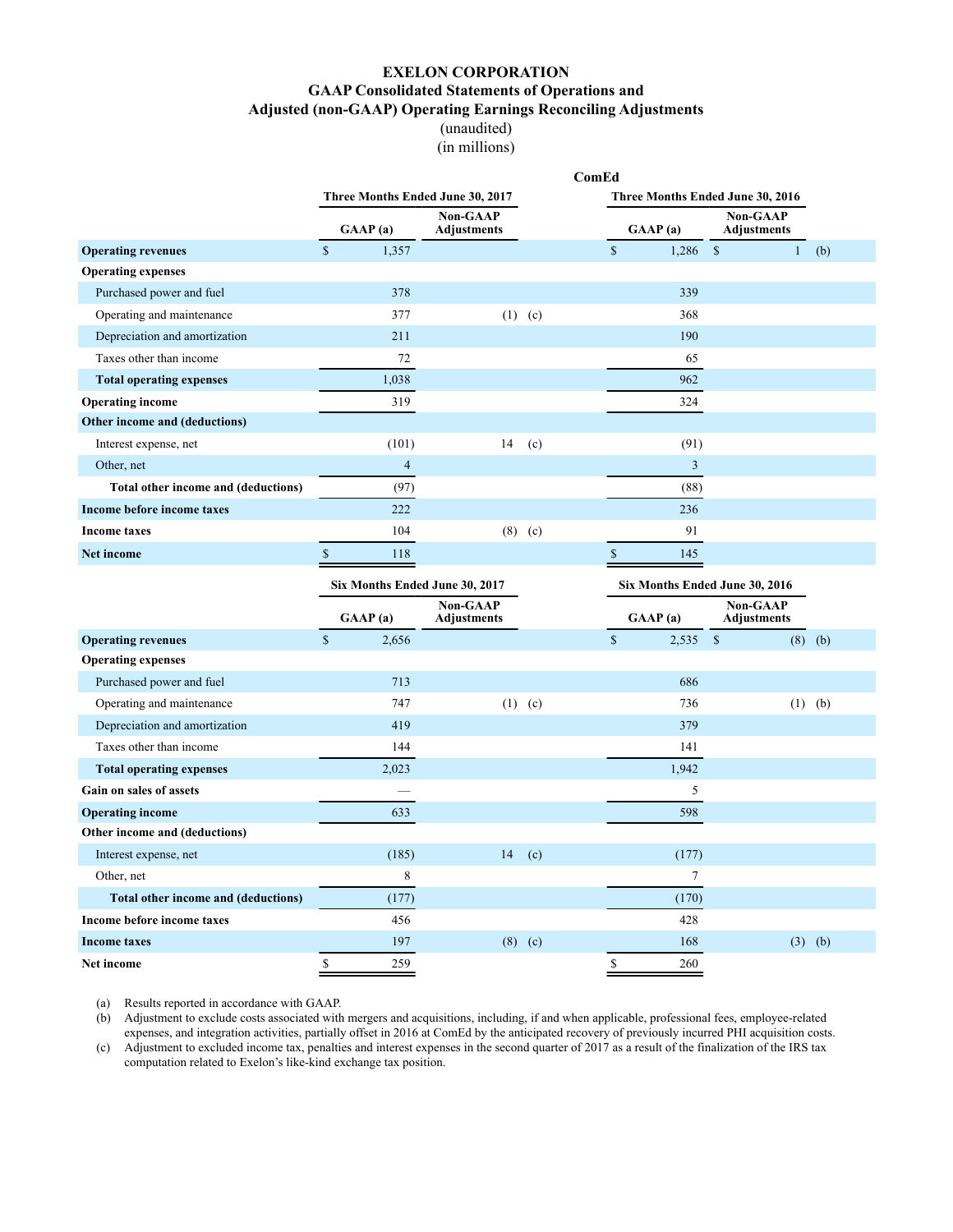(unaudited) (in millions)

<span id="page-20-0"></span>

|                                     |              |                |                                       |     | <b>PECO</b>  |                      |                |                                       |         |
|-------------------------------------|--------------|----------------|---------------------------------------|-----|--------------|----------------------|----------------|---------------------------------------|---------|
|                                     |              |                | Three Months Ended June 30, 2017      |     |              |                      |                | Three Months Ended June 30, 2016      |         |
|                                     |              | GMAP(a)        | <b>Non-GAAP</b><br><b>Adjustments</b> |     |              | GAAP(a)              |                | <b>Non-GAAP</b><br><b>Adjustments</b> |         |
| <b>Operating revenues</b>           | $\mathbb{S}$ | 630            |                                       |     | $\mathbb{S}$ |                      | 664            |                                       |         |
| <b>Operating expenses</b>           |              |                |                                       |     |              |                      |                |                                       |         |
| Purchased power and fuel            |              | 197            |                                       |     |              |                      | 217            |                                       |         |
| Operating and maintenance           |              | 190            | (2)                                   | (b) |              |                      | 190            | (2)                                   | (b),(c) |
| Depreciation and amortization       |              | 71             |                                       |     |              |                      | 67             |                                       |         |
| Taxes other than income             |              | 35             |                                       |     |              |                      | 38             |                                       |         |
| <b>Total operating expenses</b>     |              | 493            |                                       |     |              |                      | 512            |                                       |         |
| <b>Operating income</b>             |              | 137            |                                       |     |              |                      | 152            |                                       |         |
| Other income and (deductions)       |              |                |                                       |     |              |                      |                |                                       |         |
| Interest expense, net               |              | (31)           |                                       |     |              |                      | (31)           |                                       |         |
| Other, net                          |              | $\overline{2}$ |                                       |     |              |                      | $\overline{2}$ |                                       |         |
| Total other income and (deductions) |              | (29)           |                                       |     |              |                      | (29)           |                                       |         |
| Income before income taxes          |              | 108            |                                       |     |              |                      | 123            |                                       |         |
| <b>Income taxes</b>                 |              | 20             | 1                                     | (b) |              |                      | 23             |                                       | (c)     |
| <b>Net income</b>                   | $\mathbf S$  | 88             |                                       |     | \$.          |                      | 100            |                                       |         |
|                                     |              |                | Six Months Ended June 30, 2017        |     |              |                      |                | Six Months Ended June 30, 2016        |         |
|                                     |              | $C + D$        | <b>Non-GAAP</b><br>$\cdots$           |     |              | $\alpha$ in $\alpha$ |                | <b>Non-GAAP</b><br>$\cdots$           |         |

|                                     | $\mathbf{G}\mathbf{A}\mathbf{A}\mathbf{P}$ (a) | <b>Non-GAAP</b><br>Adjustments |         | GAAP(a)        | Non-GAAP<br><b>Adjustments</b> |         |
|-------------------------------------|------------------------------------------------|--------------------------------|---------|----------------|--------------------------------|---------|
| <b>Operating revenues</b>           | \$<br>1,426                                    |                                |         | \$<br>1,505    |                                |         |
| <b>Operating expenses</b>           |                                                |                                |         |                |                                |         |
| Purchased power and fuel            | 484                                            |                                |         | 537            |                                |         |
| Operating and maintenance           | 398                                            | (5)                            | (b),(c) | 405            | (5)                            | (b),(c) |
| Depreciation and amortization       | 141                                            |                                |         | 134            |                                |         |
| Taxes other than income             | 74                                             |                                |         | 80             |                                |         |
| <b>Total operating expenses</b>     | 1,097                                          |                                |         | 1,156          |                                |         |
| <b>Operating income</b>             | 329                                            |                                |         | 349            |                                |         |
| Other income and (deductions)       |                                                |                                |         |                |                                |         |
| Interest expense, net               | (62)                                           |                                |         | (62)           |                                |         |
| Other, net                          | 3                                              |                                |         | $\overline{4}$ |                                |         |
| Total other income and (deductions) | (59)                                           |                                |         | (58)           |                                |         |
| Income before income taxes          | 270                                            |                                |         | 291            |                                |         |
| <b>Income taxes</b>                 | 55                                             | $\overline{2}$                 | (b),(c) | 67             | 2                              | (b),(c) |
| Net income                          | 215                                            |                                |         | \$<br>224      |                                |         |

(a) Results reported in accordance with GAAP.

(b) Adjustment to exclude certain costs associated with mergers and acquisitions, including, if and when applicable, professional fees, employee-related expenses, integration activities, and upfront credit facilities fees related to the PHI acquisition.

(c) Adjustment to exclude reorganization costs related to a cost management program.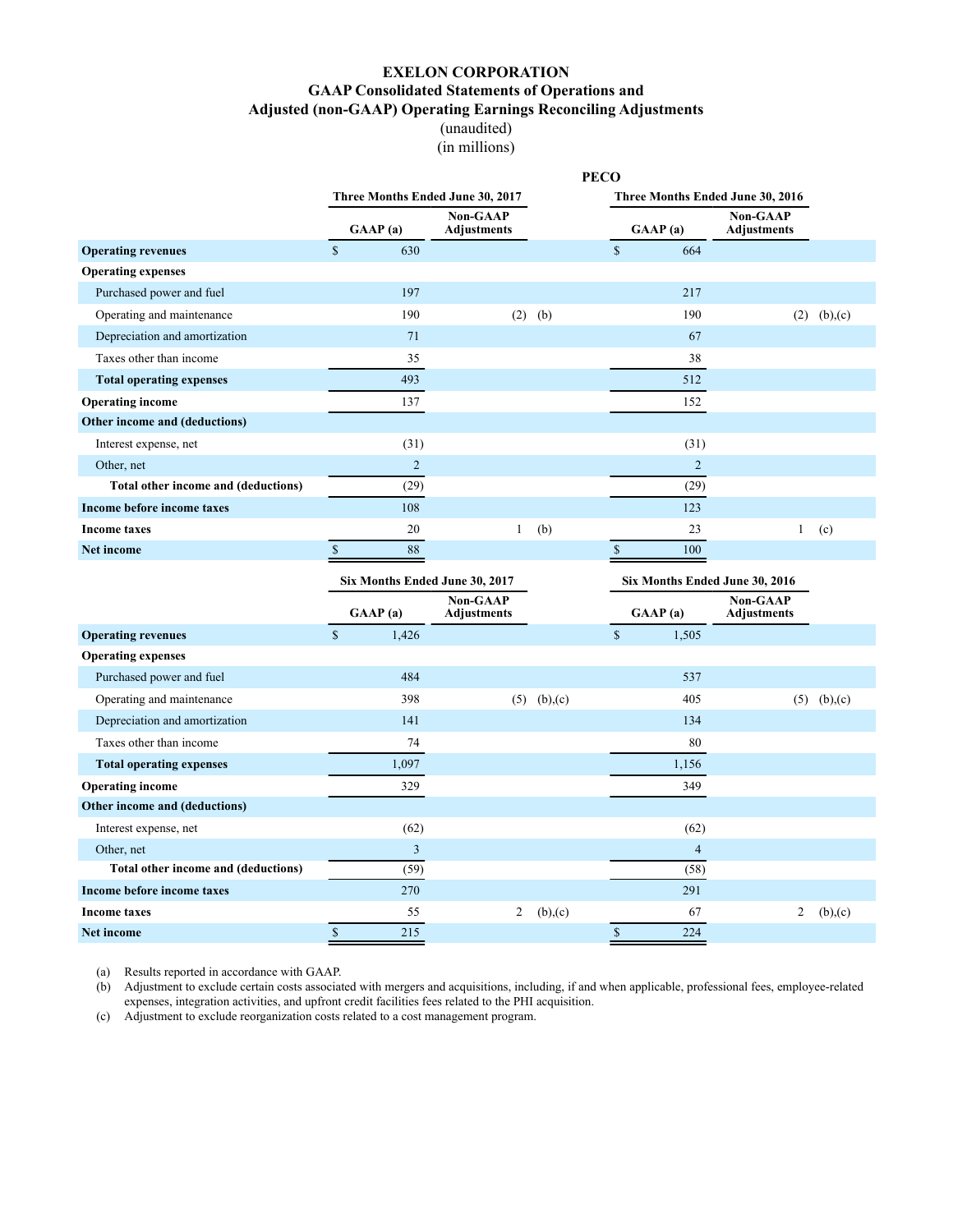(unaudited) (in millions)

<span id="page-21-0"></span>

|                                                  |                                  |                                |               | <b>BGE</b>   |                |                                  |               |
|--------------------------------------------------|----------------------------------|--------------------------------|---------------|--------------|----------------|----------------------------------|---------------|
|                                                  | Three Months Ended June 30, 2017 |                                |               |              |                | Three Months Ended June 30, 2016 |               |
|                                                  | GAAP(a)                          | Non-GAAP<br><b>Adjustments</b> |               |              | GAAP(a)        | Non-GAAP<br><b>Adjustments</b>   |               |
| <b>Operating revenues</b>                        | $\sqrt{\ }$<br>674               |                                |               | $\mathbb{S}$ | 680            |                                  |               |
| <b>Operating expenses</b>                        |                                  |                                |               |              |                |                                  |               |
| Purchased power and fuel                         | 234                              |                                |               |              | 261            |                                  |               |
| Operating and maintenance                        | 174                              | (2)                            | (b),(c)       |              | 208            | 4                                | (b),(c)       |
| Depreciation and amortization                    | 112                              |                                |               |              | 97             |                                  |               |
| Taxes other than income                          | 56                               |                                |               |              | 55             |                                  |               |
| <b>Total operating expenses</b>                  | 576                              |                                |               |              | 621            |                                  |               |
| <b>Operating income</b>                          | 98                               |                                |               |              | 59             |                                  |               |
| Other income and (deductions)                    |                                  |                                |               |              |                |                                  |               |
| Interest expense, net                            | (26)                             |                                |               |              | (24)           |                                  |               |
| Other, net                                       | $\overline{4}$                   |                                |               |              | 5              |                                  |               |
| Total other income and (deductions)              | (22)                             |                                |               |              | (19)           |                                  |               |
| Income before income taxes                       | 76                               |                                |               |              | 40             |                                  |               |
| <b>Income taxes</b>                              | 31                               | $\mathbf{1}$                   | (b),(c)       |              | 6              |                                  | $(2)$ (b),(c) |
| <b>Net income</b>                                | 45                               |                                |               |              | 34             |                                  |               |
| Preference stock dividends                       |                                  |                                |               |              | $\mathfrak{Z}$ |                                  |               |
| Net income attributable to common<br>shareholder | \$<br>45                         |                                |               | \$           | 31             |                                  |               |
|                                                  |                                  |                                |               |              |                |                                  |               |
|                                                  | Six Months Ended June 30, 2017   |                                |               |              |                | Six Months Ended June 30, 2016   |               |
|                                                  | GAAP(a)                          | Non-GAAP<br>Adjustments        |               |              | GAAP(a)        | Non-GAAP<br>Adjustments          |               |
| <b>Operating revenues</b>                        | $\mathbb S$<br>1,625             |                                |               | $\mathbb S$  | 1,609          |                                  |               |
| <b>Operating expenses</b>                        |                                  |                                |               |              |                |                                  |               |
| Purchased power and fuel                         | 584                              |                                |               |              | 634            |                                  |               |
| Operating and maintenance                        | 357                              |                                | $(5)$ (b),(c) |              | 410            | 1                                | (b),(c)       |
| Depreciation and amortization                    | 239                              |                                |               |              | 206            |                                  |               |
| Taxes other than income                          | 119                              |                                |               |              | 114            |                                  |               |
| <b>Total operating expenses</b>                  | 1,299                            |                                |               |              | 1,364          |                                  |               |
| <b>Operating income</b>                          | 326                              |                                |               |              | 245            |                                  |               |
| Other income and (deductions)                    |                                  |                                |               |              |                |                                  |               |
| Interest expense, net                            | (54)                             |                                |               |              | (48)           |                                  |               |
| Other, net                                       | $\,8\,$                          |                                |               |              | 11             |                                  |               |
| Total other income and (deductions)              | (46)                             |                                |               |              | (37)           |                                  |               |
| Income before income taxes                       | 280                              |                                |               |              | 208            |                                  |               |
| Income taxes                                     | 111                              | $\overline{2}$                 | (b),(c)       |              | 73             |                                  | $(1)$ (b),(c) |
| Net income                                       | 169                              |                                |               |              | 135            |                                  |               |
| Preference stock dividends                       |                                  |                                |               |              | 6              |                                  |               |

(a) Results reported in accordance with GAAP.

(b) Adjustment to exclude certain costs associated with mergers and acquisitions, including, if and when applicable, professional fees, employee-related expenses, integration activities, and upfront credit facilities fees, partially offset in 2016 by the anticipated recovery of previously incurred PHI acquisition costs.

(c) Adjustment to exclude reorganization costs related to a cost management program.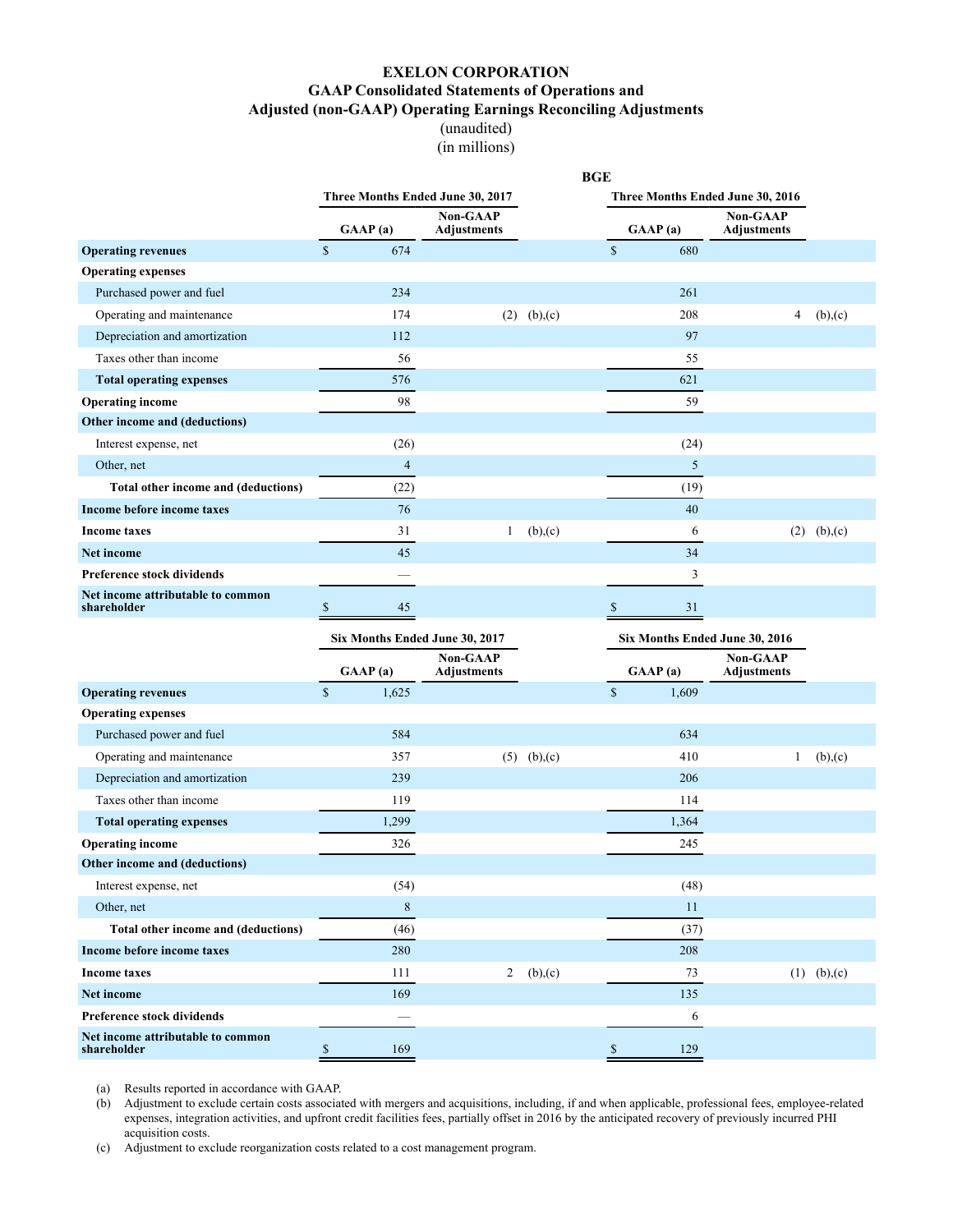(unaudited) (in millions)

<span id="page-22-0"></span>

|                                            |              |              |                                  |                     | PHI           |         |                                    |                 |
|--------------------------------------------|--------------|--------------|----------------------------------|---------------------|---------------|---------|------------------------------------|-----------------|
|                                            |              |              | Three Months Ended June 30, 2017 |                     |               |         | Three Months Ended June 30, 2016   |                 |
|                                            |              | GAAP(a)      | Non-GAAP<br><b>Adjustments</b>   |                     |               | GAAP(a) | Non-GAAP<br><b>Adjustments</b>     |                 |
| <b>Operating revenues</b>                  | $\mathbb S$  | 1,074        |                                  |                     | $\mathbb{S}$  | 1,066   |                                    |                 |
| <b>Operating expenses</b>                  |              |              |                                  |                     |               |         |                                    |                 |
| Purchased power and fuel                   |              | 383          |                                  |                     |               | 416     |                                    |                 |
| Operating and maintenance                  |              | 269          | 4                                | (c),(d)             |               | 246     |                                    |                 |
| Depreciation and amortization              |              | 165          |                                  |                     |               | 160     |                                    |                 |
| Taxes other than income                    |              | 110          |                                  |                     |               | 108     |                                    |                 |
| <b>Total operating expenses</b>            |              | 927          |                                  |                     |               | 930     |                                    |                 |
| Gain on sales of assets                    |              | $\mathbf{1}$ |                                  |                     |               |         |                                    |                 |
| <b>Operating income</b>                    |              | 148          |                                  |                     |               | 136     |                                    |                 |
| Other income and (deductions)              |              |              |                                  |                     |               |         |                                    |                 |
| Interest expense, net                      |              | (59)         |                                  |                     |               | (66)    |                                    |                 |
| Other, net                                 |              | 13           |                                  |                     |               | 11      |                                    |                 |
| Total other income and (deductions)        |              | (46)         |                                  |                     |               | (55)    |                                    |                 |
| Income before income taxes                 |              | 102          |                                  |                     |               | 81      |                                    |                 |
| Income taxes                               |              | 36           |                                  | $(1)$ $(c)$ , $(d)$ |               | 29      |                                    | $(1)$ $(d)$     |
| Net income                                 | \$           | 66           |                                  |                     | \$            | 52      |                                    |                 |
|                                            |              |              | Six Months Ended June 30, 2017   |                     |               |         | Six Months Ended June 30, 2016 (b) |                 |
|                                            |              | GAAP(a)      | Non-GAAP<br><b>Adjustments</b>   |                     |               | GAAP(a) | Non-GAAP<br>Adjustments            |                 |
| <b>Operating revenues</b>                  | $\mathbb S$  | 2,248        |                                  |                     | $\mathsf{\$}$ | 1,171   |                                    |                 |
| <b>Operating expenses</b>                  |              |              |                                  |                     |               |         |                                    |                 |
| Purchased power and fuel                   |              | 845          |                                  |                     |               | 454     |                                    |                 |
| Operating and maintenance                  |              | 524          | 10                               | (c),(d)             |               | 695     |                                    | $(419)$ (c),(d) |
| Depreciation and amortization              |              | 332          |                                  |                     |               | 174     |                                    |                 |
| Taxes other than income                    |              | 221          |                                  |                     |               | 123     |                                    |                 |
| <b>Total operating expenses</b>            |              | 1,922        |                                  |                     |               | 1,446   |                                    |                 |
| Gain on sales of assets                    |              | $\mathbf{1}$ |                                  |                     |               |         |                                    |                 |
| <b>Operating income (loss)</b>             |              | 327          |                                  |                     |               | (275)   |                                    |                 |
| Other income and (deductions)              |              |              |                                  |                     |               |         |                                    |                 |
| Interest expense, net                      |              | (122)        |                                  |                     |               | (71)    |                                    |                 |
| Other, net                                 |              | 26           |                                  |                     |               | 12      |                                    |                 |
| <b>Total other income and (deductions)</b> |              | (96)         |                                  |                     |               | (59)    |                                    |                 |
| Income (loss) before income taxes          |              | 231          |                                  |                     |               | (334)   |                                    |                 |
| <b>Income taxes</b>                        |              | 26           | 51                               | (c),(d)             |               | (77)    | 107                                | (c),(d)         |
| Net income (loss)                          | $\mathbb{S}$ | 205          |                                  |                     | $\mathbb{S}$  | (257)   |                                    |                 |

(a) Results reported in accordance with GAAP.

(b) For the six months ended June 30, 2016, includes financial results for PHI beginning on March 24, 2016, the day after the merger was completed. Therefore, the results of operations from 2017 and 2016 are not comparable for PHI and Exelon. The explanations below identify any other significant or unusual items affecting the results of operations. PHI consolidated results includes Potomac Electric Power Company, Delmarva Power & Light Company, and Atlantic City Electric Company.

(c) Adjustment to exclude certain costs associated with mergers and acquisitions, including, if and when applicable, professional fees, employee-related expenses, integration activities, and upfront credit facilities fees, partially offset in 2016 at PHI by the anticipated recovery of previously incurred PHI acquisition costs.

(d) Adjustment to exclude costs incurred as part of the settlement orders approving the PHI acquisition.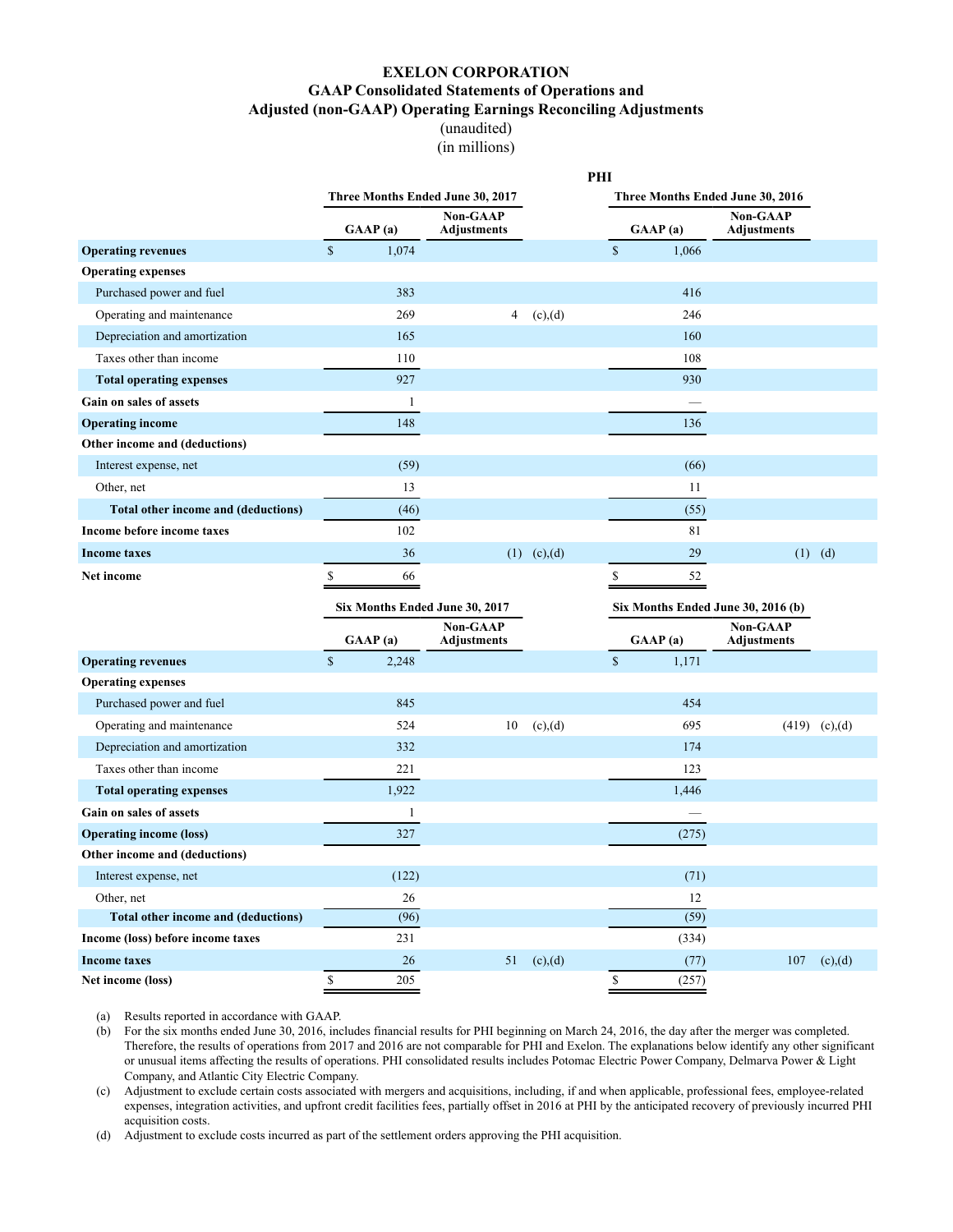(unaudited) (in millions)

<span id="page-23-0"></span>

|                                                                                       |                                   |                                |                         | Other (a)               |              |                                  |                 |
|---------------------------------------------------------------------------------------|-----------------------------------|--------------------------------|-------------------------|-------------------------|--------------|----------------------------------|-----------------|
|                                                                                       | Three Months Ended June 30, 2017  |                                |                         |                         |              | Three Months Ended June 30, 2016 |                 |
|                                                                                       | GAAP(b)                           | Non-GAAP<br><b>Adjustments</b> |                         | GAAP(b)                 |              | Non-GAAP<br><b>Adjustments</b>   |                 |
| <b>Operating revenues</b>                                                             | $\mathbb S$<br>(286)              |                                |                         | $\mathbb S$             | (375)        |                                  |                 |
| <b>Operating expenses</b>                                                             |                                   |                                |                         |                         |              |                                  |                 |
| Purchased power and fuel                                                              | (263)                             |                                |                         |                         | (356)        |                                  |                 |
| Operating and maintenance                                                             | (49)                              |                                | $(7)$ $(d),(e)$         |                         | (37)         |                                  |                 |
| Depreciation and amortization                                                         | 22                                |                                |                         |                         | 19           |                                  |                 |
| Taxes other than income                                                               | 7                                 |                                |                         |                         | 10           |                                  |                 |
| <b>Total operating expenses</b>                                                       | (283)                             |                                |                         |                         | (364)        |                                  |                 |
| <b>Operating loss</b>                                                                 | (3)                               |                                |                         |                         | (11)         |                                  |                 |
| Other income and (deductions)                                                         |                                   |                                |                         |                         |              |                                  |                 |
| Interest expense, net                                                                 | (90)                              | 28                             | (h)                     |                         | (65)         |                                  |                 |
| Other, net                                                                            | $\mathbf{1}$                      | (2)                            | (h)                     |                         | 6            |                                  |                 |
| Total other income and (deductions)                                                   | (89)                              |                                |                         |                         | (59)         |                                  |                 |
| Loss before income taxes                                                              | (92)                              |                                |                         |                         | (70)         |                                  |                 |
| <b>Income taxes</b>                                                                   | (105)                             | 78                             | (d),(e),(f),<br>(h)     |                         | (16)         |                                  |                 |
| <b>Equity in earnings of unconsolidated</b><br>affiliates                             |                                   |                                |                         |                         | $\mathbf{1}$ |                                  |                 |
| Net income (loss) attributable to common                                              |                                   |                                |                         |                         |              |                                  |                 |
| shareholders                                                                          | \$<br>13                          |                                |                         | \$                      | (53)         |                                  |                 |
|                                                                                       | Six Months Ended June 30, 2017    |                                |                         |                         |              | Six Months Ended June 30, 2016   |                 |
|                                                                                       |                                   |                                |                         |                         |              |                                  |                 |
|                                                                                       |                                   | Non-GAAP<br>Adjustments        |                         |                         |              | <b>Non-GAAP</b>                  |                 |
|                                                                                       | GAAP(b)<br>$\mathsf{\$}$<br>(635) |                                |                         | GAAP(b)<br>$\mathbb{S}$ | (664)        | Adjustments                      |                 |
| <b>Operating revenues</b><br><b>Operating expenses</b>                                |                                   |                                |                         |                         |              |                                  |                 |
| Purchased power and fuel                                                              | (596)                             |                                |                         |                         | (623)        |                                  |                 |
|                                                                                       | (92)                              |                                | $(9)$ $(d),(e)$         |                         | 98           |                                  | $(178)$ (d),(e) |
| Operating and maintenance<br>Depreciation and amortization                            | 43                                |                                |                         |                         | 36           |                                  |                 |
| Taxes other than income                                                               | 17                                |                                |                         |                         | 18           |                                  |                 |
| <b>Total operating expenses</b>                                                       | (628)                             |                                |                         |                         | (471)        |                                  |                 |
| Gain on sales of assets                                                               |                                   |                                |                         |                         | 4            |                                  |                 |
| <b>Operating loss</b>                                                                 | (7)                               |                                |                         |                         | (189)        |                                  |                 |
| Other income and (deductions)                                                         |                                   |                                |                         |                         |              |                                  |                 |
| Interest expense, net                                                                 | (158)                             | 27                             | (h)                     |                         | (109)        |                                  |                 |
| Other, net                                                                            | 3                                 | (1)                            | (h)                     |                         | 14           |                                  |                 |
| Total other income and (deductions)                                                   | (155)                             |                                |                         |                         | (95)         |                                  |                 |
| Loss before income taxes                                                              | (162)                             |                                |                         |                         | (284)        |                                  |                 |
| <b>Income taxes</b>                                                                   | (215)                             | 164                            | (d),(e),(f),<br>(g),(h) |                         | (66)         | 33                               | (d),(e),(g)     |
| Equity in earnings of unconsolidated<br>affiliates                                    | $\mathbf{1}$                      |                                |                         |                         | 1            |                                  |                 |
| Net income (loss)                                                                     | $\overline{54}$                   |                                |                         |                         | (217)        |                                  |                 |
| Net income attributable to noncontrolling<br>interests and preference stock dividends |                                   |                                |                         |                         | $\mathbf{1}$ |                                  |                 |

(a) Other primarily includes eliminating and consolidating adjustments, Exelon's corporate operations, shared service entities and other financing and investment activities.

(b) Results reported in accordance with GAAP.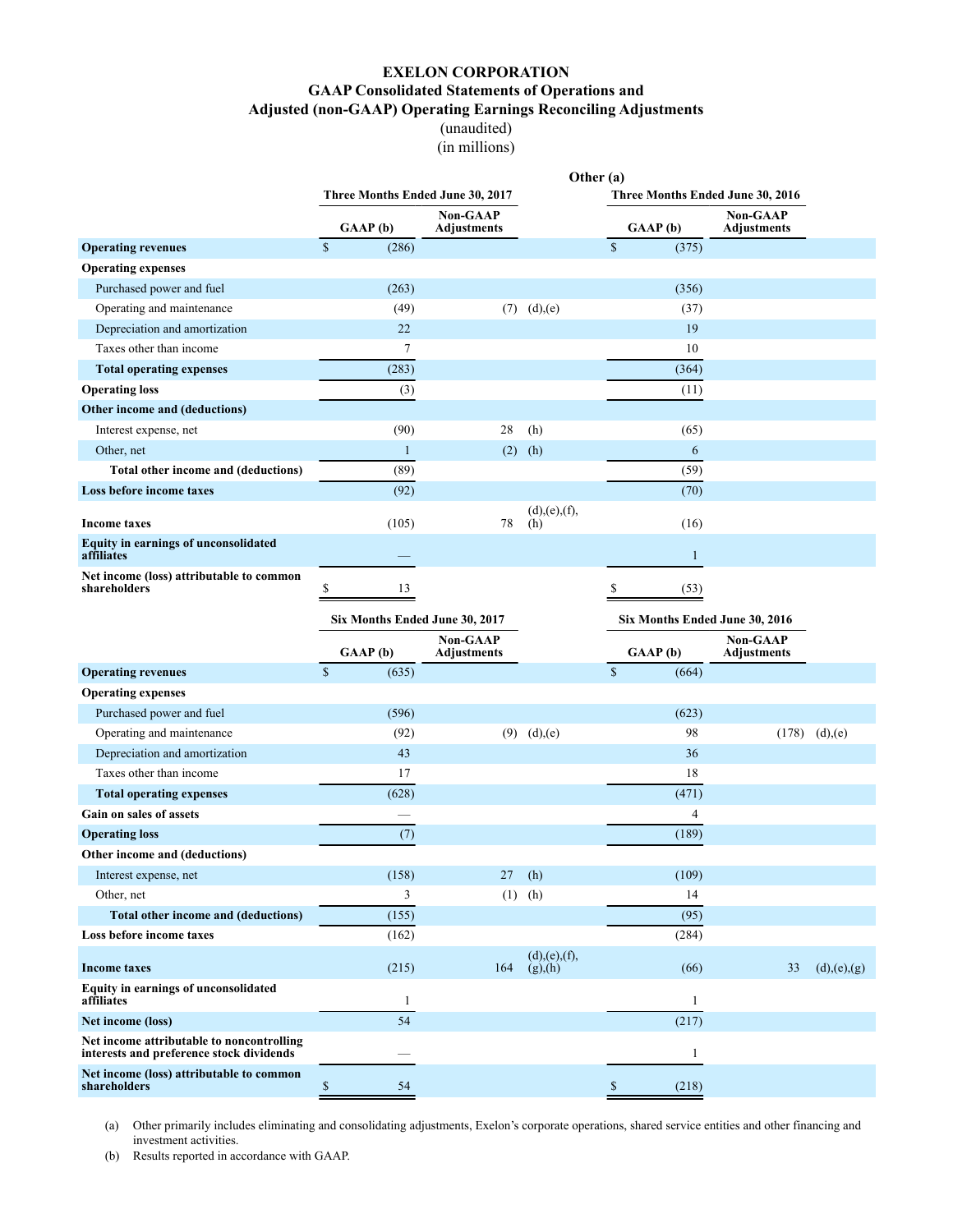- (c) Adjustment to exclude the mark-to-market impact of Exelon's economic hedging activities, net of intercompany eliminations.
- (d) Adjustment to exclude certain costs associated with mergers and acquisitions, including, if and when applicable, professional fees, employee-related expenses and integration activities related to the PHI acquisition.
- (e) Adjustment to exclude in 2016 costs incurred as part of the settlement orders approving the PHI acquisition, and in 2017, a decrease in reserves for uncertain tax positions related to the deductibility of certain merger commitments associated with the 2016 PHI acquisition.
- (f) Adjustment to exclude the impact of impairments as a result of the ExGen Texas Power, LLC assets held for sale.
- (g) Reflects the non-cash impact of the remeasurement of state deferred income taxes, primarily as a result of changes in forecasted apportionment related to the PHI acquisition in 2016, and in 2017, a change in the statutory tax rate.
- (h) Adjustment to exclude the impact to income tax, penalties and interest expenses in the second quarter of 2017 as a result of the finalization of the IRS tax computation related to Exelon's like-kind exchange tax position.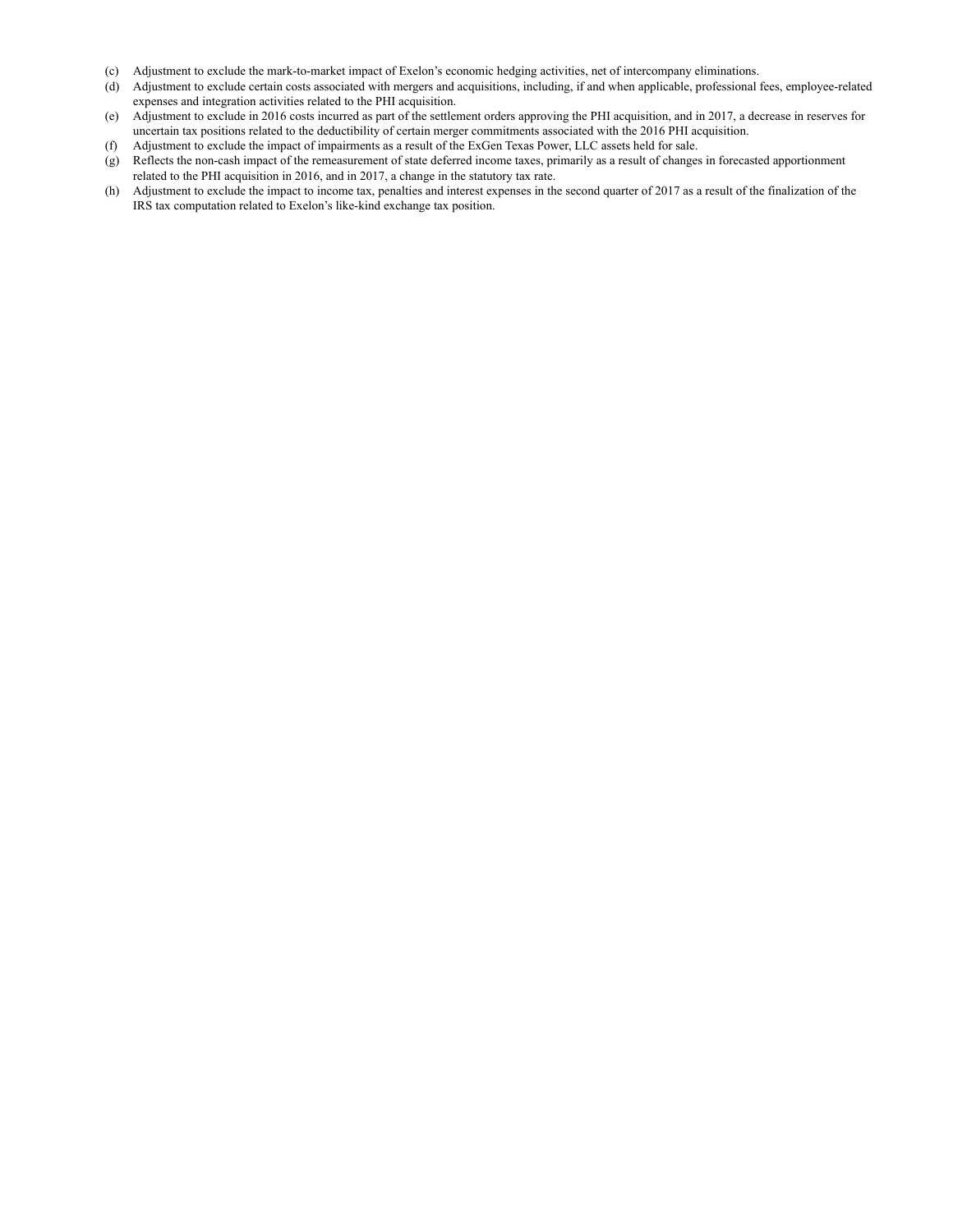## **EXELON CORPORATION Exelon Generation Statistics**

<span id="page-25-0"></span>

|                                             |               |                | <b>Three Months Ended</b>     |                       |               |
|---------------------------------------------|---------------|----------------|-------------------------------|-----------------------|---------------|
|                                             | June 30, 2017 | March 31, 2017 | December 31.<br>2016          | September 30,<br>2016 | June 30, 2016 |
| Supply (in GWhs)                            |               |                |                               |                       |               |
| Nuclear Generation                          |               |                |                               |                       |               |
| Mid-Atlantic <sup>(a)</sup>                 | 15,246        | 16,545         | 16,410                        | 15,604                | 15,224        |
| Midwest                                     | 22,592        | 22,468         | 23,743                        | 24,262                | 23,001        |
| New York <sup>(a)(f)</sup>                  | 6,227         | 4,491          | 4,681                         | 4,843                 | 4,228         |
| <b>Total Nuclear Generation</b>             | 44,065        | 43,504         | 44,834                        | 44,709                | 42,453        |
| <b>Fossil and Renewables</b>                |               |                |                               |                       |               |
| Mid-Atlantic                                | 899           | 836            | 442                           | 706                   | 685           |
| Midwest                                     | 417           | 418            | 442                           | 273                   | 324           |
| New England                                 | 1,925         | 2,077          | 1,142                         | 1,886                 | 2,016         |
| New York                                    | 1             | $\mathbf{1}$   | 1                             | $\mathbf{1}$          | 1             |
| <b>ERCOT</b>                                | 2,315         | 1,370          | 1,056                         | 2,472                 | 1,879         |
| Other Power Regions <sup>(b)</sup>          | 2,084         | 1,423          | 1,935                         | 2,103                 | 1,995         |
| <b>Total Fossil and Renewables</b>          | 7,641         | 6,125          | 5,018                         | 7,441                 | 6,900         |
| <b>Purchased Power</b>                      |               |                |                               |                       |               |
| Mid-Atlantic                                | 2,901         | 3,398          | 2,849                         | 7,139                 | 3,131         |
| Midwest                                     | 413           | 388            | 400                           | 461                   | 688           |
| New England                                 | 4,343         | 5,064          | 4,768                         | 3,927                 | 3,782         |
| New York                                    |               | 28             |                               |                       |               |
| <b>ERCOT</b>                                | 1,871         | 2,655          | 3,189                         | 2,895                 | 2,259         |
| Other Power Regions <sup>(b)</sup>          | 3,507         | 2,868          | 3,308                         | 3,803                 | 3,879         |
| <b>Total Purchased Power</b>                | 13,035        | 14,401         | 14,514                        | 18,225                | 13,739        |
| Total Supply/Sales by Region <sup>(c)</sup> |               |                |                               |                       |               |
| Mid-Atlantic <sup>(d)</sup>                 | 19,046        | 20,779         | 19,701                        | 23,449                | 19,040        |
| Midwest <sup>(d)</sup>                      | 23,422        | 23,274         | 24,585                        | 24,996                | 24,013        |
| New England                                 | 6,268         | 7,141          | 5,910                         | 5,813                 | 5,798         |
| New York                                    | 6,228         | 4,520          | 4,682                         | 4,844                 | 4,229         |
| <b>ERCOT</b>                                | 4,186         | 4,025          | 4,245                         | 5,367                 | 4,138         |
| Other Power Regions <sup>(b)</sup>          | 5,591         | 4,291          | 5,243                         | 5,906                 | 5,874         |
| <b>Total Supply/Sales by Region</b>         | 64,741        | 64,030         | 64,366                        | 70,375                | 63,092        |
|                                             |               |                | $\mathbf{r}$ and $\mathbf{r}$ |                       |               |

|                                           | <b>Three Months Ended</b> |                       |                      |                       |               |  |  |  |  |
|-------------------------------------------|---------------------------|-----------------------|----------------------|-----------------------|---------------|--|--|--|--|
|                                           | June 30, 2017             | <b>March 31, 2017</b> | December 31,<br>2016 | September 30,<br>2016 | June 30, 2016 |  |  |  |  |
| Outage Days <sup>(e)</sup>                |                           |                       |                      |                       |               |  |  |  |  |
| Refueling $(f)$                           | 125                       | 95                    |                      |                       | 87            |  |  |  |  |
| Non-refueling <sup><math>(1)</math></sup> |                           |                       | 32                   |                       | 21            |  |  |  |  |
| <b>Total Outage Days</b>                  | 137                       | 103                   | 103                  |                       | 108           |  |  |  |  |

(a) Includes the proportionate share of output where Generation has an undivided ownership interest in jointly-owned generating plants and includes the total output of plants that are fully consolidated (e.g. CENG).

(b) Other Power Regions includes, South, West and Canada.

(c) Excludes physical proprietary trading volumes of 2,312 GHhs, 1,850 GWhs, 2,164 GWhs, 1,506 GWhs, and 1,289 GWhs for the three months ended June 30, 2017, March 31, 2017, December 31, 2016, September 30, 2016, and June 30, 2016, respectively.

(d) Includes affiliate sales to PECO, BGE, Pepco, DPL and ACE in the Mid-Atlantic region and affiliate sales to ComEd in the Midwest region.

(e) Outage days exclude Salem.

(f) Includes the ownership of the FitzPatrick nuclear facility from March 31, 2017.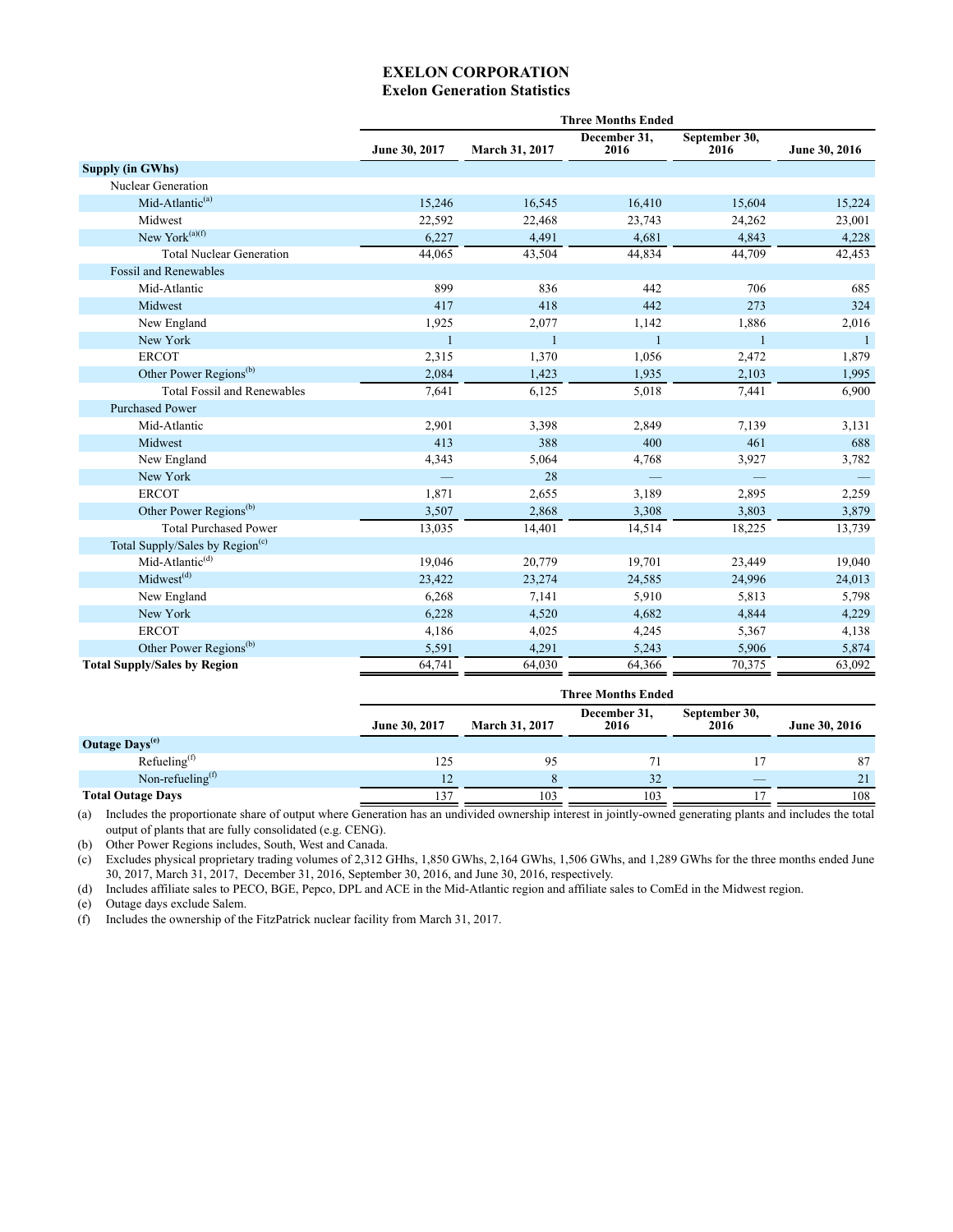## **EXELON CORPORATION Exelon Generation Statistics Six Months Ended June 30, 2017 and 2016**

<span id="page-26-0"></span>

|                                             | June 30, 2017  | June 30, 2016  |
|---------------------------------------------|----------------|----------------|
| <b>Supply (in GWhs)</b>                     |                |                |
| Nuclear Generation                          |                |                |
| Mid-Atlantic <sup>(a)</sup>                 | 31,790         | 31,432         |
| Midwest                                     | 45,061         | 46,663         |
| New York $(a)(d)$                           | 10,718         | 9,160          |
| <b>Total Nuclear Generation</b>             | 87,569         | 87,255         |
| <b>Fossil and Renewables</b>                |                |                |
| Mid-Atlantic                                | 1,734          | 1,583          |
| Midwest                                     | 835            | 773            |
| New England                                 | 4,002          | 3,940          |
| New York                                    | $\overline{2}$ | $\overline{2}$ |
| <b>ERCOT</b>                                | 3,684          | 3,255          |
| Other Power Regions                         | 3,507          | 4,142          |
| <b>Total Fossil and Renewables</b>          | 13,764         | 13,695         |
| <b>Purchased Power</b>                      |                |                |
| Mid-Atlantic                                | 6,299          | 6,886          |
| Midwest                                     | 801            | 1,394          |
| New England                                 | 9,407          | 7,937          |
| New York                                    | 28             |                |
| <b>ERCOT</b>                                | 4,525          | 4,553          |
| Other Power Regions                         | 6,375          | 6,479          |
| <b>Total Purchased Power</b>                | 27,435         | 27,249         |
| Total Supply/Sales by Region <sup>(b)</sup> |                |                |
| Mid-Atlantic <sup>(c)</sup>                 | 39,823         | 39,901         |
| Midwest <sup>(c)</sup>                      | 46,697         | 48,830         |
| New England                                 | 13,409         | 11,877         |
| New York                                    | 10,748         | 9,162          |
| <b>ERCOT</b>                                | 8,209          | 7,808          |
| Other Power Regions                         | 9,882          | 10,621         |
| <b>Total Supply/Sales by Region</b>         | 128,768        | 128,199        |

(a) Includes the proportionate share of output where Generation has an undivided ownership interest in jointly-owned generating plants and includes the total output of plants that are fully consolidated (e.g. CENG).

(b) Excludes physical proprietary trading volumes of 4,162 GWh and 2,509 GWh for the six months ended June 30, 2017 and 2016, respectively.

(c) Includes affiliate sales to PECO, BGE, Pepco, DPL and ACE in the Mid-Atlantic region and affiliate sales to ComEd in the Midwest region.

(d) Includes the ownership of the FitzPatrick nuclear facility from March 31, 2017.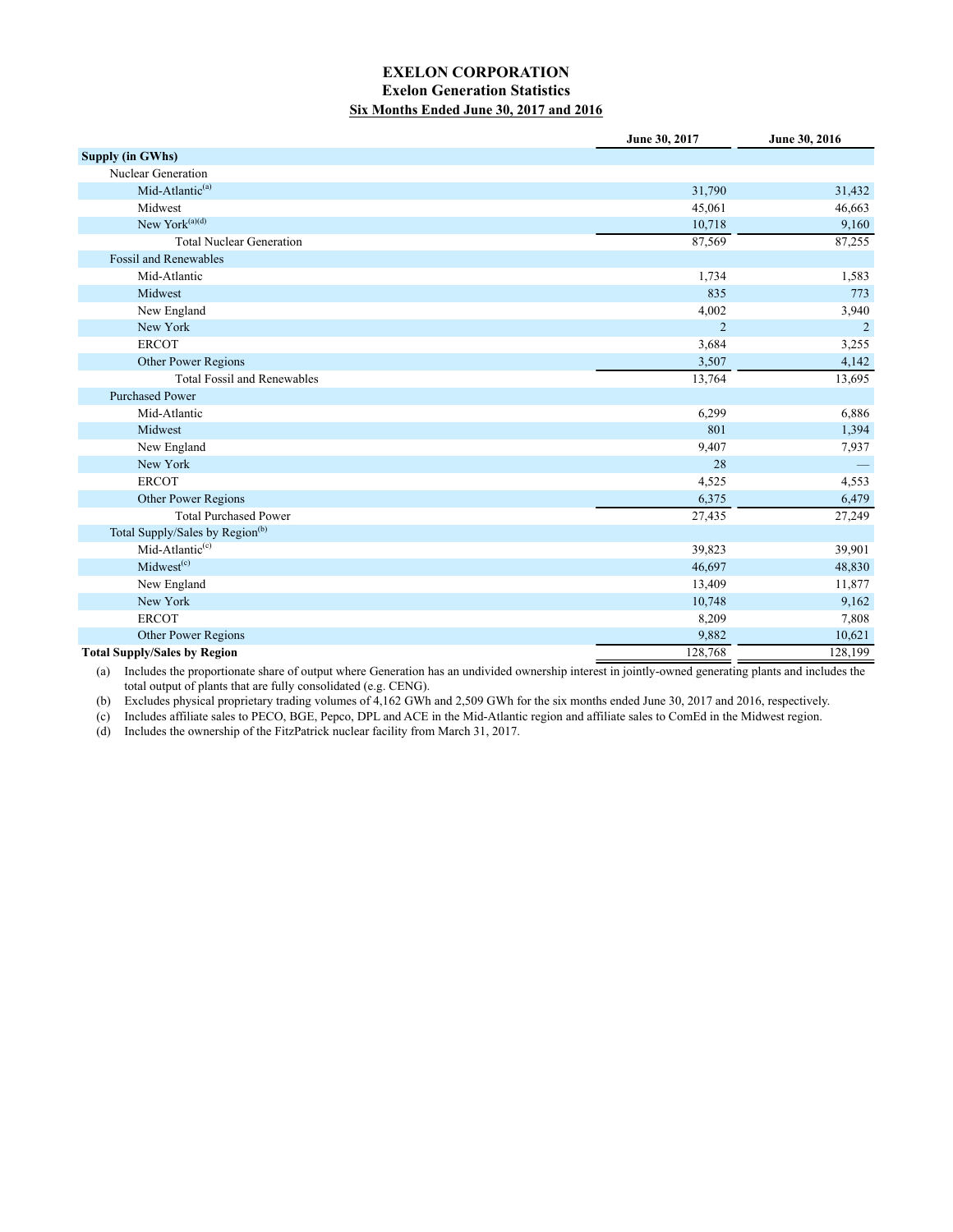### **EXELON CORPORATION ComEd Statistics Three Months Ended June 30, 2017 and 2016**

<span id="page-27-0"></span>

|                                            | <b>Electric Deliveries (in GWhs)</b> |        |           |                                |  |       | <b>Revenue (in millions)</b> |       |          |  |
|--------------------------------------------|--------------------------------------|--------|-----------|--------------------------------|--|-------|------------------------------|-------|----------|--|
|                                            | 2017                                 | 2016   | % Change  | Weather-<br>Normal<br>% Change |  | 2017  |                              | 2016  | % Change |  |
| <b>Retail Deliveries and Sales (a)</b>     |                                      |        |           |                                |  |       |                              |       |          |  |
| Residential                                | 5,919                                | 6,349  | $(6.8)\%$ | $(3.0)\%$ \$                   |  | 656   | -S                           | 625   | $5.0\%$  |  |
| Small Commercial & Industrial              | 7.437                                | 7,735  | (3.9)%    | $(2.7)\%$                      |  | 347   |                              | 329   | 5.5%     |  |
| Large Commercial & Industrial              | 6,798                                | 6,736  | $0.9\%$   | $1.5\%$                        |  | 123   |                              | 116   | $6.0\%$  |  |
| Public Authorities & Electric<br>Railroads | 282                                  | 277    | $1.8 \%$  | $1.8 \%$                       |  | 11    |                              | 11    | $-$ %    |  |
| <b>Total Retail</b>                        | 20,436                               | 21,097 | $(3.1)\%$ | $(1.4)\%$                      |  | 1,137 |                              | 1,081 | $5.2\%$  |  |
| <b>Other Revenue (b)</b>                   |                                      |        |           |                                |  | 220   |                              | 205   | 7.3%     |  |
| Total Electric Revenue (c)                 |                                      |        |           |                                |  | .357  |                              | 1,286 | 5.5%     |  |
| <b>Purchased Power</b>                     |                                      |        |           |                                |  | 378   |                              | 339   | 11.5%    |  |
|                                            |                                      |        |           |                                |  |       |                              |       |          |  |

|                                        |      |      |        | % Change         |                    |
|----------------------------------------|------|------|--------|------------------|--------------------|
| <b>Heating and Cooling Degree-Days</b> | 2017 | 2016 | Normal | <b>From 2016</b> | <b>From Normal</b> |
| Heating Degree-Days                    |      | 755  | 734    | $(23.6)\%$       | $(21.4)\%$         |
| Cooling Degree-Days                    | 263  | 290  | 241    | $(9.3)\%$        | $9.1\%$            |

#### **Six Months Ended June 30, 2017 and 2016**

|                                            | <b>Electric Deliveries (in GWhs)</b> |        |           |                                |    |       | <b>Revenue (in millions)</b> |       |          |  |
|--------------------------------------------|--------------------------------------|--------|-----------|--------------------------------|----|-------|------------------------------|-------|----------|--|
|                                            | 2017                                 | 2016   | % Change  | Weather-<br>Normal<br>% Change |    | 2017  |                              | 2016  | % Change |  |
| <b>Retail Deliveries and Sales (a)</b>     |                                      |        |           |                                |    |       |                              |       |          |  |
| Residential                                | 12.160                               | 12.725 | (4.4)%    | $(1.3)\%$                      | -S | 1,283 | -S                           | 1,232 | 4.1%     |  |
| Small Commercial & Industrial              | 15.146                               | 15.615 | $(3.0)\%$ | $(1.8)\%$                      |    | 680   |                              | 651   | 4.5%     |  |
| Large Commercial & Industrial              | 13,480                               | 13,493 | (0.1)%    | $0.5 \%$                       |    | 231   |                              | 224   | 3.1%     |  |
| Public Authorities & Electric<br>Railroads | 625                                  | 639    | $(2.2)\%$ | $(1.1)\%$                      |    | 24    |                              | 23    | 4.3%     |  |
| <b>Total Retail</b>                        | 41,411                               | 42,472 | $(2.5)\%$ | (0.9)%                         |    | 2,218 |                              | 2,130 | 4.1%     |  |
| <b>Other Revenue (b)</b>                   |                                      |        |           |                                |    | 438   |                              | 405   | 8.1%     |  |
| Total Electric Revenue (c)                 |                                      |        |           |                                |    | 2,656 |                              | 2,535 | 4.8%     |  |
| <b>Purchased Power</b>                     |                                      |        |           |                                |    | 713   |                              | 686   | 3.9%     |  |
|                                            |                                      |        |           |                                |    |       |                              |       |          |  |

|                                        |       |       |        | % Change         |                    |
|----------------------------------------|-------|-------|--------|------------------|--------------------|
| <b>Heating and Cooling Degree-Days</b> | 2017  | 2016  | Normal | <b>From 2016</b> | <b>From Normal</b> |
| <b>Heating Degree-Days</b>             | 3,227 | 3.655 | 3.875  | $(11.7)\%$       | $(16.7)\%$         |
| Cooling Degree-Days                    | 263   | 290   | 241    | $(9.3)\%$        | 9.1%               |

| Number of Electric Customers            | 2017      | 2016      |
|-----------------------------------------|-----------|-----------|
| Residential                             | 3,605,731 | 3,570,528 |
| Small Commercial & Industrial           | 375,976   | 372,354   |
| Large Commercial & Industrial           | 2,009     | 1.972     |
| Public Authorities & Electric Railroads | 4.785     | 4.749     |
| Total                                   | 3,988,501 | 3,949,603 |

(a) Reflects delivery volumes and revenues from customers purchasing electricity directly from ComEd and customers purchasing electricity from a competitive electric generation supplier, as all customers are assessed delivery charges. For customers purchasing electricity from ComEd, revenue also reflects the cost of energy and transmission.

(b) Other revenue primarily includes transmission revenue from PJM. Other revenue includes rental revenues, revenues related to late payment charges, revenues from other utilities for mutual assistance programs and recoveries of remediation costs associated with MGP sites.

(c) Includes operating revenues from affiliates totaling \$3 million and \$3 million for the three months ended June 30, 2017 and 2016, respectively, and \$9 million and \$8 million for the six months ended June 30, 2017 and 2016, respectively.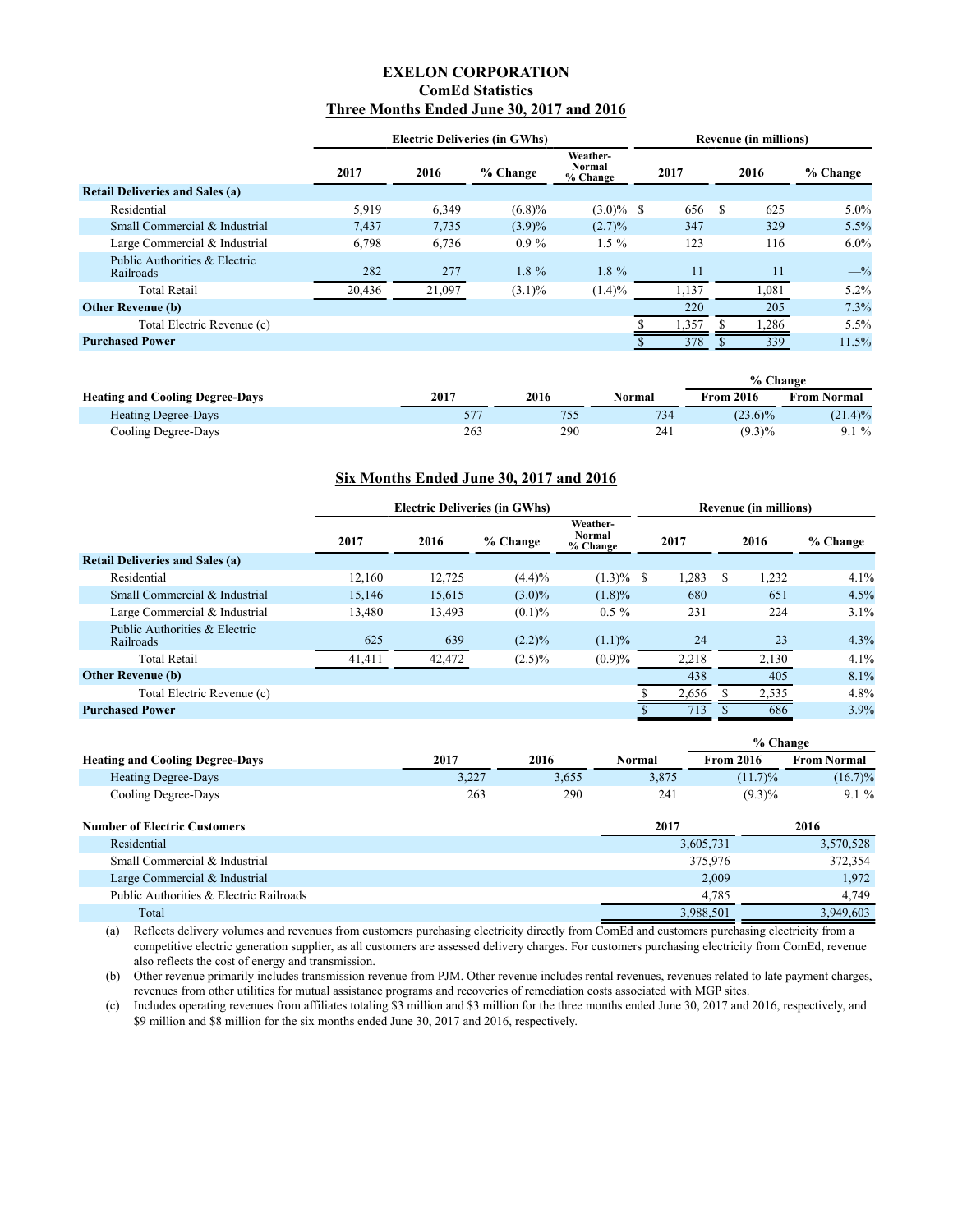## **EXELON CORPORATION PECO Statistics Three Months Ended June 30, 2017 and 2016**

<span id="page-28-0"></span>

|                                                | <b>Electric and Natural Gas Deliveries</b> |        |           |                                       |      |              | <b>Revenue (in millions)</b> |            |
|------------------------------------------------|--------------------------------------------|--------|-----------|---------------------------------------|------|--------------|------------------------------|------------|
|                                                | 2017                                       | 2016   | % Change  | Weather-<br><b>Normal</b><br>% Change | 2017 |              | 2016                         | % Change   |
| <b>Electric (in GWhs)</b>                      |                                            |        |           |                                       |      |              |                              |            |
| <b>Retail Deliveries and Sales (a)</b>         |                                            |        |           |                                       |      |              |                              |            |
| Residential                                    | 2,809                                      | 2,909  | $(3.4)\%$ | $(3.3)\%$ \$                          | 331  | <sup>S</sup> | 355                          | (6.8)%     |
| Small Commercial & Industrial                  | 1,914                                      | 1,887  | $1.4\%$   | $0.9\%$                               | 100  |              | 106                          | $(5.7)\%$  |
| Large Commercial & Industrial                  | 3,830                                      | 3,770  | 1.6 $%$   | $0.4\%$                               | 57   |              | 65                           | $(12.3)\%$ |
| Public Authorities & Electric Railroads        | 196                                        | 205    | (4.4)%    | (4.4)%                                | 8    |              | 9                            | $(11.1)\%$ |
| <b>Total Retail</b>                            | 8,749                                      | 8,771  | (0.3)%    | $(0.8)\%$                             | 496  |              | 535                          | $(7.3)\%$  |
| <b>Other Revenue (b)</b>                       |                                            |        |           |                                       | 54   |              | 52                           | $3.8 \%$   |
| Total Electric Revenue (d)                     |                                            |        |           |                                       | 550  |              | 587                          | $(6.3)\%$  |
| <b>Natural Gas (in mmcfs)</b>                  |                                            |        |           |                                       |      |              |                              |            |
| <b>Retail Deliveries and Sales</b>             |                                            |        |           |                                       |      |              |                              |            |
| Retail Sales (c)                               | 7,621                                      | 7,883  | $(3.3)\%$ | 11.8 %                                | 72   |              | 70                           | $2.9\%$    |
| Transportation and Other                       | 5,759                                      | 5,906  | $(2.5)\%$ | $(3.2)\%$                             | 8    |              | $\overline{7}$               | 14.3 %     |
| Total Natural Gas (d)                          | 13,380                                     | 13,789 | $(3.0)\%$ | 5.3 $%$                               | 80   |              | 77                           | 3.9%       |
| <b>Total Electric and Natural Gas Revenues</b> |                                            |        |           |                                       | 630  | \$           | 664                          | $(5.1)\%$  |
| <b>Purchased Power and Fuel</b>                |                                            |        |           |                                       | 197  |              | 217                          | $(9.2)\%$  |

|                                        |      |      |        | % Change         |             |
|----------------------------------------|------|------|--------|------------------|-------------|
| <b>Heating and Cooling Degree-Days</b> | 2017 | 2016 | Normal | <b>From 2016</b> | From Normal |
| <b>Heating Degree-Days</b>             | 329  | 469  | 463    | $(29.9)\%$       | $(28.9)\%$  |
| Cooling Degree-Days                    | 415  | 391  | 348    | $6.1\%$          | 19.3 %      |

## **Six Months Ended June 30, 2017 and 2016**

|                                                | <b>Electric and Natural Gas Deliveries</b> |        |           |                                |       | <b>Revenue (in millions)</b> |            |  |  |
|------------------------------------------------|--------------------------------------------|--------|-----------|--------------------------------|-------|------------------------------|------------|--|--|
|                                                | 2017                                       | 2016   | % Change  | Weather-<br>Normal<br>% Change | 2017  | 2016                         | % Change   |  |  |
| <b>Electric (in GWhs)</b>                      |                                            |        |           |                                |       |                              |            |  |  |
| <b>Retail Deliveries and Sales (a)</b>         |                                            |        |           |                                |       |                              |            |  |  |
| Residential                                    | 6,187                                      | 6,324  | (2.2)%    | $(2.2)\%$ \$                   | 713   | -S<br>766                    | $(6.9)\%$  |  |  |
| Small Commercial & Industrial                  | 3,890                                      | 3,912  | $(0.6)\%$ | $(1.1)\%$                      | 197   | 225                          | $(12.4)\%$ |  |  |
| Large Commercial & Industrial                  | 7,456                                      | 7,364  | $1.2 \%$  | $0.5 \%$                       | 109   | 123                          | $(11.4)\%$ |  |  |
| Public Authorities & Electric Railroads        | 420                                        | 432    | $(2.8)\%$ | $(2.8)\%$                      | 16    | 17                           | (5.9)%     |  |  |
| <b>Total Retail</b>                            | 17,953                                     | 18,032 | $(0.4)\%$ | (0.9)%                         | 1,035 | 1,131                        | $(8.5)\%$  |  |  |
| <b>Other Revenue (b)</b>                       |                                            |        |           |                                | 105   | 101                          | 4.0 $%$    |  |  |
| Total Electric Revenue (d)                     |                                            |        |           |                                | 1,140 | 1,232                        | $(7.5)\%$  |  |  |
| <b>Natural Gas (in mmcfs)</b>                  |                                            |        |           |                                |       |                              |            |  |  |
| <b>Retail Deliveries and Sales</b>             |                                            |        |           |                                |       |                              |            |  |  |
| Retail Sales (c)                               | 34,832                                     | 34,994 | $(0.5)\%$ | $2.0 \%$                       | 269   | 256                          | 5.1%       |  |  |
| Transportation and Other                       | 13,448                                     | 13,602 | $(1.1)\%$ | (1.8)%                         | 17    | 17                           | $-$ %      |  |  |
| Total Natural Gas (d)                          | 48,280                                     | 48,596 | (0.7)%    | $1.0 \%$                       | 286   | 273                          | 4.8 %      |  |  |
| <b>Total Electric and Natural Gas Revenues</b> |                                            |        |           |                                | 1,426 | 1,505<br>S.                  | $(5.2)\%$  |  |  |
| <b>Purchased Power and Fuel</b>                |                                            |        |           |                                | 484   | 537                          | $(9.9)\%$  |  |  |

|                                        |       |       |        | % Change         |                    |
|----------------------------------------|-------|-------|--------|------------------|--------------------|
| <b>Heating and Cooling Degree-Days</b> | 2017  | 2016  | Normal | <b>From 2016</b> | <b>From Normal</b> |
| <b>Heating Degree-Days</b>             | 2.423 | 2.606 | 2.939  | $(7.0)\%$        | $(17.6)\%$         |
| Cooling Degree-Days                    | 415   | 396   | 348    | 4.8 $%$          | 19.3 %             |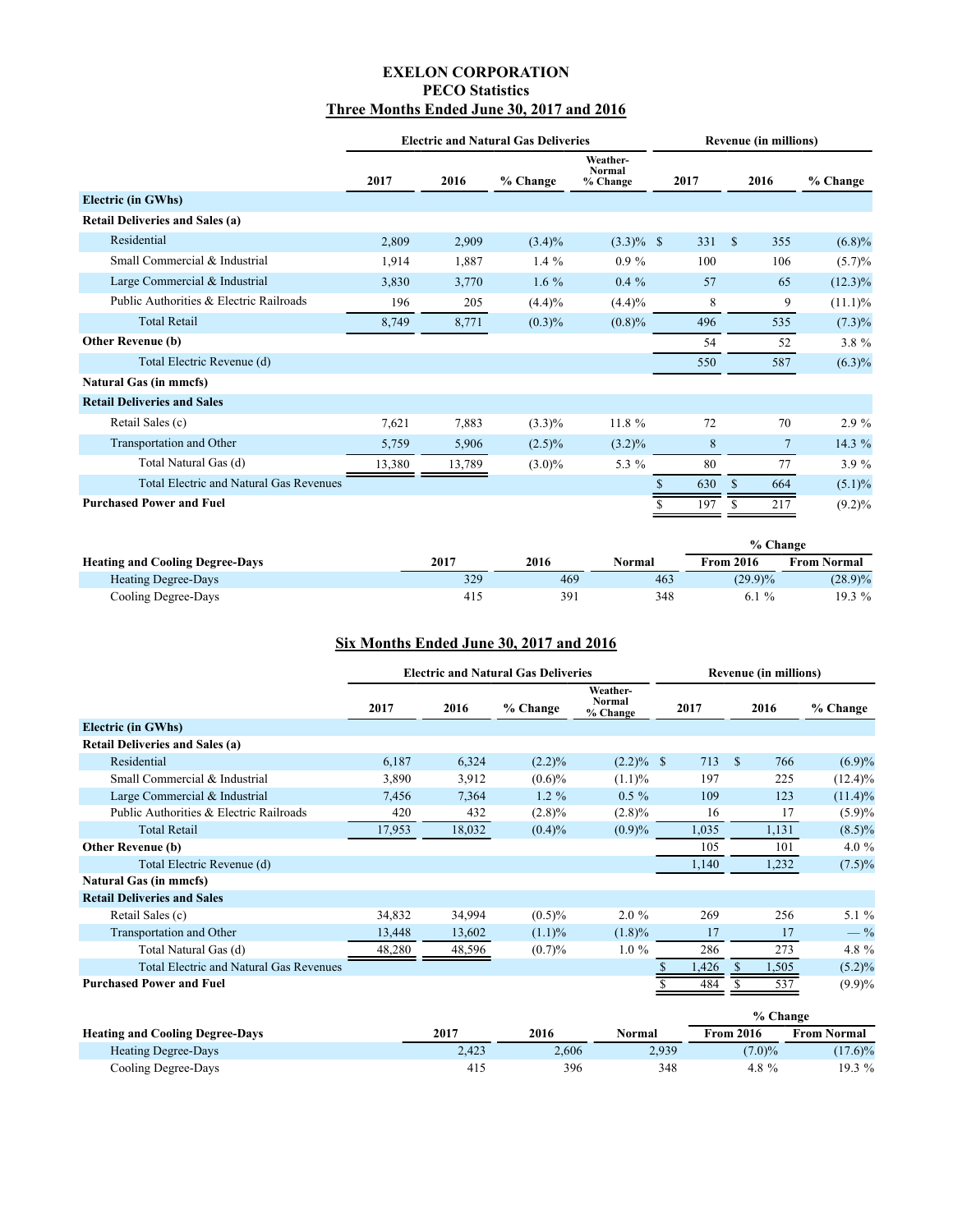| <b>Number of Electric Customers</b>     | 2017      | 2016      | <b>Number of Natural Gas Customers</b> | 2017    | 2016    |
|-----------------------------------------|-----------|-----------|----------------------------------------|---------|---------|
| Residential                             | 1.461.931 | 1.449.450 | Residential                            | 474,360 | 469,230 |
| Small Commercial & Industrial           | 150.783   | 149.523   | Commercial & Industrial                | 43.404  | 43,046  |
| Large Commercial & Industrial           | 3,105     | 3,088     | <b>Total Retail</b>                    | 517.764 | 512,276 |
| Public Authorities & Electric Railroads | 9.795     | 9,813     | Transportation                         | 768     | 81      |
| Total                                   | .625.614  | .611.874  | Total                                  | 518.532 | 513,087 |

(a) Reflects delivery volumes and revenues from customers purchasing electricity directly from PECO and customers purchasing electricity from a competitive electric generation supplier as all customers are assessed distribution charges. For customers purchasing electricity from PECO, revenue also reflects the cost of energy and transmission.

(b) Other revenue includes transmission revenue from PJM and wholesale electric revenues.

(c) Reflects delivery volumes and revenues from customers purchasing natural gas directly from PECO and customers purchasing natural gas from a competitive natural gas supplier as all customers are assessed distribution charges. For customers purchasing natural gas from PECO, revenue also reflects the cost of natural gas.

(d) Total electric revenue includes operating revenues from affiliates totaling \$2 million and \$2 million for the three months ended June 30, 2017 and 2016, respectively, and \$3 million and \$4 million for the six months ended June 30, 2017 and 2016, respectively. Total natural gas revenues includes operating revenues from affiliates totaling less than \$1 million for both the three and six months ended June 30, 2017 and 2016.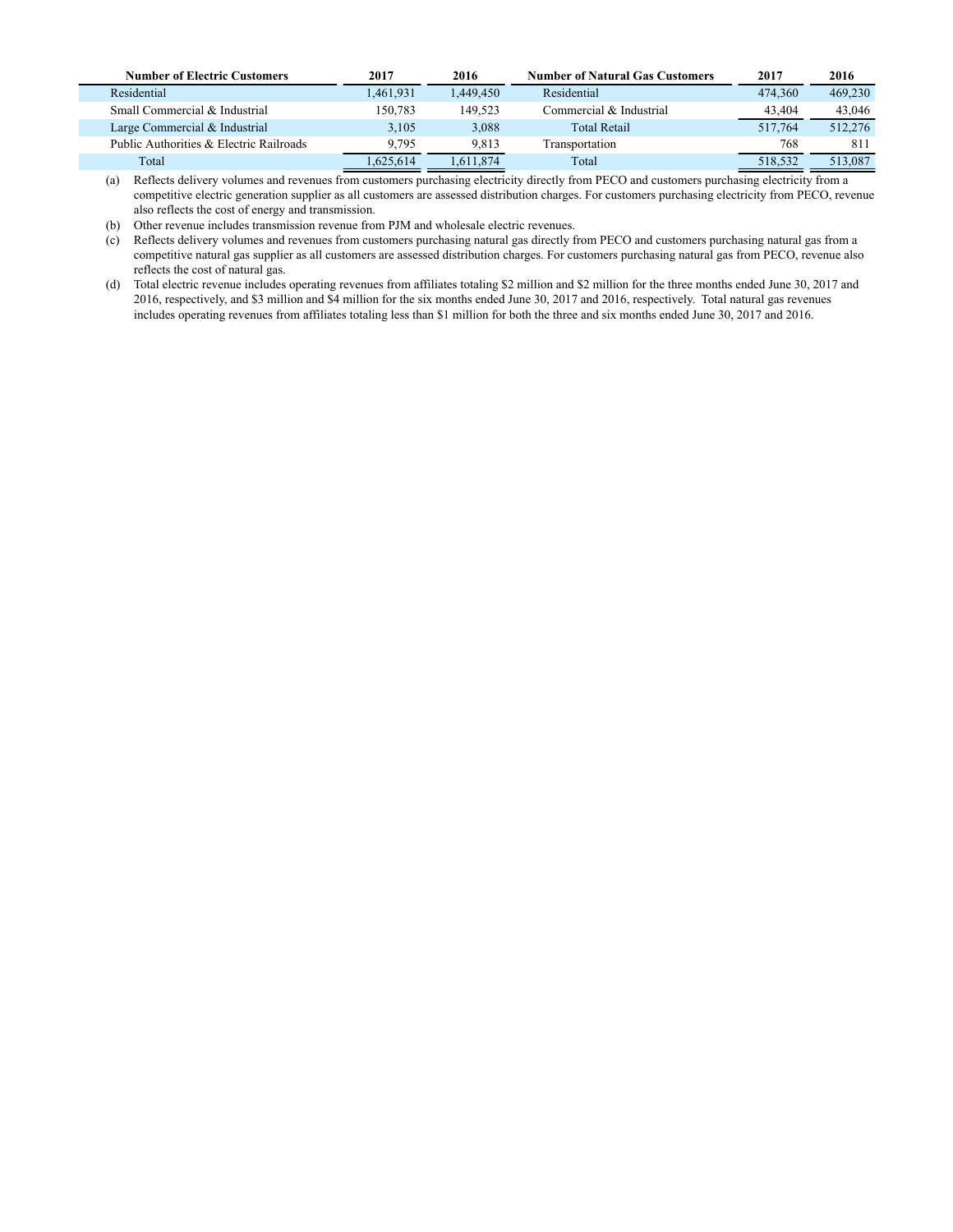## **EXELON CORPORATION BGE Statistics Three Months Ended June 30, 2017 and 2016**

<span id="page-30-0"></span>

|                                                | <b>Electric and Natural Gas Deliveries</b> |        |             |      | <b>Revenue (in millions)</b> |            |  |  |
|------------------------------------------------|--------------------------------------------|--------|-------------|------|------------------------------|------------|--|--|
|                                                | 2017                                       | 2016   | % Change    | 2017 | 2016                         | % Change   |  |  |
| <b>Electric (in GWhs)</b>                      |                                            |        |             |      |                              |            |  |  |
| <b>Retail Deliveries and Sales (a)</b>         |                                            |        |             |      |                              |            |  |  |
| Residential                                    | 2,629                                      | 2,616  | $0.5 \%$ \$ | 315  | 324<br>- \$                  | $(2.8)\%$  |  |  |
| Small Commercial & Industrial                  | 677                                        | 692    | (2.2)%      | 63   | 65                           | $(3.1)\%$  |  |  |
| Large Commercial & Industrial                  | 3,373                                      | 3,417  | $(1.3)\%$   | 110  | 115                          | $(4.3)\%$  |  |  |
| Public Authorities & Electric Railroads        | 72                                         | 72     | $-$ %       | 8    | 9                            | $(11.1)\%$ |  |  |
| <b>Total Retail</b>                            | 6,751                                      | 6,797  | (0.7)%      | 496  | 513                          | $(3.3)\%$  |  |  |
| <b>Other Revenue (b)(c)</b>                    |                                            |        |             | 75   | 71                           | 5.6 %      |  |  |
| <b>Total Electric Revenue</b>                  |                                            |        |             | 571  | 584                          | $(2.2)\%$  |  |  |
| <b>Natural Gas (in mmcfs)</b>                  |                                            |        |             |      |                              |            |  |  |
| <b>Retail Deliveries and Sales (d)</b>         |                                            |        |             |      |                              |            |  |  |
| Retail Sales                                   | 13,028                                     | 17,672 | $(26.3)\%$  | 99   | 93                           | $6.5 \%$   |  |  |
| Transportation and Other (e)                   | 116                                        | 271    | $(57.2)\%$  | 4    | 3                            | 33.3 %     |  |  |
| Total Natural Gas (f)                          | 13,144                                     | 17,943 | $(26.7)\%$  | 103  | 96                           | $7.3\%$    |  |  |
| <b>Total Electric and Natural Gas Revenues</b> |                                            |        |             | 674  | 680                          | $(0.9)\%$  |  |  |
| <b>Purchased Power and Fuel</b>                |                                            |        |             | 234  | 261                          | $(10.3)\%$ |  |  |

|                                        |      |      |        | % Change         |                    |
|----------------------------------------|------|------|--------|------------------|--------------------|
| <b>Heating and Cooling Degree-Days</b> | 2017 | 2016 | Normal | <b>From 2016</b> | <b>From Normal</b> |
| <b>Heating Degree-Days</b>             | 397  | 574  | 511    | $(30.8)\%$       | $(22.3)\%$         |
| Cooling Degree-Days                    | 283  | 219  | 255    | $29.2 \%$        | $1.0\%$            |

#### **Six Months Ended June 30, 2017 and 2016**

|                                                | <b>Electric and Natural Gas Deliveries</b> |        |              |       | <b>Revenue (in millions)</b> |            |  |  |
|------------------------------------------------|--------------------------------------------|--------|--------------|-------|------------------------------|------------|--|--|
|                                                | 2017                                       | 2016   | % Change     | 2017  | 2016                         | % Change   |  |  |
| <b>Electric (in GWhs)</b>                      |                                            |        |              |       |                              |            |  |  |
| <b>Retail Deliveries and Sales (a)</b>         |                                            |        |              |       |                              |            |  |  |
| Residential                                    | 5,756                                      | 6,095  | $(5.6)\%$ \$ | 720   | S<br>753                     | (4.4)%     |  |  |
| Small Commercial & Industrial                  | 1,425                                      | 1,466  | $(2.8)\%$    | 135   | 137                          | $(1.5)\%$  |  |  |
| Large Commercial & Industrial                  | 6,641                                      | 6,635  | $0.1 \%$     | 223   | 215                          | $3.7 \%$   |  |  |
| Public Authorities & Electric Railroads        | 140                                        | 143    | $(2.1)\%$    | 15    | 18                           | $(16.7)\%$ |  |  |
| <b>Total Retail</b>                            | 13,962                                     | 14,339 | $(2.6)\%$    | 1,093 | 1,123                        | (2.7)%     |  |  |
| Other Revenue $(b)(c)$                         |                                            |        |              | 144   | 141                          | $2.1 \%$   |  |  |
| <b>Total Electric Revenue</b>                  |                                            |        |              | 1,237 | 1,264                        | $(2.1)\%$  |  |  |
| <b>Natural Gas (in mmcfs)</b>                  |                                            |        |              |       |                              |            |  |  |
| <b>Retail Deliveries and Sales (d)</b>         |                                            |        |              |       |                              |            |  |  |
| Retail Sales                                   | 49,399                                     | 56,256 | $(12.2)\%$   | 369   | 331                          | 11.5%      |  |  |
| Transportation and Other (e)                   | 2,395                                      | 2,767  | $(13.4)\%$   | 19    | 14                           | 35.7 %     |  |  |
| Total Natural Gas (f)                          | 51,794                                     | 59,023 | $(12.2)\%$   | 388   | 345                          | $12.5\%$   |  |  |
| <b>Total Electric and Natural Gas Revenues</b> |                                            |        |              | 1,625 | 1,609                        | $1.0\%$    |  |  |
| <b>Purchased Power and Fuel</b>                |                                            |        |              | 584   | 634                          | (7.9)%     |  |  |
|                                                |                                            |        |              |       | % Change                     |            |  |  |

|           |           |       |        | 70 Спандс                                                                                |                                                                                   |
|-----------|-----------|-------|--------|------------------------------------------------------------------------------------------|-----------------------------------------------------------------------------------|
|           | 2017      | 2016  | Normal | <b>From 2016</b>                                                                         | <b>From Normal</b>                                                                |
|           | 2.460     | 2,854 | 2,915  | $(13.8)\%$                                                                               | $(15.6)\%$                                                                        |
|           | 283       | 219   | 255    | $29.2 \%$                                                                                | 11.0%                                                                             |
| 2017      | 2016      |       |        | 2017                                                                                     | 2016                                                                              |
| 1,154,330 | 1,142,073 |       |        |                                                                                          | 618,268                                                                           |
| 113,329   | 112.980   |       |        |                                                                                          | 44,078                                                                            |
| 12.113    | 11,980    |       |        |                                                                                          | 662,346                                                                           |
| 276       | 281       |       |        |                                                                                          |                                                                                   |
| ,280,048  | 1,267,314 |       |        |                                                                                          | 662,346                                                                           |
|           |           |       |        | Residential<br>Commercial & Industrial<br><b>Total Retail</b><br>Transportation<br>Total | <b>Number of Natural Gas Customers</b><br>624,392<br>44,020<br>668.412<br>668,412 |

(a) Reflects delivery volumes and revenues from customers purchasing electricity directly from BGE and customers purchasing electricity from a competitive electric generation supplier as all customers are assessed distribution charges. For customers purchasing electricity from BGE, revenue also reflects the cost of energy and transmission.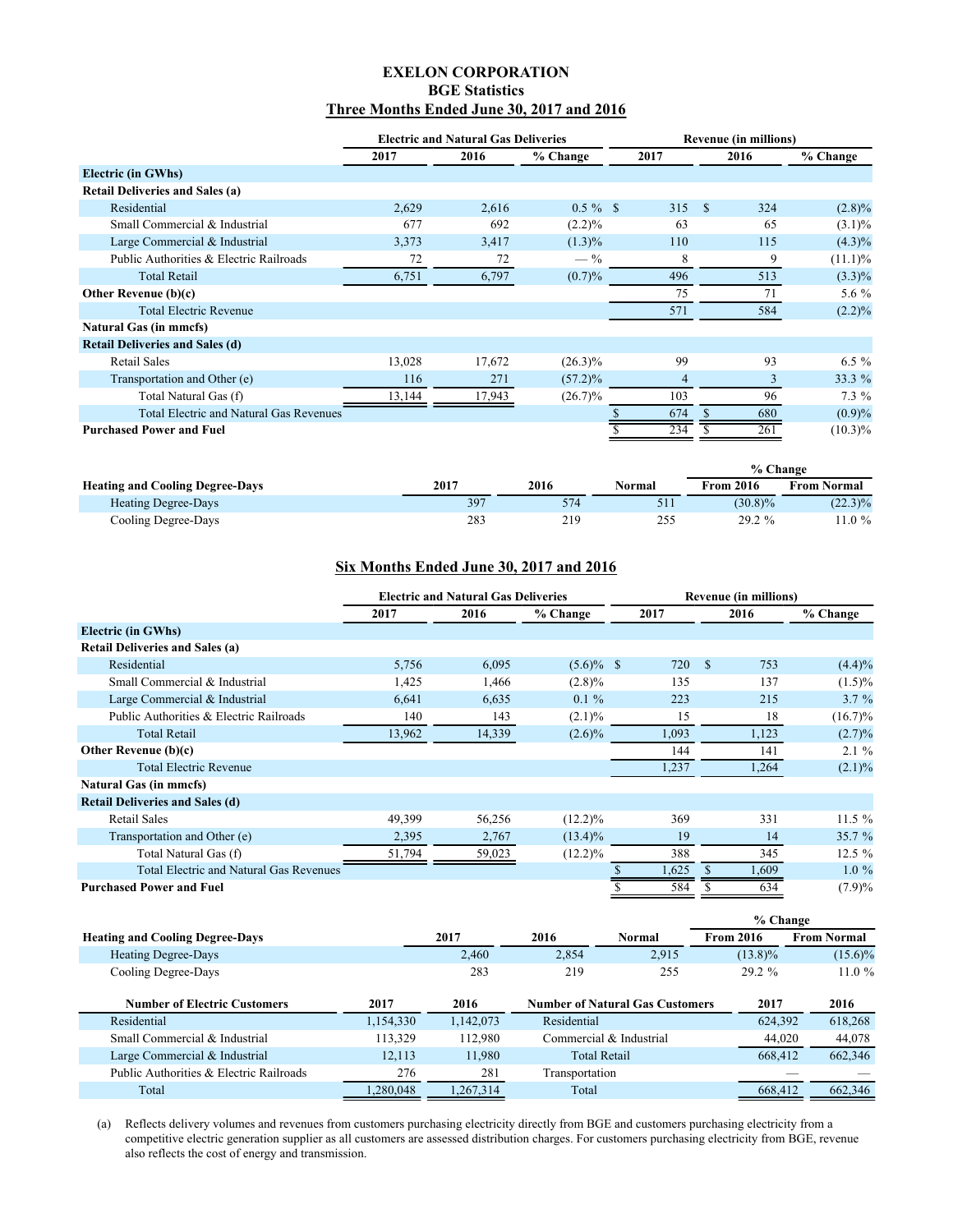- (b) Other revenue primarily includes wholesale transmission revenue and late payment charges.
- (c) Includes operating revenues from affiliates totaling \$2 million and \$2 million for the three months ended June 30, 2017 and 2016, respectively, and \$3 million and \$4 million for the six months ended June 30, 2017 and 2016, respectively.
- (d) Reflects delivery volumes and revenues from customers purchasing natural gas directly from BGE and customers purchasing natural gas from a competitive natural gas supplier as all customers are assessed distribution charges. For customers purchasing natural gas from BGE, revenue also reflects the cost of natural gas.
- (e) Transportation and other natural gas revenue includes off-system revenue of 116 mmcfs (\$1 million) and 271 mmcfs (\$2 million) for the three months ended June 30, 2017 and 2016, respectively, and 2,395 mmcfs (\$13 million) and 2,767 mmcfs (\$11 million) for the six months ended June 30, 2017 and 2016, respectively.
- (f) Includes operating revenues from affiliates totaling \$1 million and \$2 million for the three months ended June 30, 2017 and 2016, respectively, and \$5 million and \$5 million for the six months ended June 30, 2017 and 2016, respectively.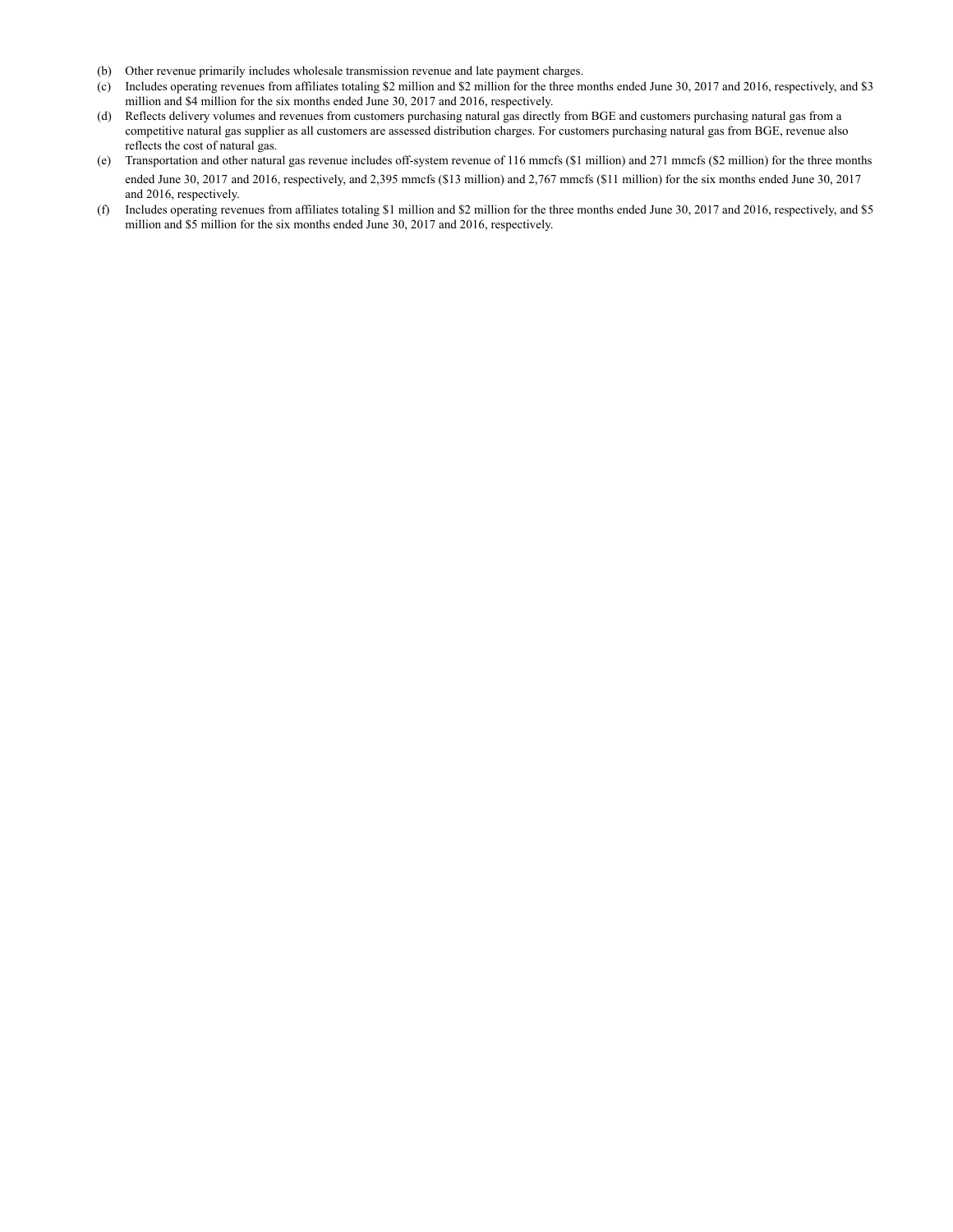## **EXELON CORPORATION PEPCO Statistics Three Months Ended June 30, 2017 and 2016**

<span id="page-32-0"></span>

|                                         | <b>Electric Deliveries</b> |       |              | <b>Revenue (in millions)</b> |            |      |      |           |
|-----------------------------------------|----------------------------|-------|--------------|------------------------------|------------|------|------|-----------|
|                                         | 2017                       | 2016  | % Change     |                              | 2017       |      | 2016 | % Change  |
| Electric (in GWhs)                      |                            |       |              |                              |            |      |      |           |
| <b>Retail Deliveries and Sales (a)</b>  |                            |       |              |                              |            |      |      |           |
| Residential                             | 1,757                      | 1,760 | $(0.2)\%$ \$ |                              | <b>220</b> | - \$ | 220  | $-$ %     |
| Small Commercial & Industrial           | 326                        | 348   | $(6.3)\%$    |                              | 41         |      | 36   | 13.9 %    |
| Large Commercial & Industrial           | 3,675                      | 3.631 | $1.2\%$      |                              | 192        |      | 195  | $(1.5)\%$ |
| Public Authorities & Electric Railroads | 172                        | 176   | $(2.3)\%$    |                              |            |      |      | $-$ %     |
| <b>Total Retail</b>                     | 5,930                      | 5,915 | $0.3\%$      |                              | 461        |      | 459  | $0.4\%$   |
| <b>Other Revenue (b)</b>                |                            |       |              |                              | 53         |      | 50   | $6.0\%$   |
| Total Electric Revenue (c)              |                            |       |              |                              | 514        |      | 509  | $1.0\%$   |
| <b>Purchased Power</b>                  |                            |       |              |                              | 143        |      | 152  | (5.9)%    |

|                                        |      |      |        | % Change         |                    |
|----------------------------------------|------|------|--------|------------------|--------------------|
| <b>Heating and Cooling Degree-Days</b> | 2017 | 2016 | Normal | <b>From 2016</b> | <b>From Normal</b> |
| <b>Heating Degree-Days</b>             | 314  | 397  | 500    | $(20.9)\%$       | $(37.2)\%$         |
| Cooling Degree-Days                    | 546  | 452  | 475    | $20.8 \%$        | $4.9\%$            |

#### **Six Months Ended June 30, 2017 and 2016**

|                                         | <b>Electric Deliveries</b> |        |              |  | <b>Revenue (in millions)</b> |    |       |                |
|-----------------------------------------|----------------------------|--------|--------------|--|------------------------------|----|-------|----------------|
|                                         | 2017                       | 2016   | % Change     |  | 2017                         |    | 2016  | % Change       |
| <b>Electric (in GWhs)</b>               |                            |        |              |  |                              |    |       |                |
| <b>Retail Deliveries and Sales (a)</b>  |                            |        |              |  |                              |    |       |                |
| Residential                             | 3,757                      | 3,978  | $(5.6)\%$ \$ |  | 461                          | -S | 476   | $(3.2)\%$      |
| Small Commercial & Industrial           | 652                        | 730    | $(10.7)\%$   |  | 75                           |    | 73    | $2.7\%$        |
| Large Commercial & Industrial           | 7,160                      | 7,576  | $(5.5)\%$    |  | 387                          |    | 395   | $(2.0)\%$      |
| Public Authorities & Electric Railroads | 362                        | 364    | $(0.5)\%$    |  | 16                           |    | 16    | $-\frac{9}{6}$ |
| <b>Total Retail</b>                     | 11,931                     | 12,648 | $(5.7)\%$    |  | 939                          |    | 960   | (2.2)%         |
| <b>Other Revenue (b)</b>                |                            |        |              |  | 106                          |    | 101   | $5.0\%$        |
| Total Electric Revenue (c)              |                            |        |              |  | 1,045                        |    | 1,061 | $(1.5)\%$      |
| <b>Purchased Power</b>                  |                            |        |              |  | 309                          |    | 351   | $(12.0)\%$     |

|                                        |       |       |        | % Change         |                    |  |  |
|----------------------------------------|-------|-------|--------|------------------|--------------------|--|--|
| <b>Heating and Cooling Degree-Days</b> | 2017  | 2016  | Normal | <b>From 2016</b> | <b>From Normal</b> |  |  |
| <b>Heating Degree-Days</b>             | 2.062 | 2.407 | 2.638  | $(14.3)\%$       | $(21.8)\%$         |  |  |
| Cooling Degree-Days                    | 550   | 454   | 478    | 21.1%            | 15.1%              |  |  |

| <b>Number of Electric Customers</b>     | 2017    | 2016    |
|-----------------------------------------|---------|---------|
| Residential                             | 787.708 | 771.541 |
| Small Commercial & Industrial           | 53.393  | 53,345  |
| Large Commercial & Industrial           | 21.767  | 21.401  |
| Public Authorities & Electric Railroads | 139     | 127     |
| Total                                   | 863,007 | 846,414 |

(a) Reflects delivery volumes and revenues from customers purchasing electricity directly from Pepco and customers purchasing electricity from a competitive electric generation supplier as all customers are assessed distribution charges. For customers purchasing electricity from Pepco, revenue also reflects the cost of energy and transmission.

(b) Other revenue includes transmission revenue from PJM and wholesale electric revenues.

(c) Includes operating revenues from affiliates totaling \$1 million and \$1 million for the three months ended June 30, 2017 and 2016, respectively, and \$3 million and \$3 million for the six months ended June 30, 2017 and 2016, respectively.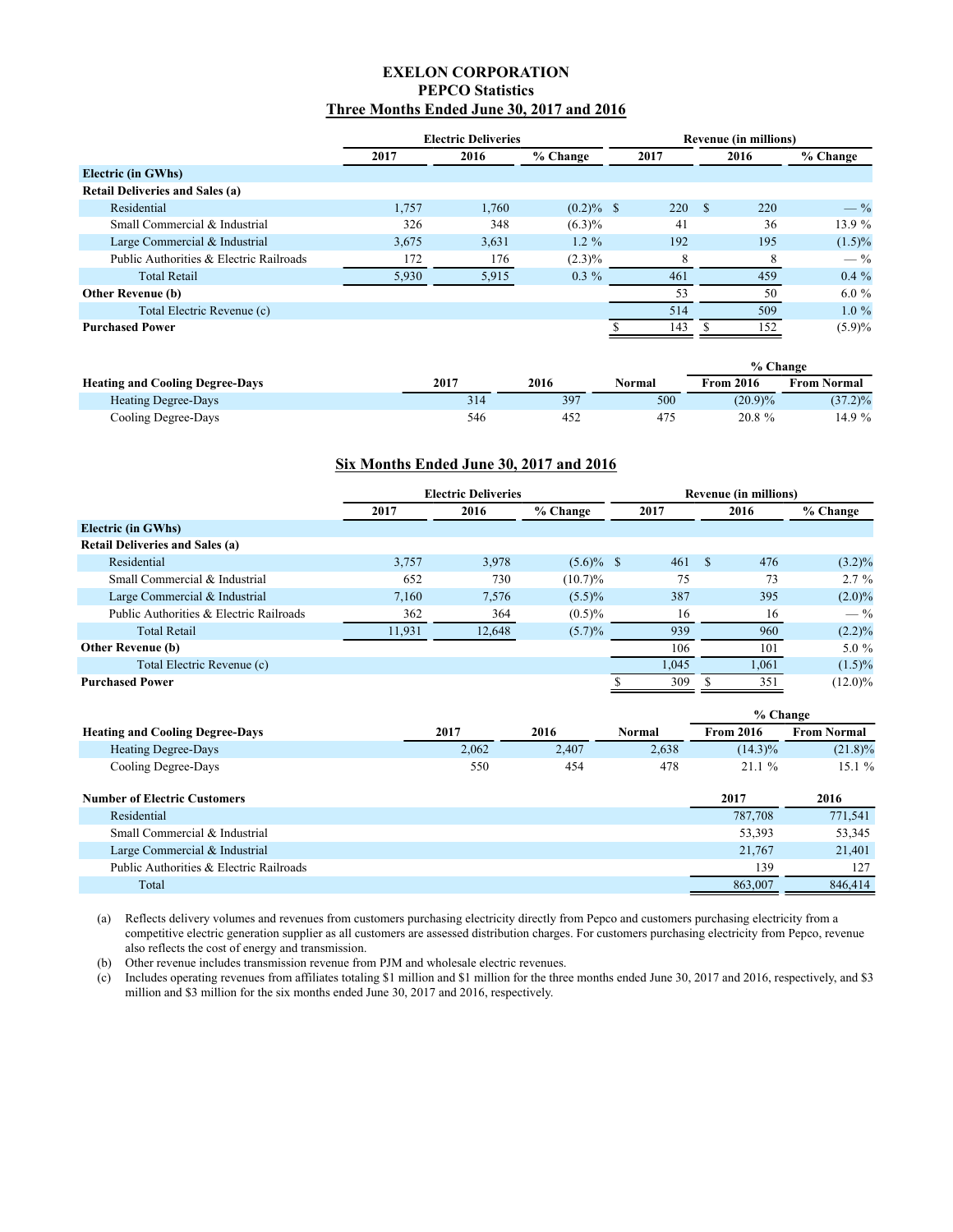## **EXELON CORPORATION DPL Statistics Three Months Ended June 30, 2017 and 2016**

<span id="page-33-0"></span>

|                                                |       | <b>Electric and Natural Gas Deliveries</b> |             |               | <b>Revenue (in millions)</b> |                    |  |  |
|------------------------------------------------|-------|--------------------------------------------|-------------|---------------|------------------------------|--------------------|--|--|
|                                                | 2017  | 2016                                       | % Change    | 2017          | 2016                         | % Change           |  |  |
| <b>Electric (in GWhs)</b>                      |       |                                            |             |               |                              |                    |  |  |
| <b>Retail Deliveries and Sales (a)</b>         |       |                                            |             |               |                              |                    |  |  |
| Residential                                    | 1,045 | 1,038                                      | $0.7 \%$ \$ | 144           | <sup>\$</sup><br>143         | $0.7\%$            |  |  |
| Small Commercial & Industrial                  | 526   | 532                                        | (1.1)%      | 45            | 46                           | $(2.2)\%$          |  |  |
| Large Commercial & Industrial                  | 1,131 | 1,164                                      | $(2.8)\%$   | 25            | 25                           | $-$ %              |  |  |
| Public Authorities & Electric Railroads        | 12    | 12                                         | $-$ %       | 4             | 3                            | 33.3 %             |  |  |
| <b>Total Retail</b>                            | 2,714 | 2,746                                      | $(1.2)\%$   | 218           | 217                          | $0.5 \%$           |  |  |
| Other Revenue (b)                              |       |                                            |             | 42            | 38                           | $10.5 \%$          |  |  |
| Total Electric Revenue (c)                     |       |                                            |             | 260           | 255                          | $2.0 \%$           |  |  |
| <b>Natural Gas (in mmcfs)</b>                  |       |                                            |             |               |                              |                    |  |  |
| <b>Retail Deliveries and Sales (d)</b>         |       |                                            |             |               |                              |                    |  |  |
| <b>Retail Sales</b>                            | 1,678 | 2,072                                      | $(19.0)\%$  | 17            | 21                           | $(19.0)\%$         |  |  |
| Transportation and Other (e)                   | 1,325 | 1,321                                      | $0.3\%$     | 5             | 5                            | $-$ %              |  |  |
| <b>Total Natural Gas</b>                       | 3,003 | 3,393                                      | $(11.5)\%$  | 22            | 26                           | $(15.4)\%$         |  |  |
| <b>Total Electric and Natural Gas Revenues</b> |       |                                            |             | 282           | 281<br>\$                    | $0.4\%$            |  |  |
| <b>Purchased Power and Fuel</b>                |       |                                            |             | 113           | 122                          | $(7.4)\%$          |  |  |
|                                                |       |                                            |             |               |                              |                    |  |  |
| <b>Electric Service Territory</b>              |       |                                            |             |               | % Change                     |                    |  |  |
| <b>Heating and Cooling Degree-Days</b>         |       | 2017                                       | 2016        | <b>Normal</b> | <b>From 2016</b>             | <b>From Normal</b> |  |  |
| <b>Heating Degree-Days</b>                     |       | 481                                        | 551         | 702           | $(12.7)\%$                   | $(31.5)\%$         |  |  |
| Cooling Degree-Days                            |       | 342                                        | 304         | 264           | 12.5%                        | 29.5 %             |  |  |
|                                                |       |                                            |             |               |                              |                    |  |  |
| <b>Gas Service Territory</b>                   |       |                                            |             |               | % Change                     |                    |  |  |
| <b>Heating Degree-Days</b>                     |       | 2017                                       | 2016        | <b>Normal</b> | <b>From 2016</b>             | <b>From Normal</b> |  |  |
| <b>Heating Degree-Days</b>                     |       | 372                                        | 559         | 504           | $(33.5)\%$                   | $(26.2)\%$         |  |  |
|                                                |       |                                            |             |               |                              |                    |  |  |

## **Six Months Ended June 30, 2017 and 2016**

|                                         | <b>Electric and Natural Gas Deliveries</b> |        |              |      | <b>Revenue (in millions)</b> |      |           |
|-----------------------------------------|--------------------------------------------|--------|--------------|------|------------------------------|------|-----------|
|                                         | 2017                                       | 2016   | % Change     | 2017 |                              | 2016 | % Change  |
| <b>Electric (in GWhs)</b>               |                                            |        |              |      |                              |      |           |
| <b>Retail Deliveries and Sales (a)</b>  |                                            |        |              |      |                              |      |           |
| Residential                             | 2,404                                      | 2,465  | $(2.5)\%$ \$ | 325  | <sup>\$</sup>                | 323  | $0.6\%$   |
| Small Commercial & Industrial           | 1,057                                      | 1,104  | $(4.3)\%$    | 89   |                              | 95   | $(6.3)\%$ |
| Large Commercial & Industrial           | 2,195                                      | 2,242  | $(2.1)\%$    | 51   |                              | 50   | $2.0 \%$  |
| Public Authorities & Electric Railroads | 25                                         | 26     | $(3.8)\%$    | 8    |                              |      | 14.3 %    |
| <b>Total Retail</b>                     | 5,681                                      | 5,837  | (2.7)%       | 473  |                              | 475  | $(0.4)\%$ |
| <b>Other Revenue (b)</b>                |                                            |        |              | 84   |                              | 83   | $1.2 \%$  |
| Total Electric Revenue (c)              |                                            |        |              | 557  |                              | 558  | $(0.2)\%$ |
| <b>Natural Gas (in mmcfs)</b>           |                                            |        |              |      |                              |      |           |
| <b>Retail Deliveries and Sales (d)</b>  |                                            |        |              |      |                              |      |           |
| Retail Sales                            | 7,610                                      | 8,132  | $(6.4)\%$    | 75   |                              | 74   | $1.4\%$   |
| Transportation and Other (e)            | 3,493                                      | 3,289  | $6.2 \%$     | 12   |                              | 11   | $9.1\%$   |
| Total Natural Gas                       | 11,103                                     | 11,421 | $(2.8)\%$    | 87   |                              | 85   | $2.4\%$   |
| Total Electric and Natural Gas Revenues |                                            |        |              | 644  |                              | 643  | $0.2 \%$  |
| <b>Purchased Power and Fuel</b>         |                                            |        |              | 270  |                              | 298  | $(9.4)\%$ |
|                                         |                                            |        |              |      |                              |      |           |

| <b>Electric Service Territory</b>      |       |       |        | % Change         |                    |
|----------------------------------------|-------|-------|--------|------------------|--------------------|
| <b>Heating and Cooling Degree-Days</b> | 2017  | 2016  | Normal | <b>From 2016</b> | From Normal        |
| <b>Heating Degree-Days</b>             | 2,483 | 2,798 | 3,119  | $(11.3)\%$       | $(20.4)\%$         |
| Cooling Degree-Days                    | 342   | 307   | 266    | 11.4 $%$         | 28.6 %             |
| <b>Gas Service Territory</b>           |       |       |        | % Change         |                    |
| <b>Heating Degree-Days</b>             | 2017  | 2016  | Normal | <b>From 2016</b> | <b>From Normal</b> |
| Heating Degree-Days                    | 2.403 | 2.893 | 3.020  | $(16.9)\%$       | $(20.4)\%$         |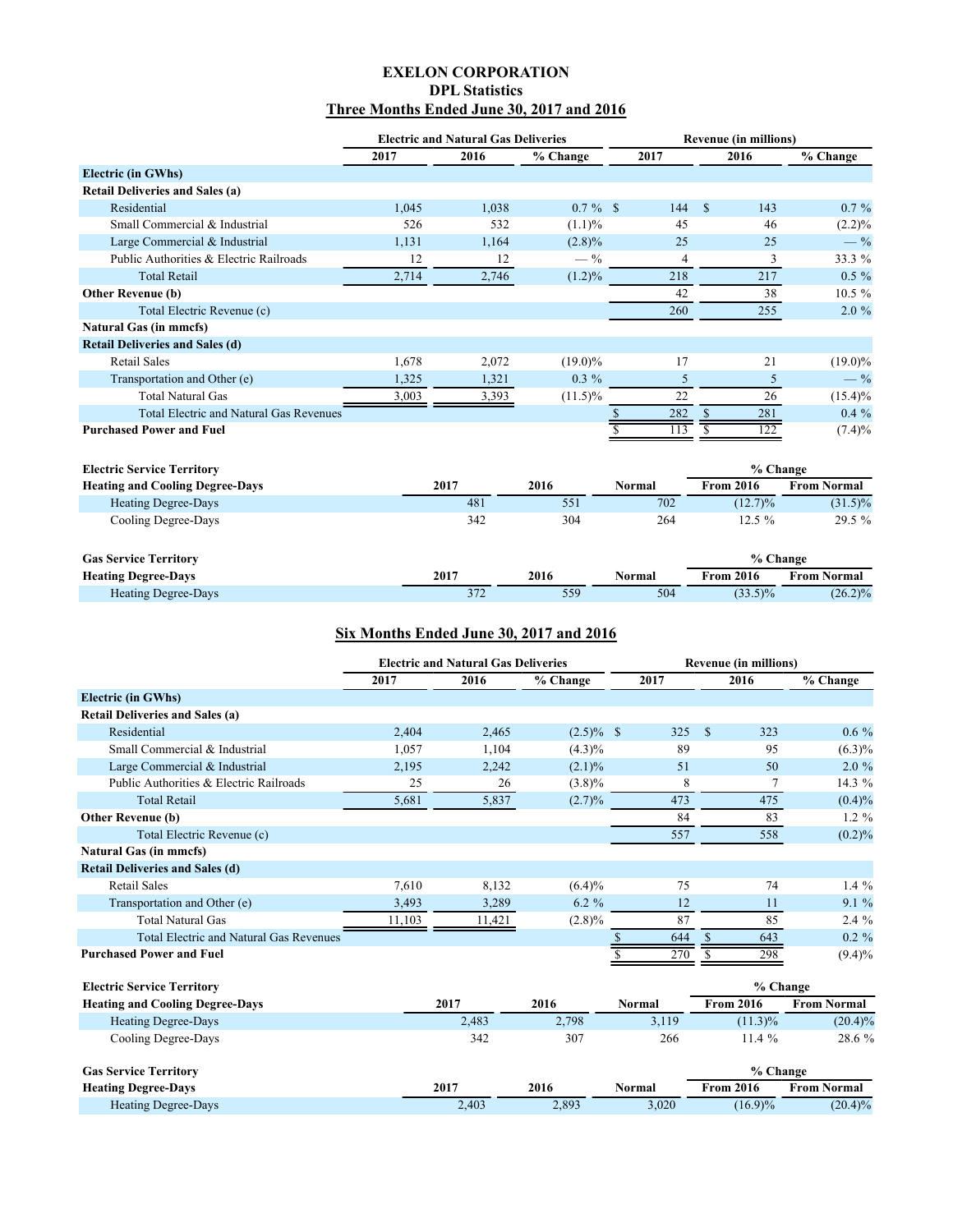| <b>Number of Electric Customers</b>     | 2017    | 2016    | <b>Number of Natural Gas Customers</b> | 2017    | 2016    |
|-----------------------------------------|---------|---------|----------------------------------------|---------|---------|
| Residential                             | 458.361 | 454,402 | Residential                            | 121.166 | 119,592 |
| Small Commercial & Industrial           | 60.499  | 59.904  | Commercial & Industrial                | 9.743   | 9.669   |
| Large Commercial & Industrial           | .410    | 1.417   | <b>Total Retail</b>                    | 130.909 | 129.261 |
| Public Authorities & Electric Railroads | 636     | 643     | Transportation                         | 155     | 157     |
| Total                                   | 520,906 | 516,366 | Total                                  | 131,064 | 129.418 |

(a) Reflects delivery volumes and revenues from customers purchasing electricity directly from DPL and customers purchasing electricity from a competitive electric generation supplier as all customers are assessed distribution charges. For customers purchasing electricity from DPL, revenue also reflects the cost of energy and transmission.

(b) Other revenue includes transmission revenue from PJM and wholesale electric revenues.

(c) Includes operating revenues from affiliates totaling \$2 million and \$2 million for the three months ended June 30, 2017 and 2016, respectively, and \$4 million and \$4 million for the six months ended June 30, 2017 and 2016, respectively.

(d) Reflects delivery volumes and revenues from customers purchasing natural gas directly from DPL and customers purchasing natural gas from a competitive natural gas supplier as all customers are assessed distribution charges. For customers purchasing natural gas from DPL, revenue also reflects the cost of natural gas.

(e) Transportation and other revenue includes off-system natural gas sales and the short-term release of interstate pipeline transportation and storage capacity not needed to serve customers.